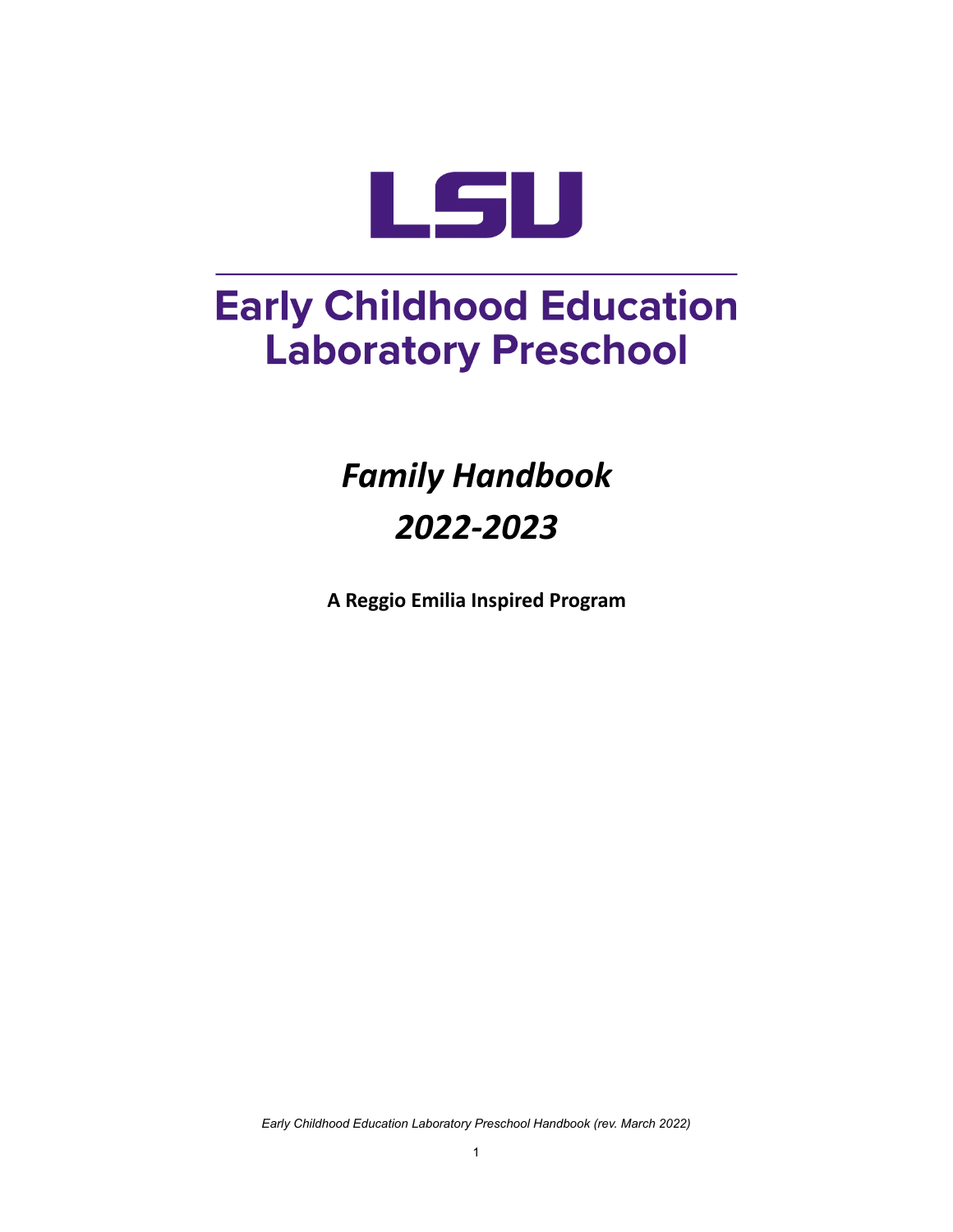# **Table of Contents**

<span id="page-1-0"></span>

| <b>Reggio Emilia-Inspired Philosophy</b>          |    |
|---------------------------------------------------|----|
| <b>Vision and Mission</b>                         | 3  |
| <b>Research and Demonstration Program</b>         | 3  |
| <b>School Operations</b>                          | 4  |
| <b>Admission &amp; Enrollment</b>                 | 5  |
| <b>Early Childhood Care and Education Program</b> | 9  |
| <b>Daily Schedule and Routines</b>                | 12 |
| <b>Drop-Off and Pick-Up Guidelines</b>            | 17 |
| <b>Guidance and Discipline</b>                    | 18 |
| <b>Child Nutrition</b>                            | 22 |
| <b>Child Health</b>                               | 24 |
| <b>Child Safety</b>                               | 31 |
| <b>Accidents and Injuries</b>                     | 34 |
| <b>Communication</b>                              | 35 |
| <b>Family Involvement</b>                         | 36 |
| <b>General Policies</b>                           | 39 |
| <b>Valuable Information and Emergency Numbers</b> | 43 |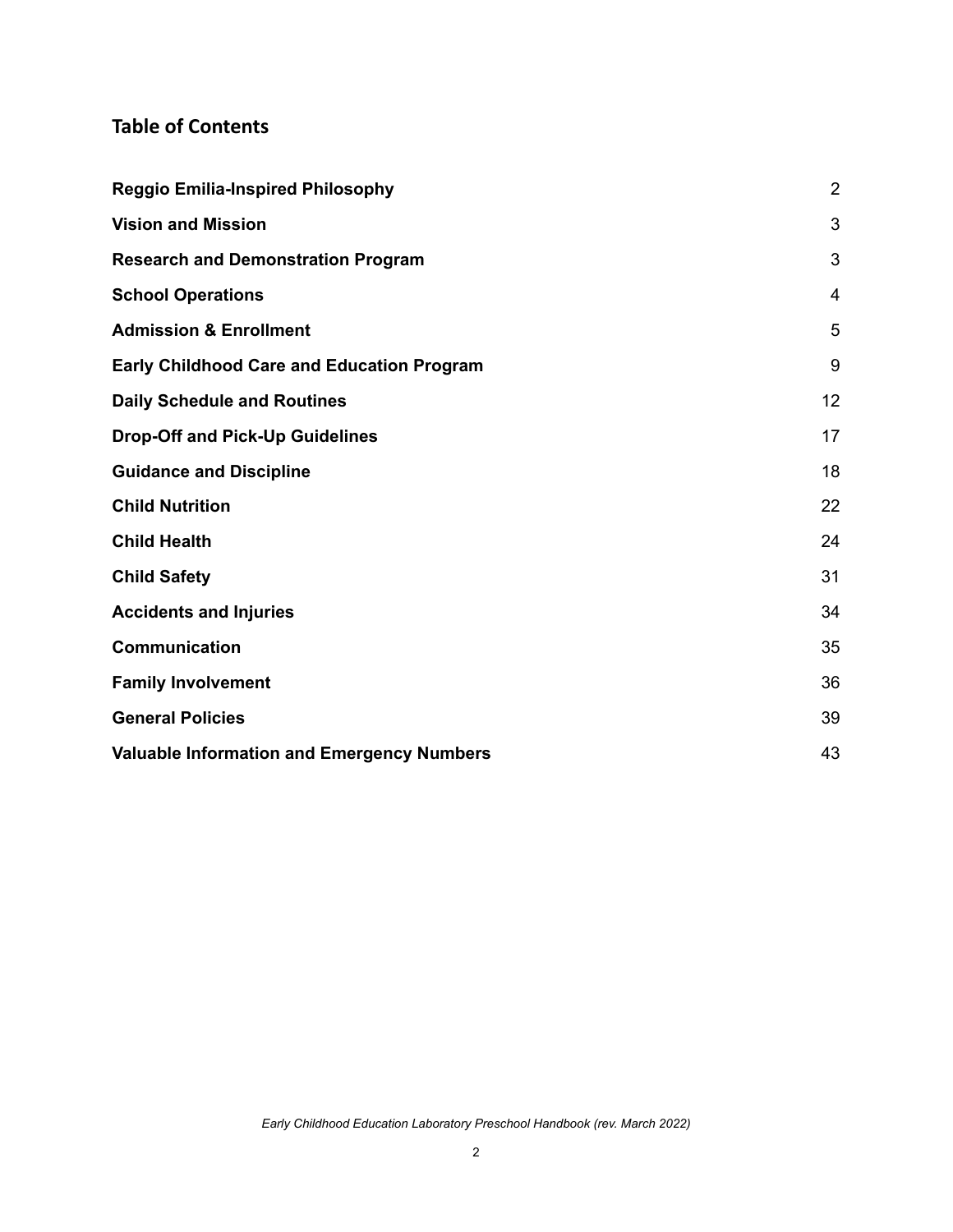# *Reggio Emilia-Inspired Philosophy*

LSU Early Childhood Education Laboratory Preschool (ECELP) follows the Reggio-Emilia approach to learning and teaching. The Reggio approach is based on several characteristics, including the collaboration and engagement of the child himself; the participation of families and community in the child's learning; the role of the educator as documentaries, advocates, and co-constructors; the environment as the third educator; an emergent curriculum; the availability of rich, open-ended materials in ateliers; and the hundred languages of children. The Reggio approach allows children to explore and discover in natural, unaltered forms. We plan hands-on learning and encourage expression and creativity in the children.

The LSU ECELP offers a play-based, developmentally appropriate curriculum for children that support the learning and development of each individual child. The program at LSU ECELP is highly influenced by both the National Association for the Education of Young Children (NAEYC) guidelines for developmentally appropriate teaching practices and the philosophy of Reggio Emilia. The following principles make up the philosophical framework of the program:

- Child-directed learning, centered on development
- Respect for everyone
- Children speak in Hundred Languages
- Curiosity of children create the curriculum
- Observation is our documentation

Educators at LSU ECELP combine their understanding of how children develop socially, emotionally, cognitively, and physically with what they know about each child's interests, abilities, needs, and backgrounds to plan a developmentally appropriate learning environment. The activities and interactions provided in this learning environment give children a foundation for the cognitive and social skills essential for later academic success.

# *Vision and Mission*

#### <span id="page-2-0"></span>*Mission*

LSU Early Childhood Education Laboratory Preschool serves as the demonstration component of the early childhood education program in the School of Education, and accomplishes this through the delivery of high-quality early childhood programming teacher engagement, advocacy, and cutting-edge research.

#### *Vision*

<span id="page-2-1"></span>LSU Early Childhood Education Laboratory Preschool will be a nationally and internationally recognized leader in early childhood scholarship, teaching, community engagement, and policy.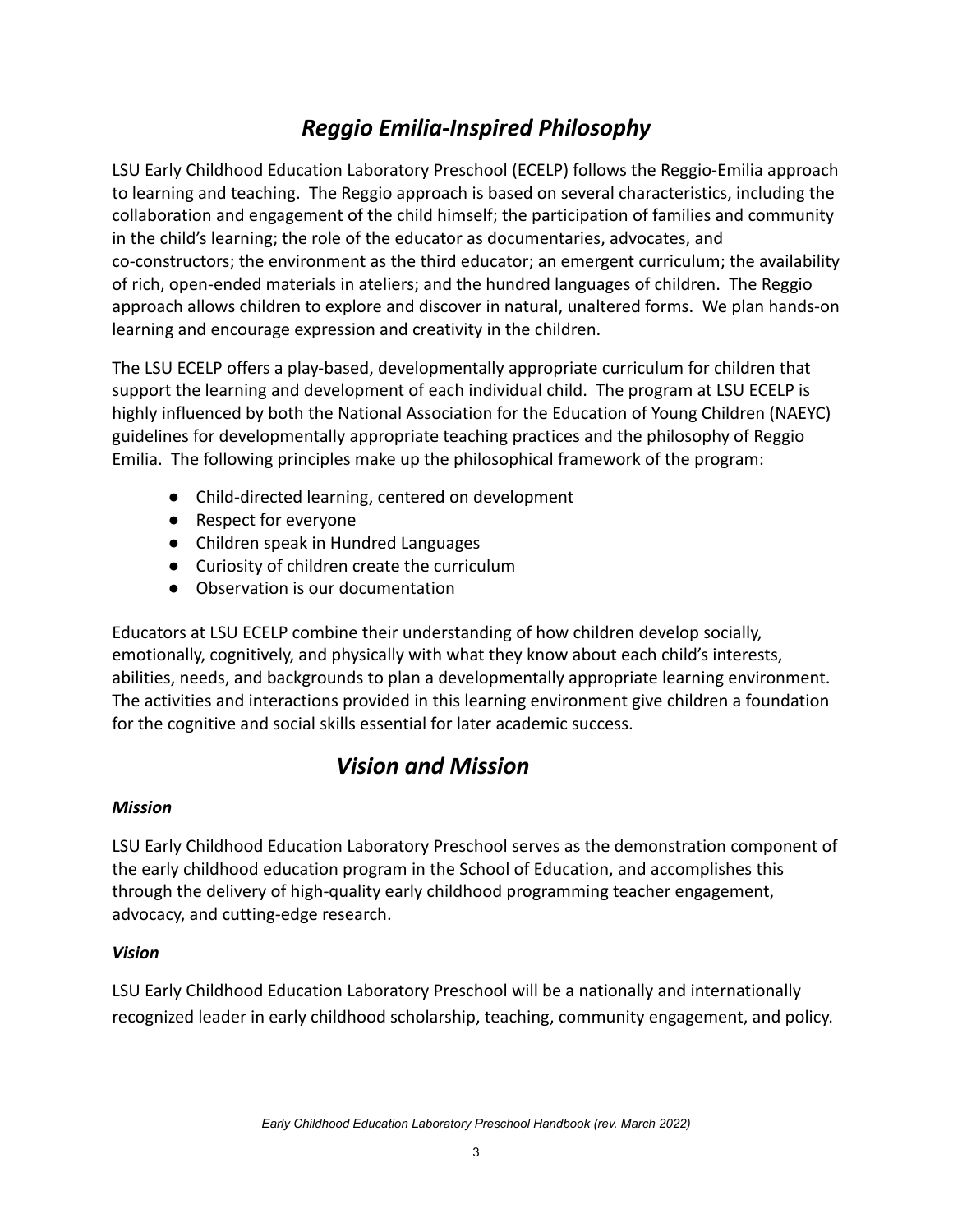# *Research and Demonstration Program*

LSU ECELP program serves as a research and demonstration site, which supports a variety of academic disciplines from the greater LSU campus. Children and families are often offered the opportunity to participate in research studies conducted by university faculty and students. Research is focused on instructional strategies designed to help children learn and develop, issues related to parent-teacher relationships, effective professional development strategies, and various aspects of child growth and development. Each research project must adhere to requirements that protect the privacy and rights of the children and families we serve. To learn more about our university's research policies, please see LSU's [policy on research](https://www.lsu.edu/research/resources_for_faculty/research_policies/index.php).

LSU ECELP is designed to demonstrate and disseminate information related to recommended early childhood education practices. The preschool program frequently hosts observers from other departments at LSU, as well as students and educators from the community. Observers from within the LSU community and beyond visit the school to learn about new, research-based early childhood practices. Each observer must adhere to our program's confidentiality policies and child care licensing regulations. To learn more about our observation policies, please speak with the Director or visit our website.

# *School Operations*

#### <span id="page-3-0"></span>*License and Certification*

LSU ECELP is licensed by the Louisiana Department of Education as a Type III center. The program meets and exceeds the minimum standards for child care, as defined by Title 28, Part CLXI of the Louisiana Administrative Code. For more information, you may contact the licensing division for early learning centers.

> Louisiana Department of Education - Licensing P.O. Box 4249 Baton Rouge, LA 708213 Phone: (225) 342-9905 FAX: (225) 342-2498 LDELicensing@la.gov

LSU ECELP is recognized at both the state and national levels as a high-quality early learning center and meets the most robust and rigorous national standards on education, health, and safety. LSU ECELP is accredited by the National Association for the Education of Young Children (NAEYC). NAEYC accreditation means that our program demonstrates high standards in 10 program areas including relationships with children and their families, curriculum, program management, and physical environment. For more information you may view their website a[t](http://www.naeyc.org) [www.naeyc.org](http://www.naeyc.org)[.](http://www.louisianabelieves.com/early-childhood)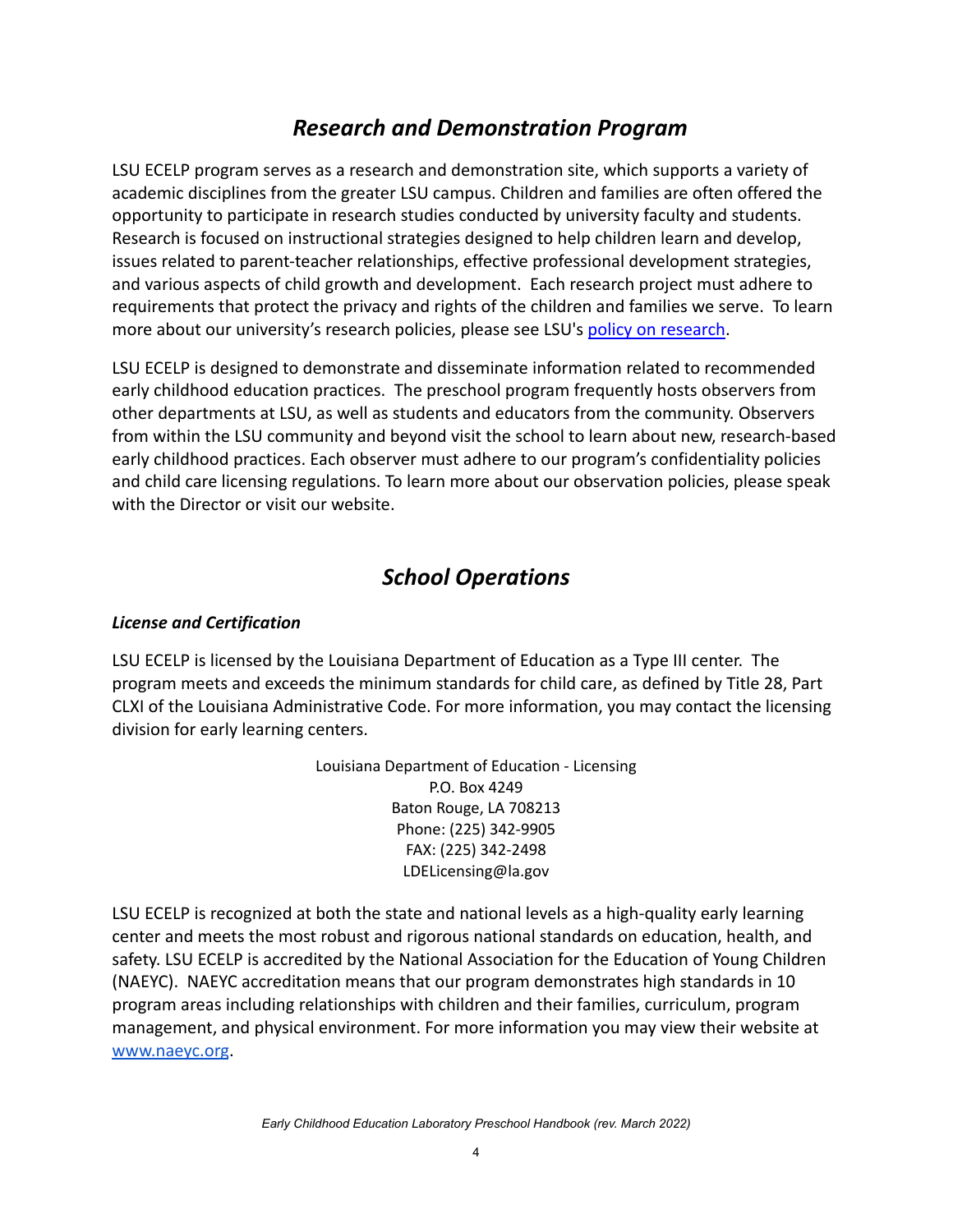### *Child : Staff Ratio*

The LSU ECELP attempts to maintain the following child to adult ratios.

|                         | <b>Department of Education</b> | <b>LSU ECELP</b>         |
|-------------------------|--------------------------------|--------------------------|
| Ages of Children        | <b>Child:Staff Ratio</b>       | <b>Child:Staff Ratio</b> |
| Infants under 12 months | 5:1                            | 4:1                      |
| 1 years old             | 7:1                            | 5:1                      |
| 2 years old             | 10:1                           | 6:1                      |
| 3 years old             | 13:1                           | 8:1                      |
| 4 years old             | 15:1                           | 8:1                      |

#### *Hours of Operation*

The LSU ECELP is open Monday - Friday from *7:15 AM to 5:15 PM.*

The LSU ECELP closes for the following:

- Labor Day
- Thanksgiving Day and the day after
- Christmas Eve, Christmas Day & the day after
- New Year's Eve and New Year's Day
- Mardi Gras Day
- Good Friday
- Independence Day

LSU ECELP also closes in conjunction with the LSU schedule of operation.Please see our [website](http://lsu.edu/ecelp) for this year's calendar for holidays and closures.

# *Admission & Enrollment*

<span id="page-4-0"></span>Enrollment at the LSU ECELP shall be offered to children of LSU students, staff, faculty, alumni, and for those not affiliated with LSU.

#### *Eligibility*

Children six weeks to five years of age are eligible to enroll. Children who are 5 years of age prior to September  $30<sup>th</sup>$  are considered kindergarten eligible and may not return to the four-year-old program.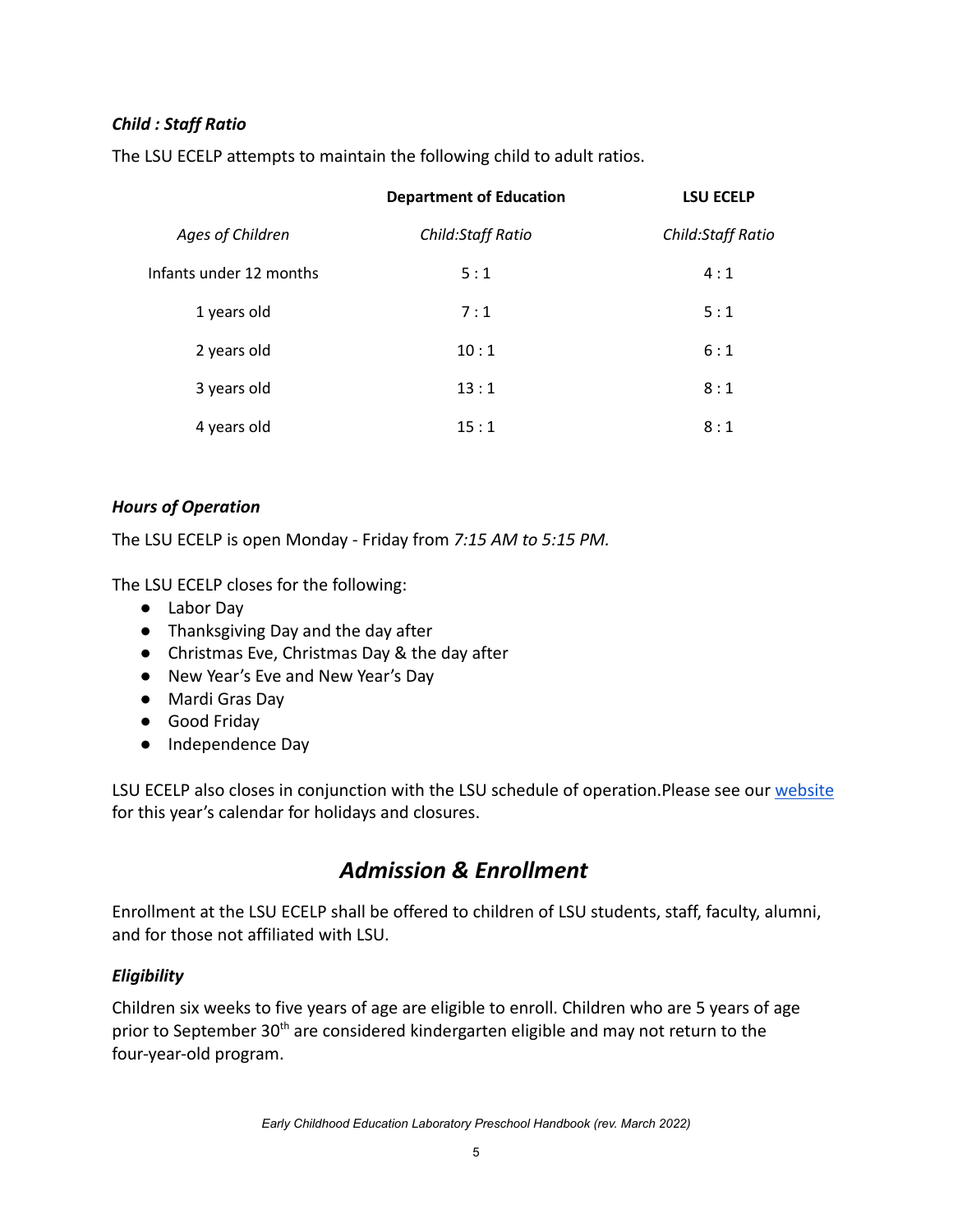### *Application*

To apply for enrollment at the LSU Early Childhood Education Laboratory Preschool, the application form must be completed, signed and received with the \$75.00 application fee and *Ages & Stages Questionnaire*. Applications for enrollment are considered on a first-come, first-serve basis and are date stamped when received at the Early Childhood Education Laboratory Preschool. Therefore, the application form and the \$75.00 application fee should be submitted as early as possible. Delay in submission may create a longer wait for enrollment. Please note that completion of the application and payment of the application fee do not guarantee enrollment at the Center.

#### *Waiting List*

Once the application, application fee and *Ages and Stages Questionnaire* are received, children are placed onto the waiting list. When a space becomes available at the LSU ECE Lab Preschool, the waiting list will be searched, beginning at the top, for the following criteria:

- 1. Age-appropriate, eligible child
- 2. Date of desired enrollment as indicated on the application form
- 3. Enrollment priority
- 4. Application date

### *Enrollment Priority*

Enrollment priority is determined by the following in the order presented:

- 1. Siblings of children currently enrolled at the LSU ECE Lab Preschool.
- 2. Children of full-time staff, faculty and currently enrolled students at LSU.
- 3. Children of individuals with secondary affiliations to LSU.
	- a. i.e. children of **part-time** LSU students (9 hours), staff or faculty; children of LSU alumni; grandchildren of LSU students, staff, or faculty; children of individuals working for the LSU System including the LSU Foundation
- 4. Children from the surrounding community.

#### *Notification of an Opening*

When a space becomes available, a member of the LSU ECELP administrative team will contact the family via phone and/or email to offer the opening to the family. The family will be given 24 hours to accept or decline the space.

If the offer is declined or if there is no response, the child will be removed from the waiting list and the opening will be offered to another family. The family of the removed child will be notified by email that he/she is no longer on the waiting list.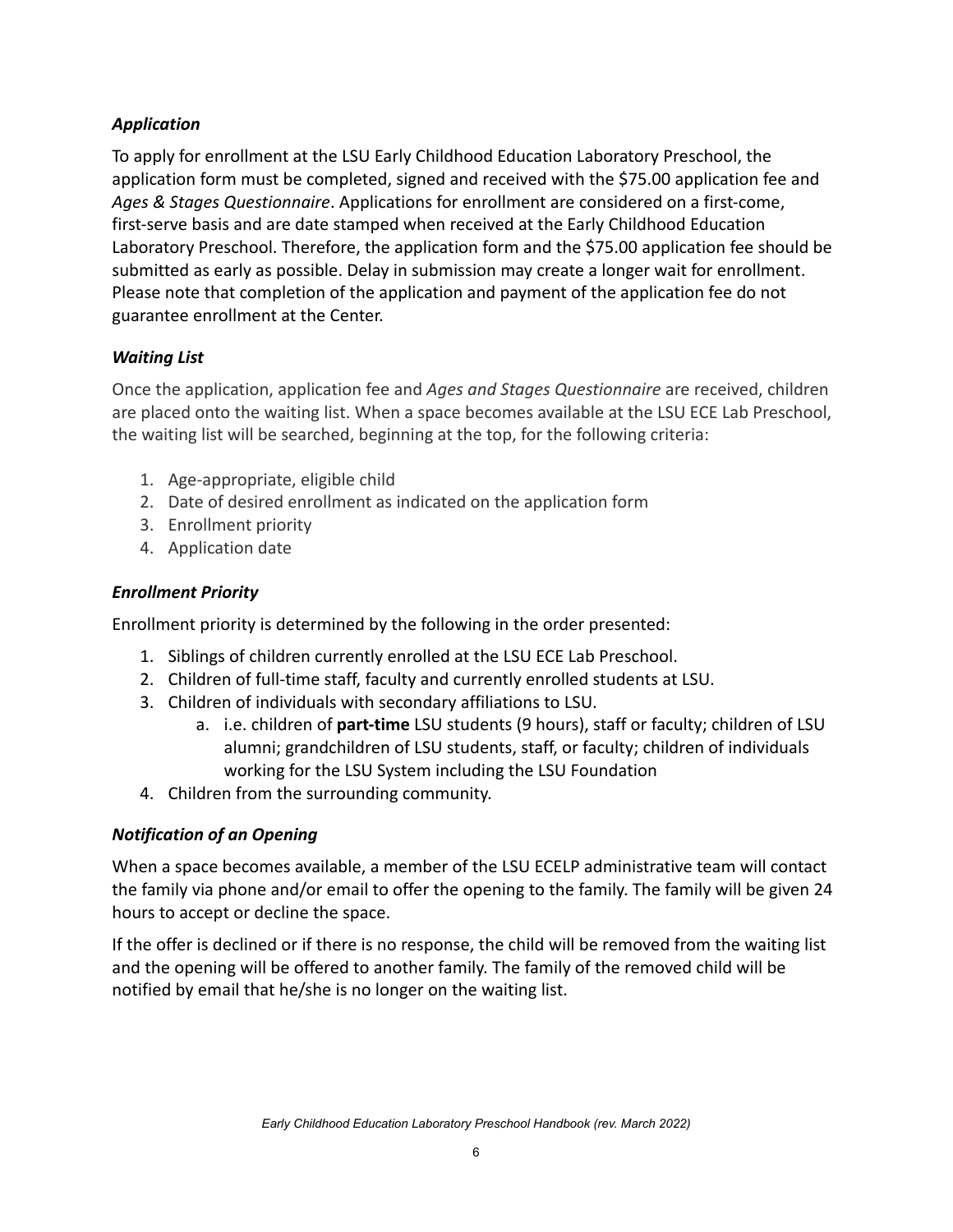### *Registration*

Upon acceptance of an opening, the family will receive an acceptance letter including the starting date of enrollment. The letter will indicate that the \$250 non-refundable registration fee must be turned in to reserve the space for the child. **A registration fee will be due prior to enrollment each year of attendance.**

Required prior to enrollment each year of attendance:

- \$250 Registration Fee
- \$100 Building Fee
- \$300 Materials/Technology Fee
- Signed contract
- Physician's report
- Immunization record
- Enrollment Packet
- Additional forms given with the packet

\*If full payment of the registration fee is not received by the due date indicated on the offer letter, a **member of the LSU ECELP administrative team will attempt to contact the family by phone and email.** If the family is unable to be reached within 48 hours after the payment due date has passed, the space will be offered to the next family on the list, and the child's name will be removed from the waiting **list.\***

Summer enrollment for children not currently attending the center is allowable each summer and is contingent on available space. The registration fee for summer is \$75 and **does not** guarantee fall enrollment.

#### *Tuition*

Tuition payments are due in full on the **first day** of each month. No adjustments will be made for absences due to illness/quarantine, holidays, extended periods of family travel, weather closures, or emergencies due to circumstances beyond control (i.e., lengthy loss of utilities)

- *Late Tuition:* A \$25 late fee per child will be charged for tuition received after the 5th of the month. Partial payments are also subject to a late fee. All payments not received by the  $10^{th}$  of each month are subject to a late fee of \$25 per day.
- *Outstanding Charges:* The LSU ECELP will make every effort to notify families regarding any outstanding charges in an attempt to avoid a disruption in care provided for the child. A request for cash or money order will be made for all returned checks and a processing charge will be assessed
- *Non-payment:* Non-payment of all fees due for the current month (including tuition, late payment fees, annual registration fee, and/or late pickup charges) will result in the termination of services provided by the Center. A nonpayment of fees notice will be given to the family while the balance will be sent to the LSU Office of Bursar Operations and/or University Collections.
- See [website](https://www.lsu.edu/chse/ecelp/tuitionandfees.php) for current tuition rates.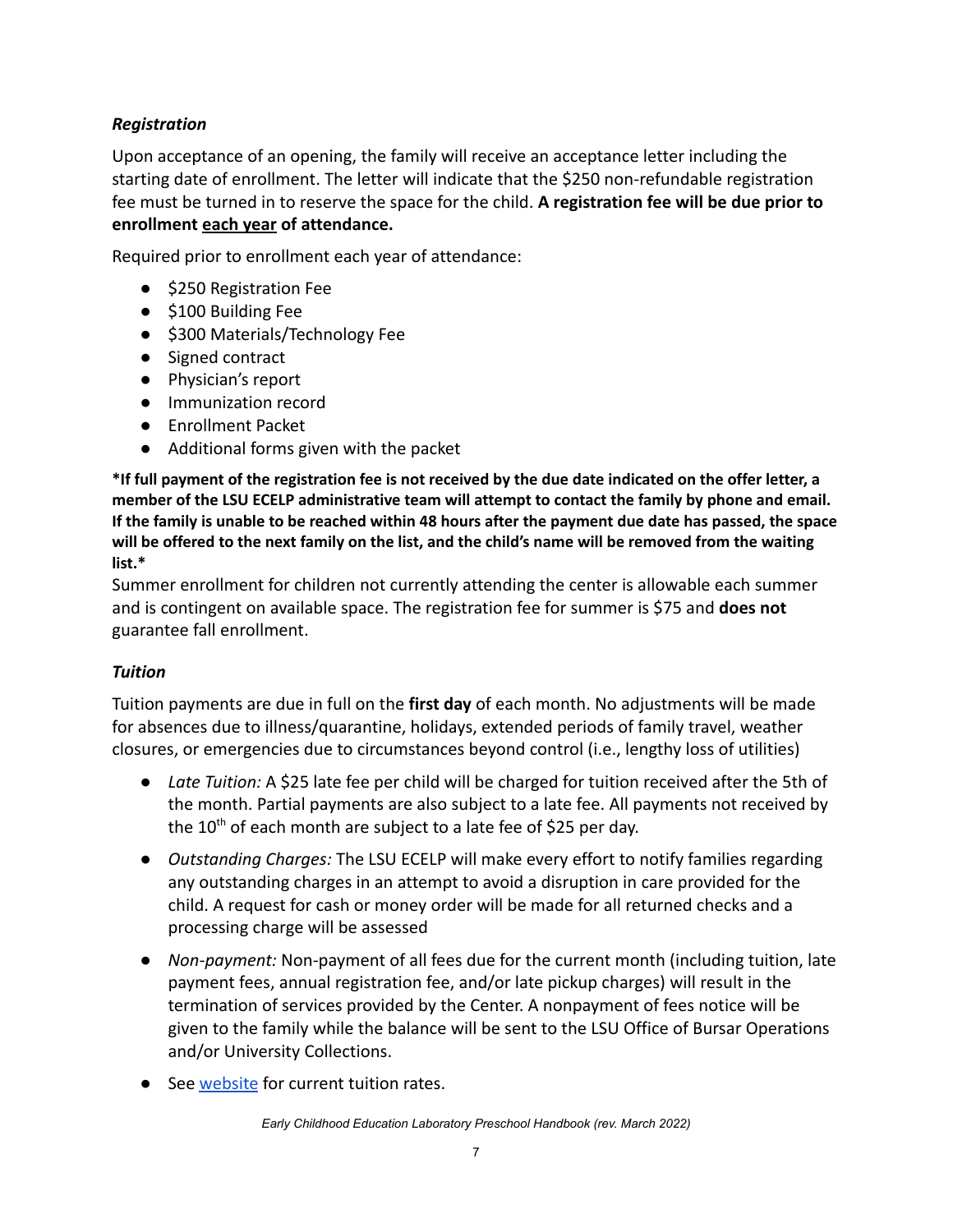#### *Financial Assistance*

The Louisiana Department of Education offers the Child [Care Assistance Program](https://www.louisianabelieves.com/early-childhood/child-care-assistance-program) to families as a means of financial assistance for child care. Families that qualify are responsible for paying tuition and/or other charges that are not covered by financial assistance. This includes any tuition and/or charges that accrued prior to receiving the financial assistance.

Monthly payments are based on the following:

- Hours parent is working
- Hours parent is looking for work
- Hours parent is attending school or training
- Amount charged by the child care provider
- Family size
- Household income

### *Additional Financial Assistance for Student Families*

Our Preschool was awarded the Child Care Means Parents In School (CCAMPIS) grant, which means:

- discounted tuition for eligible families
- high-quality early childhood services for your child
- peace of mind for your family while finishing your degree

[For more information on CCAMPIS, click here.](https://www.lsu.edu/pregnancy-parenting/communications/childcare.phpns/childcare.php)

#### *Non-Discrimination Policy*

LSU prohibits discrimination on the basis of race, color, sex, sexual orientation, gender identity, religion, disability, age, genetic information, veteran status, and national or ethnic origin. The Center does not discriminate against children who are breastfed.

Any concerns of discrimination may be reported to:

#### **Internal**

The ECELP Director or Associate Directors [The LSU Ethics, Integrity and Misconduct Helpline](https://secure.ethicspoint.com/domain/media/en/gui/40897/index.html) 855-561-4099 [LSU's Title IX Coordinator of Deputy Coordinators](https://www.lsu.edu/titleix/) [LSU's ADA Coordinators](https://www.lsu.edu/accessibility/) **External** [US Department of Education Office for Civil Rights](https://www2.ed.gov/about/offices/list/ocr/complaintprocess.html) [US Equal Employment Opportunity Commission](https://www.eeoc.gov/eeoc/newsroom/wysk/harassed_at_work.cfm) [US Department of Justice Civil Rights Division](https://www.ada.gov/filing_complaint.htm)

#### *Withdrawal*

A **30 day written notice** is required before a contract can be terminated by the parent/guardian. If a written 30 day notice is not given prior to withdrawal of the child, the family will be held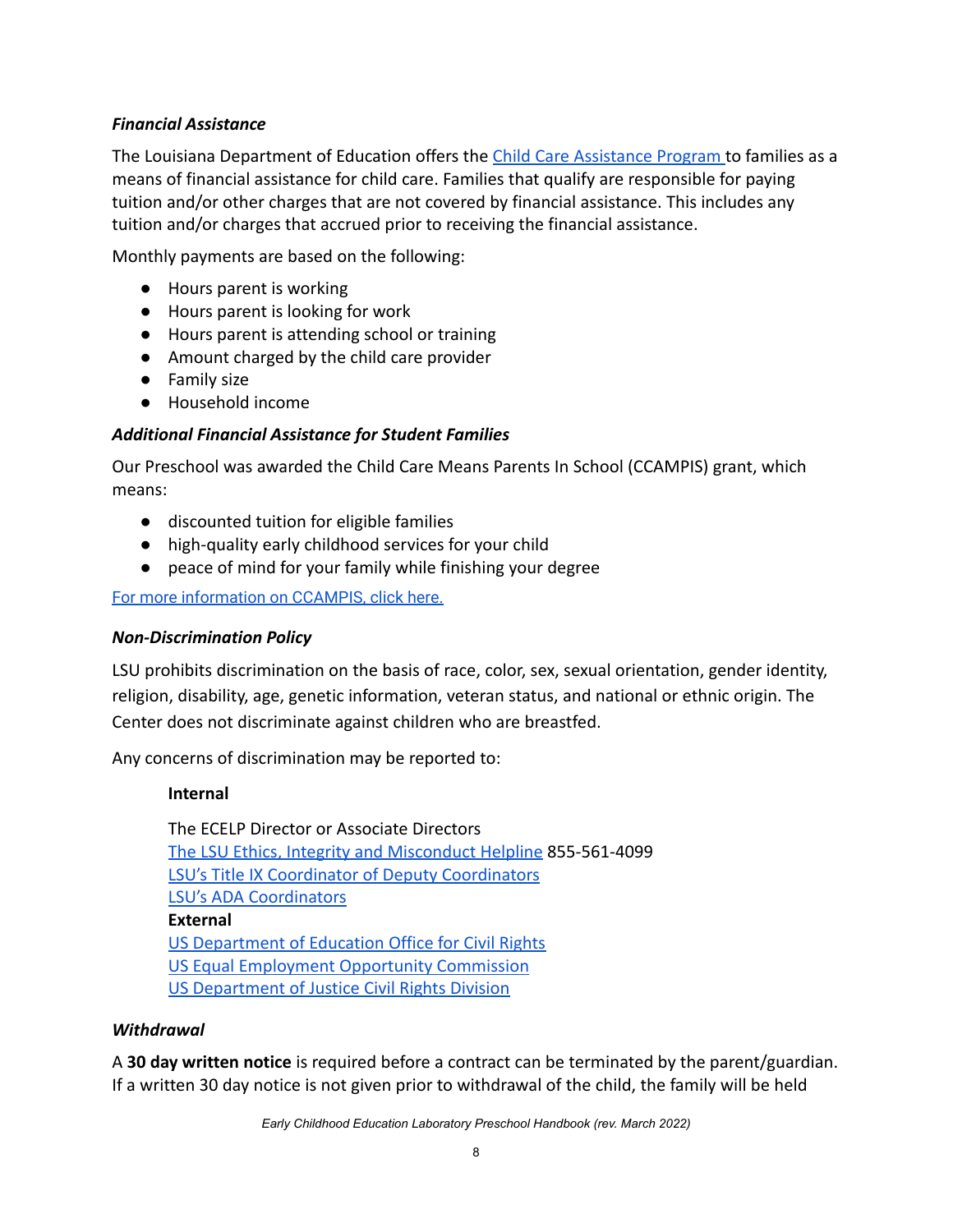responsible for the month of tuition after the written notification of withdrawal is received. Tuition for withdrawn students will not be prorated, regardless of when notice is given. A continuous absence of a period of two weeks without payment or notification is considered a withdrawal.

# *Dismissal*

The LSU ECELP reserves the right to dismiss a child, in its sole discretion, without notice, due to the following reasons:

- The Preschool cannot meet the physical, mental, or emotional needs of the child.
- The child threatens the safety, health and/or well-being of himself/herself or others.
- Failure by a parent/guardian to attend a formal conference requested by the administration.
- Nonpayment of any assessed tuition or fees.
- Failure to notify the Preschool of Sponsor/Co-sponsors change in LSU Affiliated status.
- Sponsors or Co-Sponsor's enrollment or employment at LSU is terminated by the University.
- The parent/guardian refuses to have their child examined by a licensed health care professional to determine if continued enrollment is in the best interest of the child.
- It is advised by a licensed physician or child psychologist to discontinue enrollment.
- A misrepresentation was made in the application and/or enrollment process.
- Failure by a parent/guardian to adhere to the policies and procedures of the Preschool and/or cause stress or disruption to the Preschool staff or operations.
- Behavior by a parent/guardian which causes undue stress to Preschool staff or disrupts Preschool staff or operations.
- Continuous absence of a period of two weeks, without payment or written notification.
- Repeated tardiness (excess of 3 times) in picking up a child at closing time.
- Enrollment packet or required medical records are incomplete and/or not updated.
- Parent/guardian repeatedly (excess of 3 times) fails to sign their child in and out daily. A fee of \$2 will be assessed for each occurrence.
- Parent/guardian threatens the safety of the children, staff, and/or others.
- Unresolved concerns about the health or safety of the child which are not being addressed by the parent/guardian.
- Parent/guardian fails to provide adequate supplies for the child, including but not limited to, diapers, formula, wipes, and proper clothing.
- The reduction of attendees is required to meet funding, supervision, or regulatory limitations.

# *Early Childhood Care and Education Program*

<span id="page-8-0"></span>Early childhood development is a process that is continually changing and expanding. We offer both structured and unstructured activities for our children at the LSU ECELP. Children learn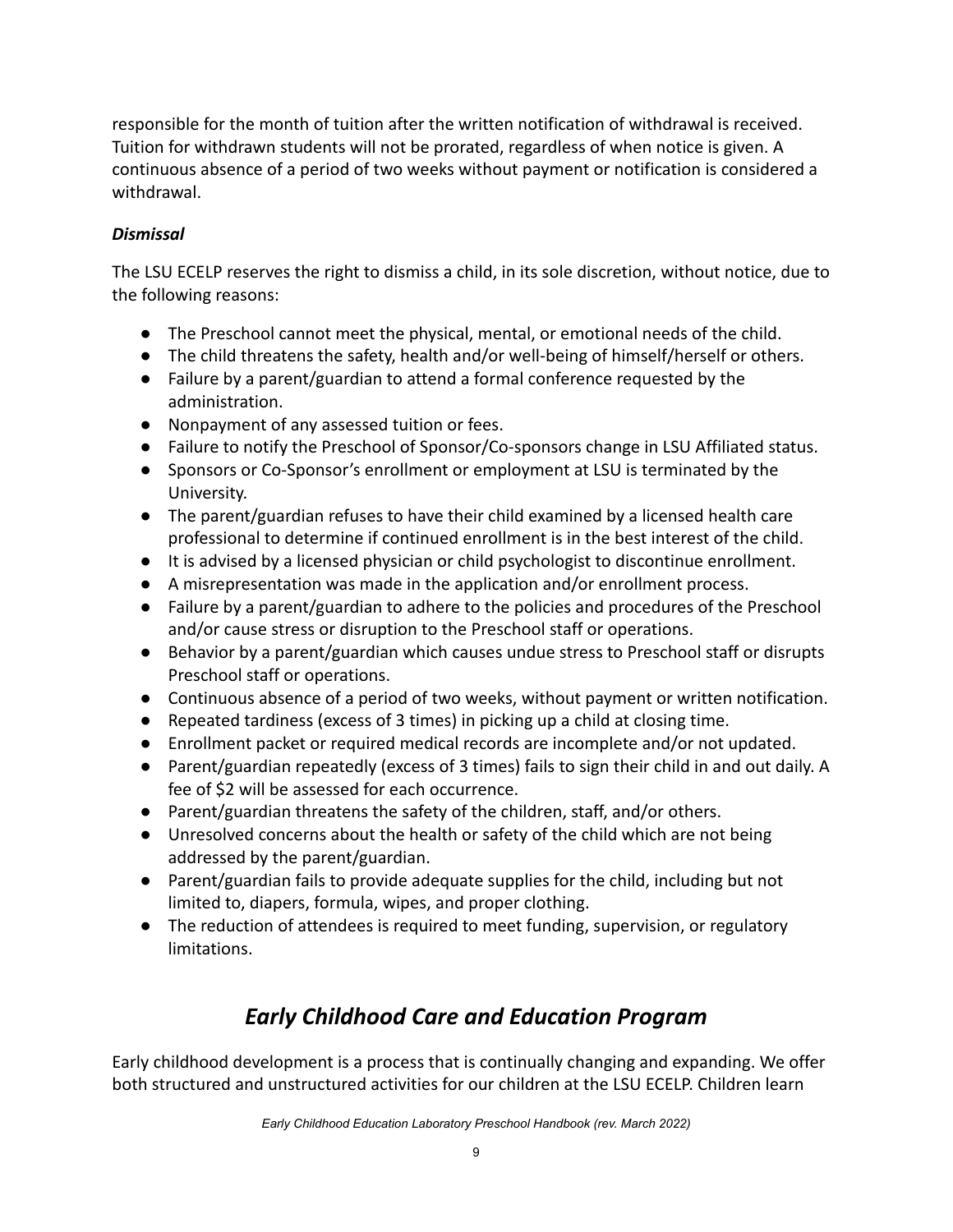through play, and both the environment and lessons reflect that belief. Children learn at different paces, in different ways, and use all of their senses to learn about the world around them. Varied experiences and materials are provided for multisensory and whole brain learning. Cognitive learning is not overemphasized; instead, children are given ample opportunities to participate in pre-academic activities designed to form a positive self-image. Children learn independence, turn-taking skills, how to interact with others, and practice their motor skills.

Our atmosphere is designed to be one of acceptance, mutual respect, pleasure, fairness, consistency, clear limits and expectations, and encouragement. A structured, organized, & routine environment led by highly-qualified, caring adults with clear expectations and appropriate consequences supports the whole child. We view the outdoor play environment as an extension of the classroom, requiring the same level of adult planning, supervision, and involvement with children.

#### *Standards and Goals*

LSU ECELP uses the standards and goals from Teaching Strategies Gold and the [Louisiana Early](http://www.louisianabelieves.com/docs/default-source/academic-standards/early-childhood---birth-to-five-standards.pdf?sfvrsn=6) [Learning and Development Standards](http://www.louisianabelieves.com/docs/default-source/academic-standards/early-childhood---birth-to-five-standards.pdf?sfvrsn=6) as measures of developmental and academic success. Curriculum standards are reviewed at every parent-educator conference.

#### *Screenings*

As part of the enrollment process each family is asked to complete a screening that will provide teachers with information regarding the child's development. Screening results may be used to provide parents with resources that can help support their child's growth and development. They may also be used to help teachers plan developmentally appropriate activities for your child. Screenings are done each program year. The screening tool that our program uses is *Ages & Stages Questionnaire* and *Ages & Stages Questionnaire: Social-Emotional*. Hearing screenings are done annually by the LSU Speech and Hearing Clinic. Vision screenings are completed annually by the Lions Club.

#### *Observing*

The purpose of observation in the classroom is to document children's development, behaviors, and learning progress. Documentation of the children's words, actions, and interests help teachers plan developmentally appropriate experiences for children.

#### *Documentation*

We use various modes of documentation while observing, including running records, anecdotal notes, checklists, rating scales, or rubrics. Documentation allows the educators to review the evidence collected and plan for future learning. Documentation allows for individualization within our preschool and may not look the same for each child.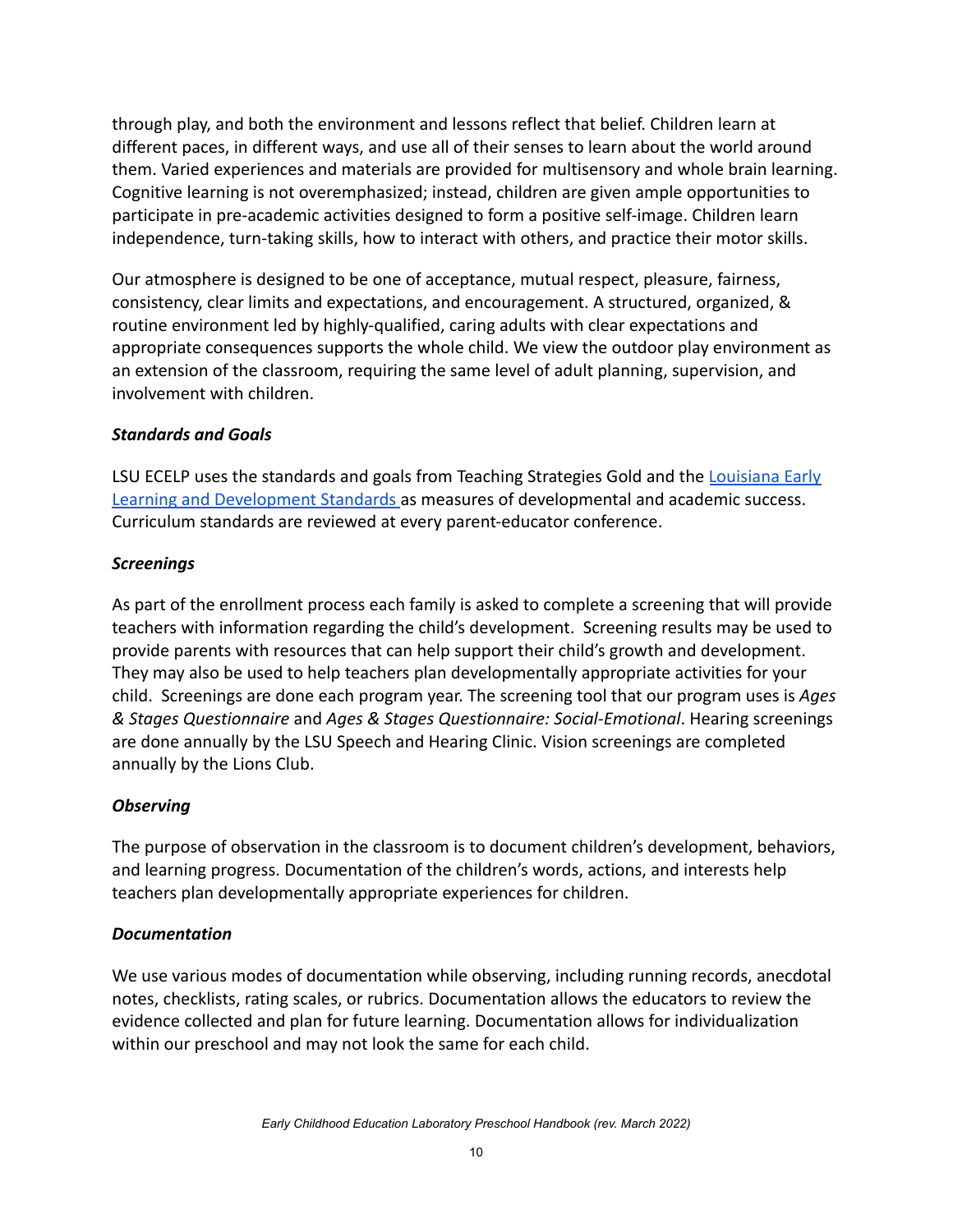#### *Child Assessment*

Children in our program are assessed through observation. Observation allows for authentic assessment of the children's learning according to the Teaching Strategies GOLD Learning Objectives. The children's play is not interrupted for formal, standardized assessments. Instead, the educators document the children's learning and growth through play. Documentation is stored in a digital portfolio which is used to show children's progress over time.

Teaching Strategies Gold is the assessment tool used to track children's progress throughout their enrollment in our program. Teachers are provided with training and assistance on the assessment tool to help ensure accuracy with scoring. Assessments are completed twice a year. Teachers review a child's observations and work samples and then select the number that represents the child's current level within a continuum of various developmental indicators. Teachers review the assessment data to note the child's strengths and areas for improvement and then share this information with parents during parent-teacher conferences. When children are not meeting developmental milestones, teachers and center administration conference with parents to develop a plan which may include additional resources and support in the classroom or a referral to Early Steps or the school system's pupil appraisal services. The program also uses child assessments for program planning and improvements.

We encourage parents to provide information about their child's development throughout the year so the information can be considered during the assessment periods (i.e. child's fluency in home language, cultural considerations that may influence assessment results, concerns or strengths related to the child's development). At the beginning of the year, parents are also asked to complete a parent inventory that serves as insight into the goals the family has for the child's involvement in the program. Our goal is to support parents' understanding of their child's current development and provide resources for facilitating future growth. For more information about the assessment tool, you may visit the Teaching [Strategies website.](http://www.teachingstrategies.com)

#### *Planning*

Observations of the children's playing lead to planning for future projects, activities, and field experiences. Teachers are continuously observing and learning from the children; making note of their conversations, their discoveries, and their questions. From this, planning takes place to expand on the children's interests. Small group activities and field experiences are planned to allow the children to uncover more ideas and possible realms of their play.

#### *Enrichment*

Through collaborations within the LSU community, LSU ECELP is able to offer enrichment opportunities to children throughout the year. We are continually looking for partnerships with academic units to provide enriching experiences for our children as well as learning opportunities for undergraduate and graduate students. We strive to provide enrichment activities at no extra cost to the families and that are inclusive of all children.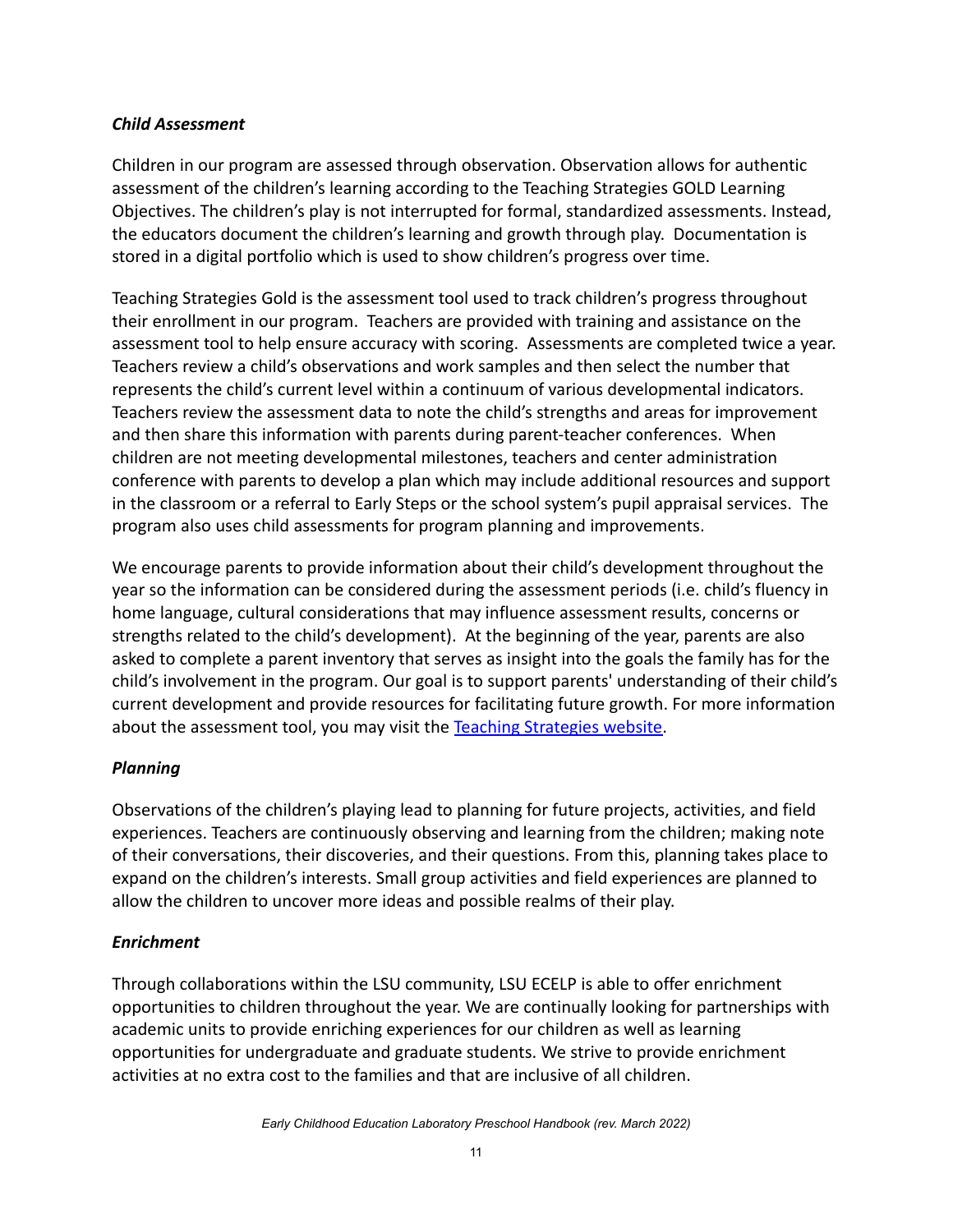#### *English as a Second Language*

Families often express concern about a child learning English while retaining or continuing to acquire the home language. Current research indicates that very young children acquire language in the context of a relationship, and that children do best if a single language is heard from a single adult. Typically, the native language is spoken within the familial relationship. LSU ECELP primarily speak English with the children. A child will acquire English quite easily through his/her experiences with the other children and teachers. Teachers use strategies such as labeling objects, extending children's words, and parallel talk to support language development in all children, including those who are learning English as a second language.

#### *Children with Special Needs*

Children with identified special needs are welcome in the ECELP program and we encourage therapists to provide services within the context of the naturally occurring routines of the classroom environment. As advocates for young children, if we feel that your child needs more support than we can provide, we will request that you seek out more specialized services from the school system or other providers in order to maximize your child's educational trajectory.

#### *Transitioning*

The LSU ECELP staff will support you and your child as the time comes for he/she to transition to their next educational setting. This includes providing information about various programs or schools in the community, providing parents with information required for the application process, and talking to the children about the transition.

# *Daily Schedule and Routines*

#### <span id="page-11-0"></span>*Infants/Toddlers*

The daily schedule for the children is a guide. It provides a framework for planning and organizing the daily routine and play activities for the children. The daily routines for children may be a little different based on the age of your child. Infants follow their own biological needs. They are fed, changed, and nap when they need it. Toddlers are changed/taken to the toilet before transitions in the day and as needed. Adjustments to the schedule are made as your child gets older and his/her needs change. You may also notice that as your child gets older, s/he may alter her/his own schedule to fit in with the group. Some common changes you may notice in your child's behavior after enrollment in any group care situation include altered sleep/wake patterns (staying awake for longer hours or napping more frequently for short periods of time) or changes in appetite. Keep in mind again that, if needed, the schedule will include children's individual needs based on their age. In order to help develop a secure foundation, the program keeps infants and toddlers with their same teacher throughout the *Early Childhood Education Laboratory Preschool Handbook (rev. March 2022)*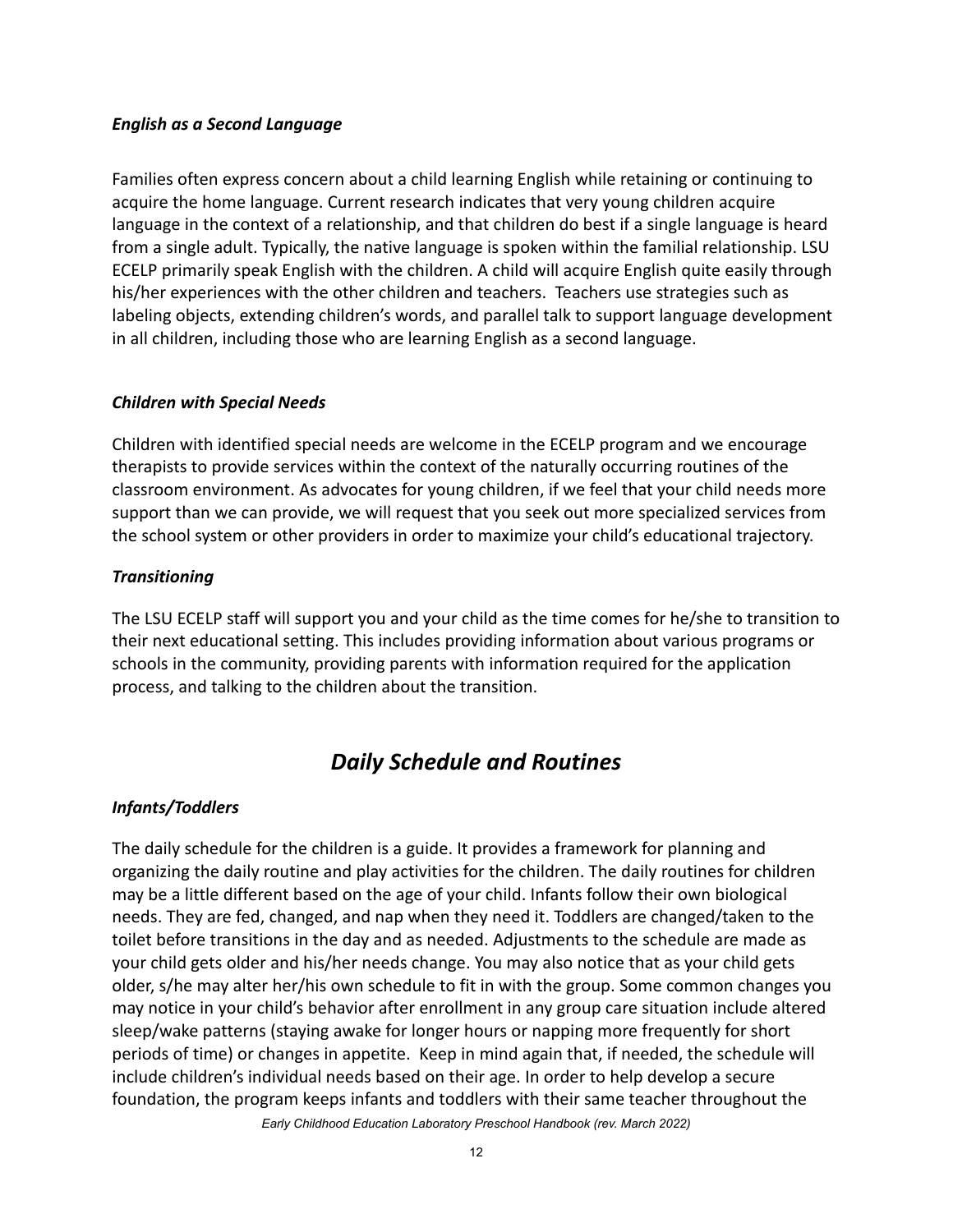school year (August - July) and makes an effort to keep children with the same group of children and at least one familiar teacher/teacher assistant throughout their enrollment in infant and toddler classes.

*Mealtimes*: Breakfast, Lunch and an afternoon snack are provided each day in a family-style structure. As eating is a sensory experience, the children are encouraged to try different foods, engage in conversation with their peers, and use appropriate table manners. LSU ECELP makes every effort to provide your child with wholesome, low sugar foods and to introduce your child to a variety of food tastes and textures. Menus are posted on the parent information bulletin board.

- *● Young Infants*: Young infants will be fed according to their own schedule. Only breast milk, formula, or water will be placed in your child's bottle as per licensing requirements. Contents remaining in any bottle must be discarded within two hours. (See Nutrition Section)
- *● Older Infants*: As your infant grows and is introduced to solid foods, eating times will be adjusted to coincide with the group schedule. It is recommended that infants try new foods at home first, then parents can add the new food to the classroom list. Parents with children younger than 12 months old have the option of choosing our food or providing food. If the child is under 12 months old parents may bring in jarred baby food that has not been opened.

Children who are 12 months and older will be provided meals that are being served in the center along with whole milk. Older infants will be placed in chairs with trays or a small table with chairs. Toddlers will sit at low tables and chairs for all meals. Children in the toddler room (and some infants) will use sippy cups, regular cups, and utensils.

*Sleeping/Rest*: All children within the center will sleep/rest in cribs or on cots as determined by their age. All basic bedding for infants and toddlers are provided by the center and is washed at the center as well. Parents of all children are requested to bring a small blanket that will fit in the child's basket in their cubby.

Infants nap according to their own schedules (Bulletin 137). Infants and toddlers under 15 months of age are provided with a firm, tight fitting mattress in a crib that meets current safety standards along with a sheet and blanket. There will be no pillows, quilts, bumpers, comforters, sheepskins, stuffed toys, or other fluffy products in the crib. These children will also be placed on their backs to sleep. After 12 months of age, other sleeping positions can be discussed with the educator.

When a child reaches 15 months of age, cot sleeping will be encouraged. Children who are on cots may also bring a soft stuffed animal or other soft attachment item (no cups or bottles).

**\*The above practices are required by the Department of Education licensing standards and is supported by the U.S. Consumer Product Safety Commission, the American Academy of Pediatrics, and the National Institute of Child Health and Human Development.\***

All children under the age of four will be provided with a minimum rest time of 75 minutes (Bulletin 137).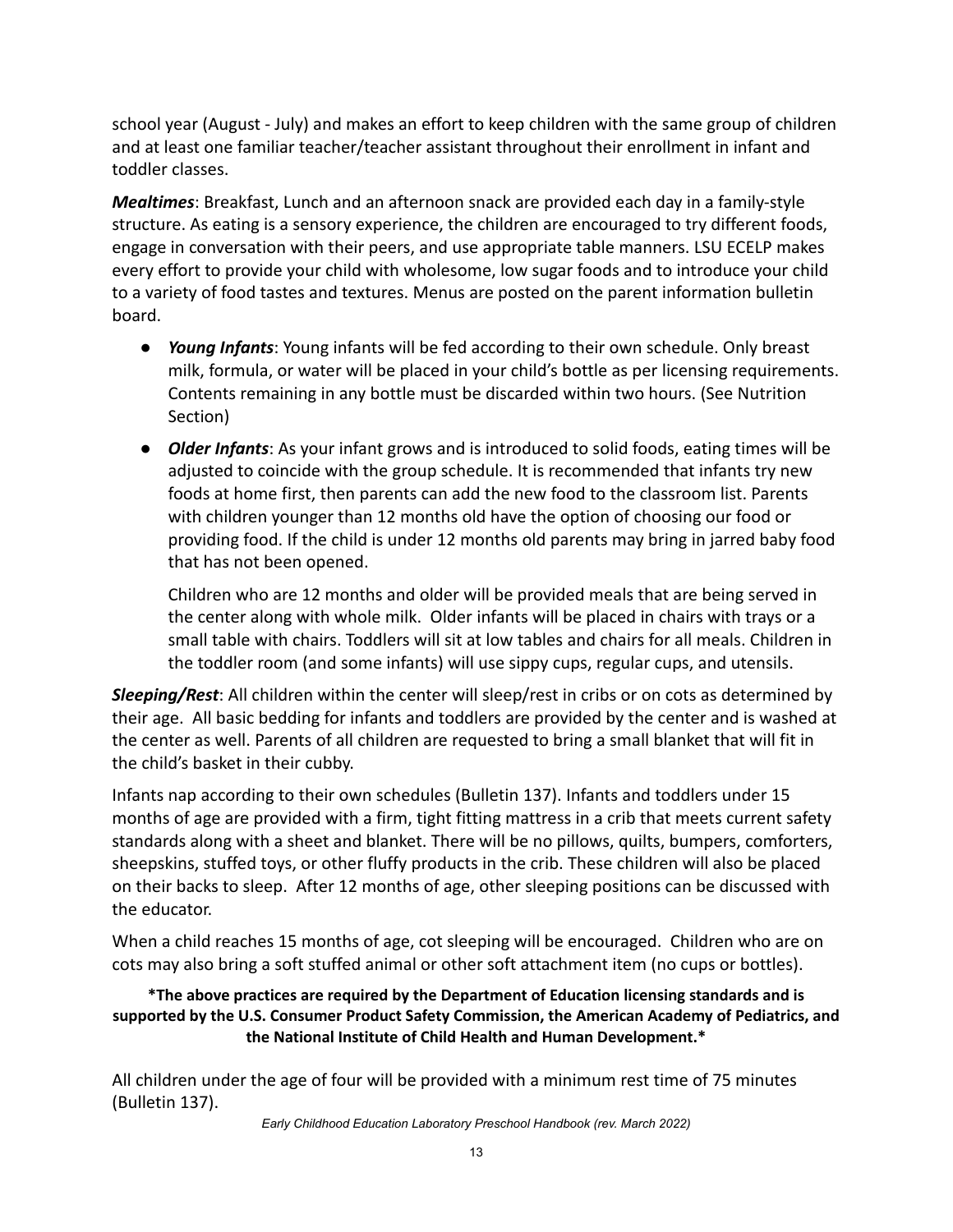Older children will be provided an opportunity to rest after lunch. Children will be required to rest on provided cots for the duration of the resting period. Quiet materials will be available to those children who are unable to fall asleep.

*Diapering***:** Parents are required to provide disposable diapers and wipes for children in the infant and toddler classrooms. Your child will be changed at regular intervals throughout the day and as needed. Store-bought wipes are used when changing your child; we will use plain water and wash clothes for children with a diaper rash. As the use of baby powder has been linked to childhood asthma and other respiratory difficulties, we will not apply baby powder on any child. For parents who use cloth diapers, a copy of the policy regarding cloth diapers will be provided upon request and reviewed with the families.

*"Shoe‐Free" Infant Room*: LSU ECELP strives to provide a clean, safe, and healthy environment within all classrooms. With our children under the age of two engaging in physical activity for a minimum of 60 minutes per day on the floor (Bulletin 137), we practice a "shoe-free" policy in the infant room. All persons entering the carpeted area of the infant room are asked to slip a pair of shoe covers over their shoes to prevent outside contaminants from being brought into the room and spread onto the carpet.

*Outdoor Play:* Weather permitting, all children, including infants, will spend a minimum of 30 minutes in daily outdoor play, unless there is extreme weather or environmental safety conditions (i.e. temperature below 38 degrees, unhealthy air quality, or a heat advisory). It is necessary that children have freedom of movement, so it is requested that children are dressed accordingly. Shoes and socks are encouraged for safety reasons.

#### *Preschool:*

All children aged two and older will be provided a minimum of 60 minutes of physical activity per day that is a combination of free choice and educator-led. As we encourage children to explore through touching, moving, listening, and observing, there may be times when his/her clothing becomes messy or rumpled. For this reason, we request that parents send three complete change of clothing to remain at the center. Parents are to be sure to label all articles of belongings.

Upon entering the classroom, the children will also wash their hands before playing with open-ended materials available on tables and greeting their peers. Each school day encompasses the following activities:

- *Morning Meeting*: The class uses this time to greet one another as a classroom community, discuss child friendly news / events, discuss the question of the day, and make plans for the day ahead.
- *Indoor investigations*: Indoor investigations give the children the opportunity to explore, observe, hypothesize, question, and discuss to clarify their understanding through an activity of their choice. The various areas within the classroom offer open-ended materials for the children to investigate. The areas include the Maker's Space, writing, blocks, light table, science and discovery, dramatic play, math manipulatives, library and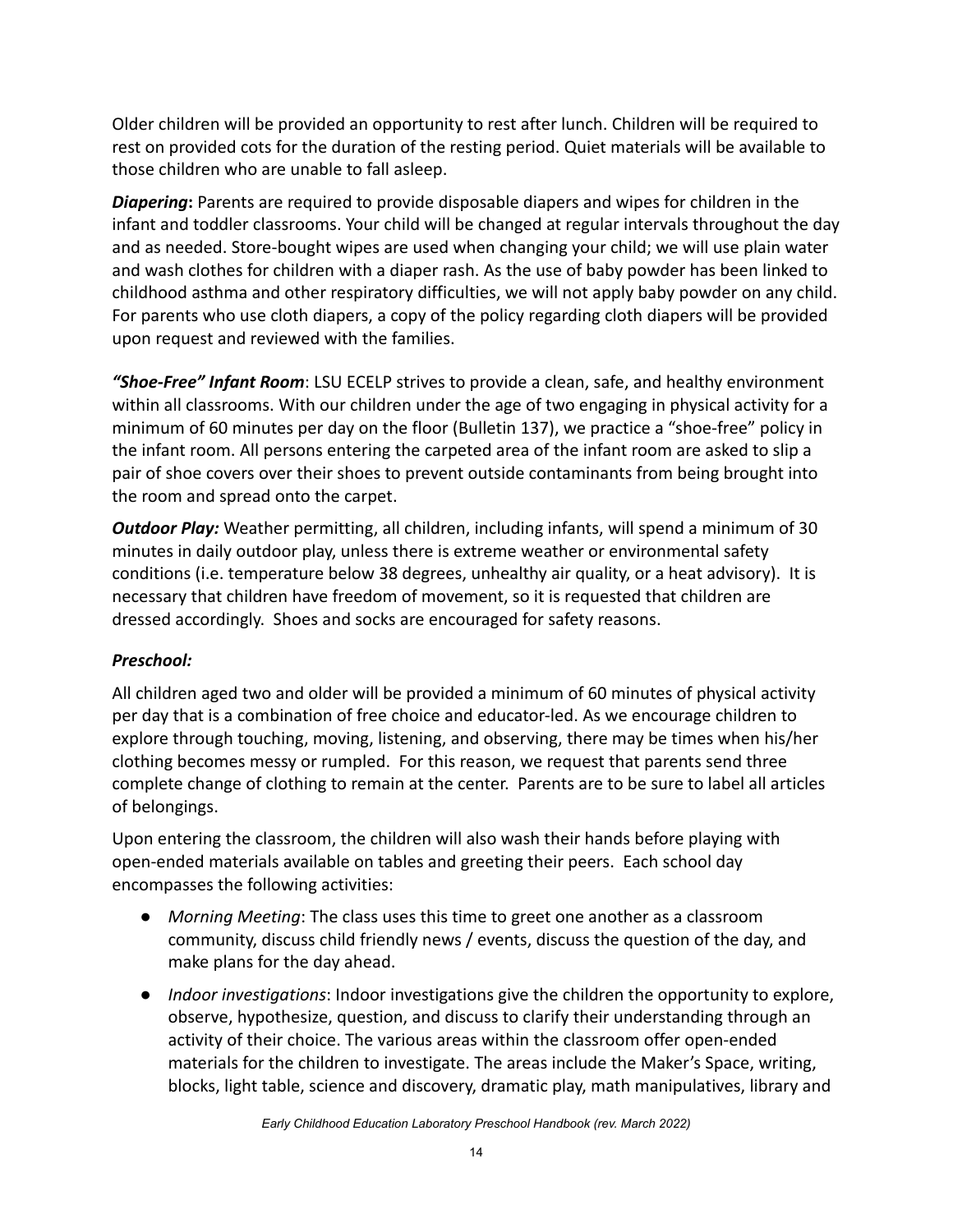listening, and music. Throughout various projects and interests of the children, the materials may be changed to encourage exploration and the development of new ideas. The children may also participate in small group activities, including field experiences that extend their exploration and knowledge of a specific topic as well as encourage child-initiated learning.

- *Water Activities*: Children enrolled at the LSU Early Childhood Education Laboratory School will have opportunities to experience water activities. These activities include the use of water tables in the classrooms and water in cooking activities in the classroom.
- *Music and Movement*: The children will engage in whole-group music and movement activities. The activities range from playing various instruments, dancing, and listening to diverse forms of music.
- *Outdoor Investigations*: Outdoor investigations provide the children the opportunity to explore and investigate the outdoor classroom in the same capacity as the indoor classroom. The children are offered activities that physically challenge their bodies in natural ways while enhancing their gross motor abilities. Activities include but are not limited to climbing, balancing, and hanging as well as opportunities to work as a team through building or carrying activities. The children also have various opportunities to connect with nature through sand and water play, gardening, and natural materials found within the outdoor classroom. They also have access to tricycles, scooters, slides, and climbers and are offered many opportunities to work on projects similar to what is indoors.
	- *Outdoor Attire*: Weather permitting, all children will spend a minimum of one hour per day doing outdoor play, unless there is extreme weather or environmental safety conditions (i.e. temperature below 38 degrees, unhealthy air quality, or a heat advisory). It is necessary that children have freedom of movement, so it is requested that children are dressed accordingly. Shoes and socks are encouraged for safety reasons.
	- *Water Activities*: Water will occasionally be used in sprinkler play on the playground during the summer months. The LSU Early Childhood Education Laboratory School does not use more than two feet of water in any activity, indoors or outdoors. The LSU Early Childhood Education Laboratory School does not allow the use of water in wading pools at any time.
- *Literacy Circle*: The children engage in whole group discussions regarding a presented storybook. The storybook is typically related to a project or activity occurring within the classroom. During this time, the children are encouraged to comment, ask questions, and discuss topics related to the book.
- *Enrichment*: Enrichment activities vary daily and may be completed within the classroom or incorporated within a field experience. Participating with the LSU community through enrichment activities presents enhanced opportunities for every child.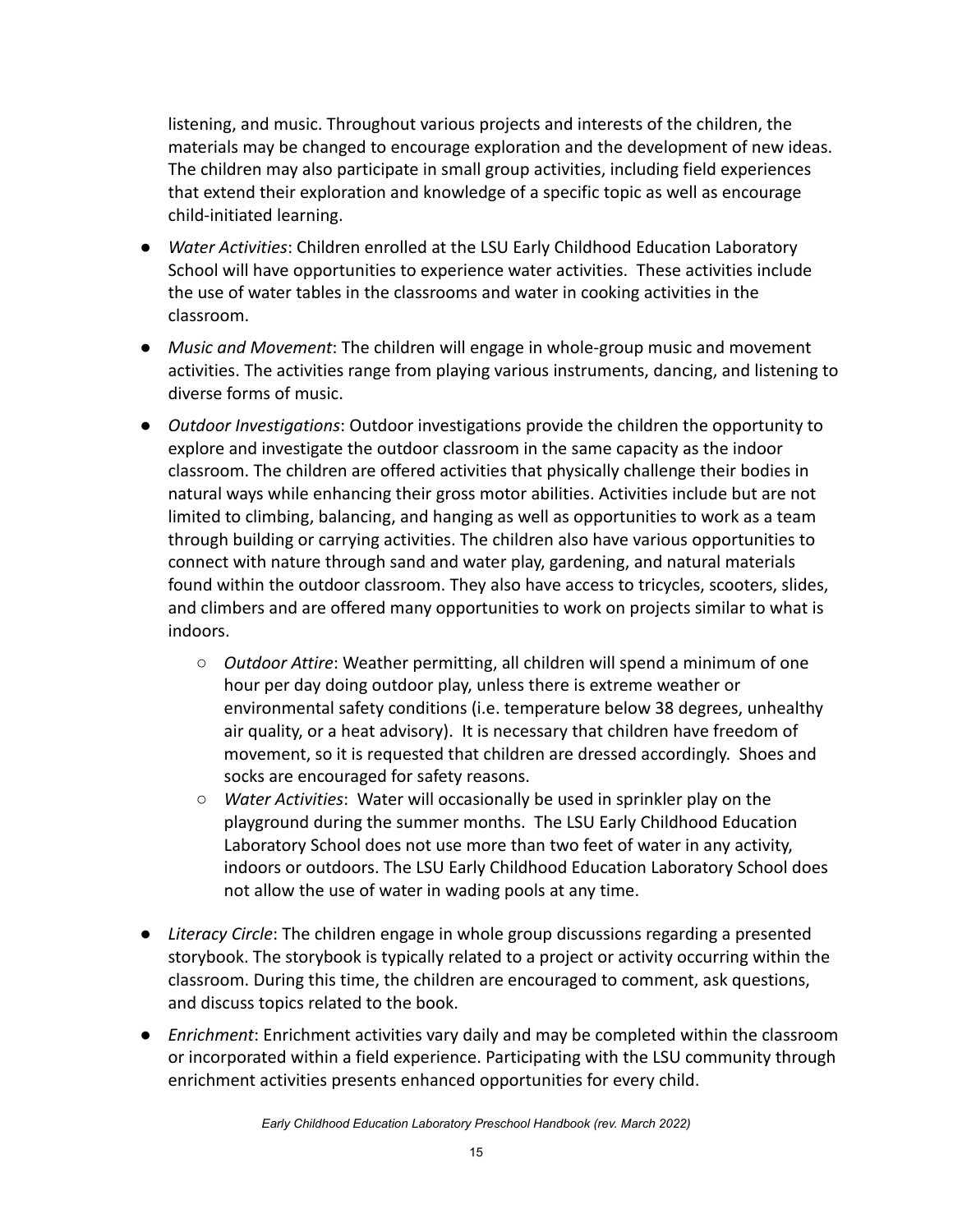*Ateliers***:** We offer two types of ateliers to expand the children's creativity and exploration. We house a Light and Shadow Studio where the children are invited to experiment with lights and shadows in various forms. The Light and Shadow Studio is open to the children upon request and for enrichment activities.

Another atelier is our Maker's Space. This area is dedicated to the encouragement of enhancing imagination and bringing ideas to life. We encourage the children to use the available open-ended materials to create costumes, tools, toys, and other objects they wish to create. We offer the children a variety of materials, including recyclables, materials from nature, clay, beads, etc.

*Supported Learning***:** The children are supported within all domains of learning throughout daily routines and experiences. We strive to meet the needs of all children to assist in their growth and development by engaging in developmentally appropriate practice and reflective thought.

- *Social-Emotional*: We encourage the children to continuously compromise with their peers, find solutions to their problems, ask for help when needed, use appropriate language to express themselves, manage feelings, and form positive relationships.
- *Physical (gross and fine)*: We offer opportunities for the children to develop their gross and fine motor skills. They are encouraged to challenge their bodies physically through climbing, carrying, pushing, pulling, etc. They are also encouraged to challenge and enhance their small muscle development, and fine motor skills. Activities include but are not limited to writing and manipulating clay/playdough as well as buttoning and unbuttoning their own clothing.
- *Language*: The children are given various opportunities throughout the day to develop their language skills. Children will be challenged to learn to express their wants and needs as well as learn to use social and linguistic clues to understand language. This includes their ability to listen to their peers and respond appropriately, use and understand complex words, express their own needs, and follow directions.
- *Cognitive*: We encourage the children to be critical thinkers and think of themselves as researchers. We allow them to find solutions to their problems through scaffolding, to think symbolically through creations or pretend play, and to connect personal life experiences to classroom discussions and activities.
- *Literacy*: In preparation for transitioning into rigorous kindergarten programs in the area, the children are given opportunities to develop their literacy skills in organic ways by demonstrating knowledge of the alphabetic principle, understand print and its meaning, appropriately respond to books, and demonstrate writing skills.
- *Mathematics*: In their play, the children use number concepts, show knowledge of patterns, and compare and measure objects they interact with. Children learn quantitative vocabulary, comparison vocabulary, and concrete one to one correspondence through intentional mathematical means which is developmentally appropriate.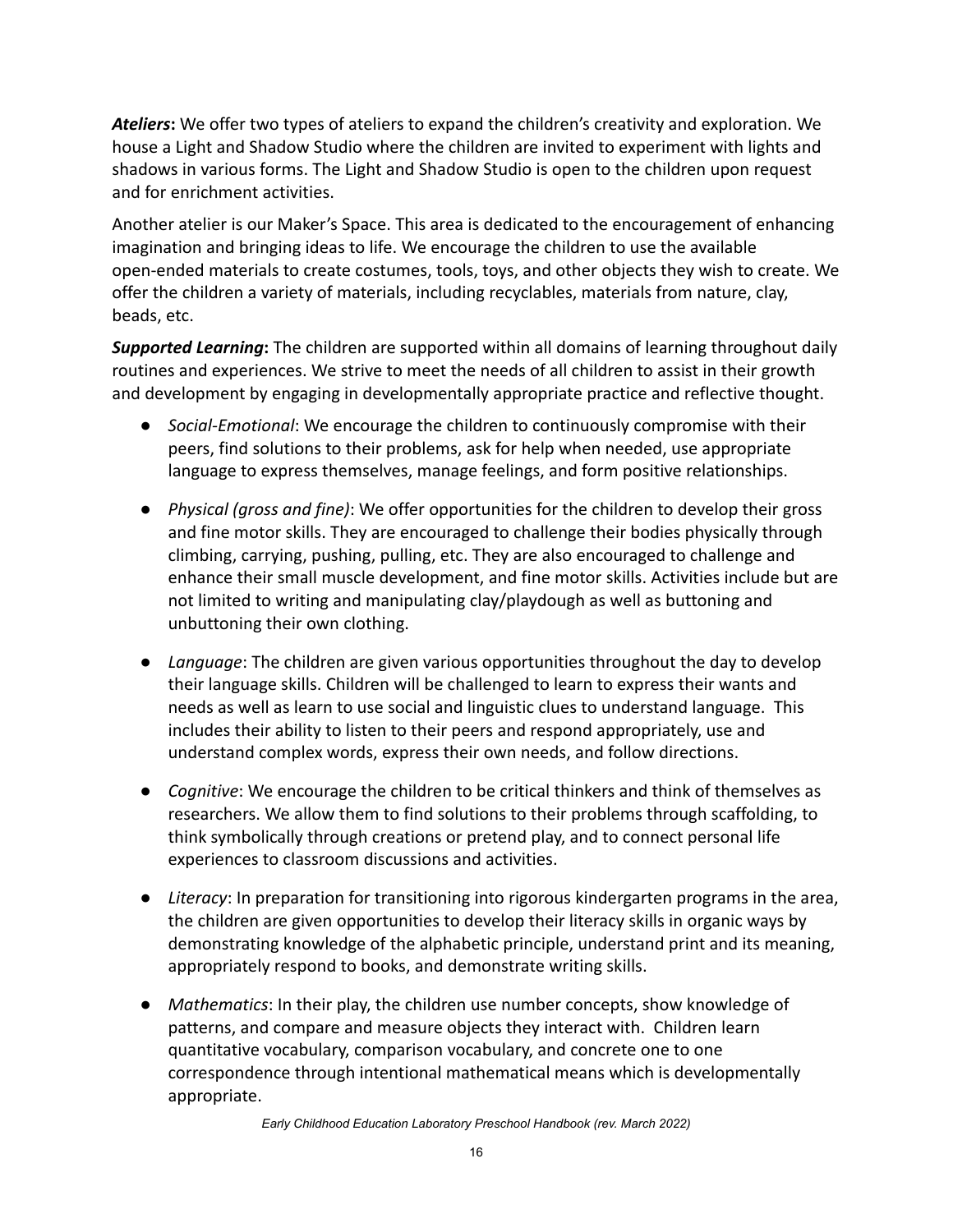- *Science and Technology*: In our environment, the children are encouraged to use principles of scientific inquiry skills in various forms in an effort to solve problems. They are encouraged to use multiple types of technology to express themselves and solve problems. We focus on looking at living things, the Earth, and properties of objects and materials.
- *Social Studies*: As a part of the LSU Community, children have a greater understanding of their world, the world around them, and connect their experiences to other people and places.
- *The Arts*: The children are creative in expressing themselves through visual aids, drama, music, and movement. The children are encouraged to be resourceful in the way they express themselves to their peers.

# *Drop-Off and Pick-Up Guidelines*

<span id="page-16-0"></span>All persons coming to the school are expected to drive safely. This includes watching out for children, obeying the 5 mph speed limit in the parking lot, and respecting the parking limits. During drop-off and pick-up parents may park in the right lane of the covered area or park in available parking spots near the front playground. After 4:00 p.m. there are also parking spots available in the side parking lot (the staff parking lot).

Drop-off procedures are as follows:

- Security codes are used to enter the LSU ECELP building.
- Adults must sign-in the child using the electronic device or app.
- The adult is to walk the child all the way into the classroom.
- Adult and teacher communicate with one another about any updates concerning the child.

Pick-up procedures are as follows:

- Security codes are used to enter the LSU ECELP building.
- Adults must sign-out the child using the electronic device or app.
- Adults and teachers communicate with one another in order to properly acknowledge the child is leaving.

#### **\*Failure to sign-in/out using the electronic device will result in a \$2 fee for each occurrence. In times of network failure, the emergency paper log must be signed.**

# *Safety Precautions During Drop-off and Pick-Up*

Drop-off and pick-up are very busy times of the day at LSU ECELP. We ask that parents follow the following safety guidelines in order to help keep children safe.

- Please avoid blocking other cars during drop-off or pick up.
- Unnecessary vehicle idling is discouraged.
- Please do not leave any children (including siblings) in the car unsupervised by an adult.
- For safety purposes make sure children are walking in the hallways. *Early Childhood Education Laboratory Preschool Handbook (rev. March 2022)*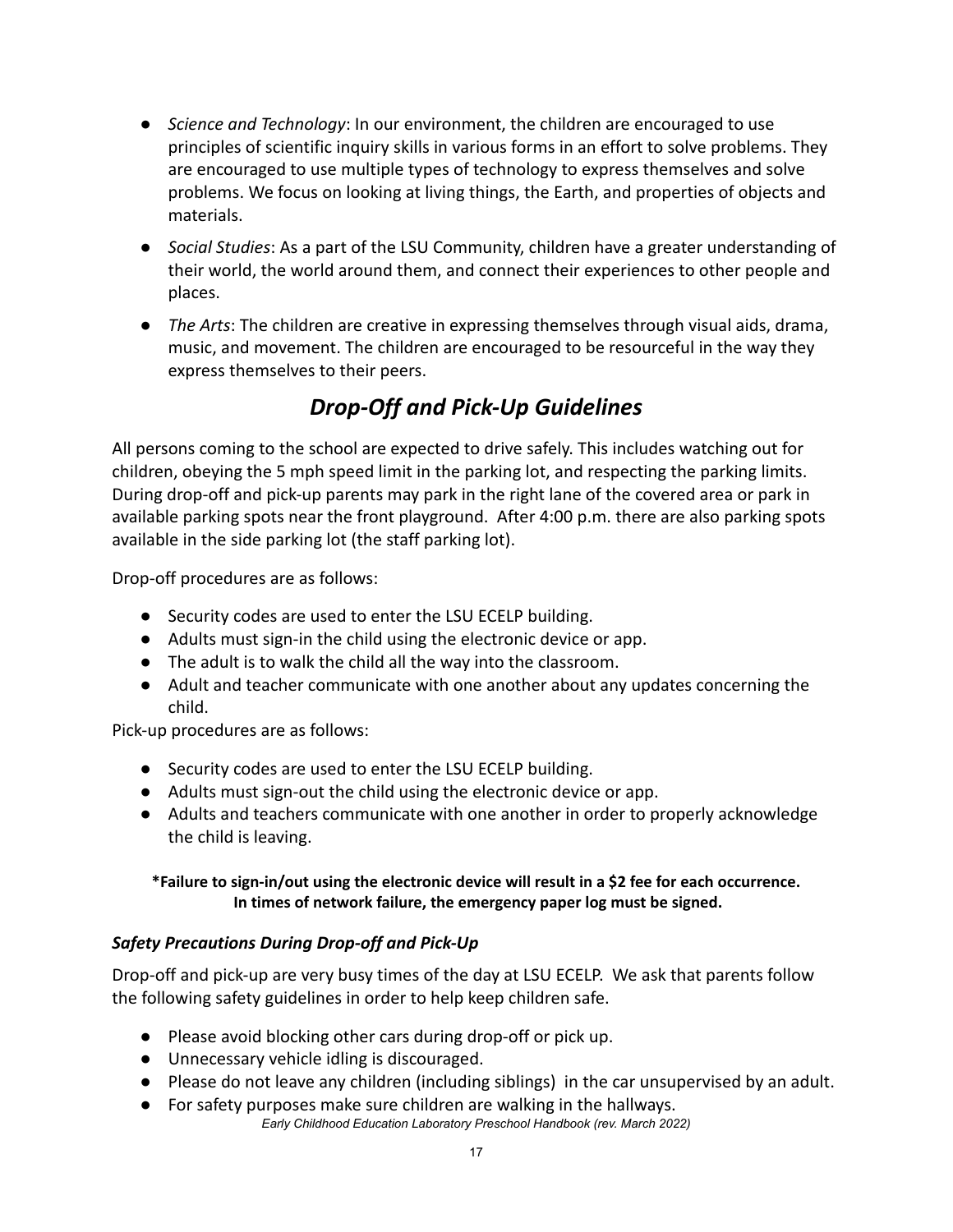- Children must remain in the classroom or with the teacher until the child is signed out.
- Children are not permitted outside the building without a supervising adult.
- Staff members are not permitted to buckle children into vehicles.
- Children under 16 are not allowed to check children out.
- Due to limited storage and safety concerns, parents are not allowed to leave car seats at the preschool.

#### *Late Arrival*

Children must arrive at the preschool by 9 AM **(***Children will not be allowed to check in after 9* AM). We understand that there will be days when a child has doctor or therapy appointments that result in late arrival to the LSU ECELP**.** In these situations *the child will be admitted provided there is a doctor or therapist note*. Arrival during transitions, lunch, or nap time often negatively affect the rest of the child's day. The educator should be informed prior to the appointment if possible. Class schedules may differ, but please keep in mind these approximate time frames:

| <b>Breakfast</b> | 8:30 - 9:00 AM            |
|------------------|---------------------------|
| Lunch            | $11:00 - 12:00$ PM        |
| <b>Naptime</b>   | $12:00 - 2:00 \text{ PM}$ |

\*If arrival time is after breakfast or lunch has been served, the family is expected to provide the appropriate meals for his/her child prior to arrival at the LSU ECELP.

#### *Late Pick-Up*

The LSU ECELP closes at 5:15 PM. A fee of \$20.00 will be charged for any portion of the first 15-minute period overtime, plus a \$5.00 per minute thereafter. Repeated tardiness in picking up a child at closing time may result in dismissal from the program. LSU Police and the Department of Children and Family Services will be notified and the child will be released into their custody if a child is not picked up by 6:15 PM, one hour past the center's closing time.

#### *Third Party Release*

Each child's safety is a primary concern of the LSU ECELP. Only LSU ECELP employees may release children to authorized individuals. All employees of the LSU ECELP are instructed to verify any individuals intending to pick up a child.

Individuals picking up children must be:

- At least 16 years or older.
- Authorized in writing by the enrolling parent, as stated on the master card and emergency/medical information forms.
- Authorized in writing with a dated note signed by an enrolled parent or guardian.
- Willing and able to present a state-issued ID.

Children will not be released to unauthorized individuals or to individuals that cannot be

*Early Childhood Education Laboratory Preschool Handbook (rev. March 2022)*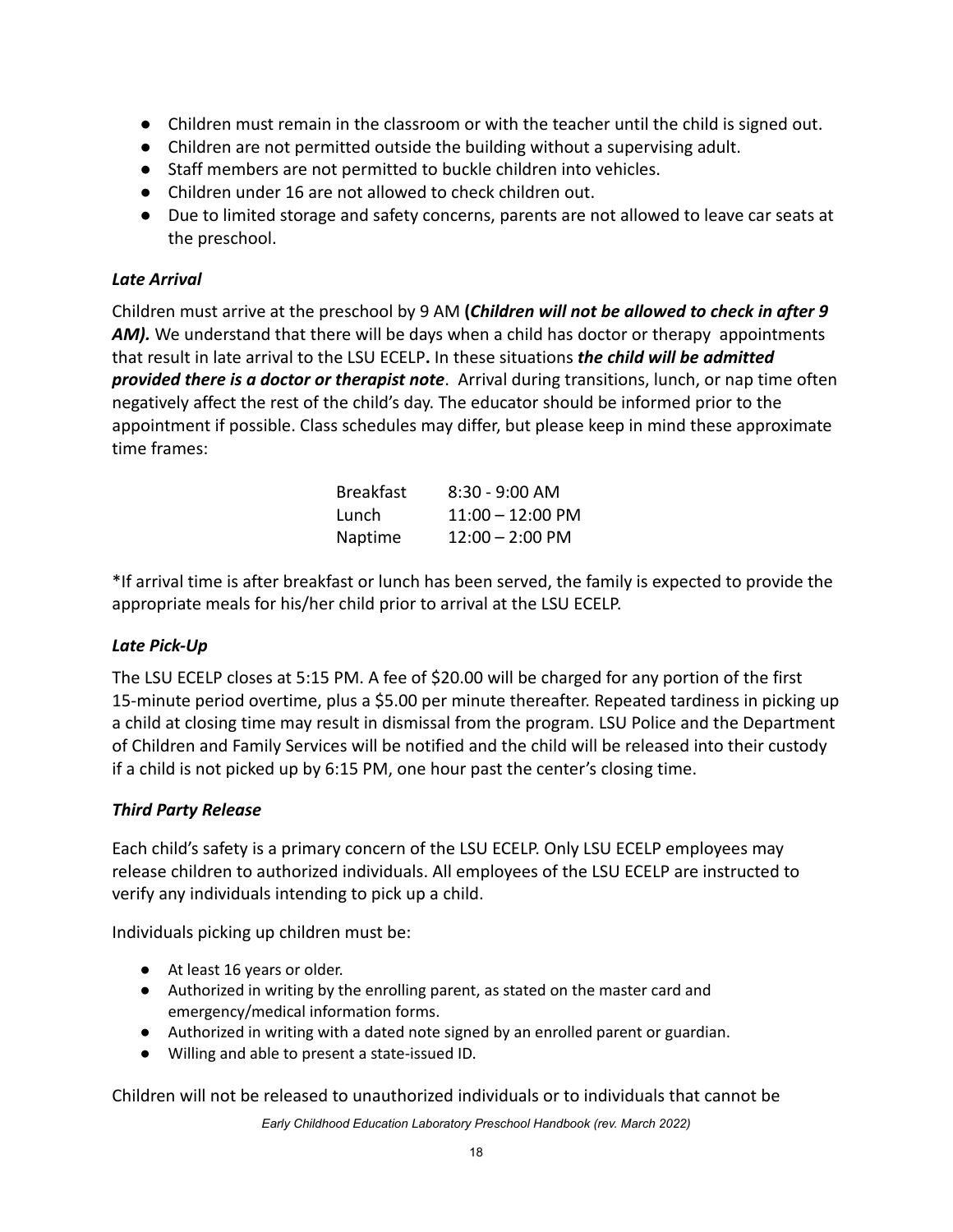verified with photo identification. The program will also not release a child at any time to a parent or designated individual who is visibly impaired due to alcohol consumption or substance abuse (either prescribed or illegal). Copies of custody agreements must be provided to the school if there are specific instructions for which parent should pick up a child on a specific day.

### *Staff Professional Conduct with Children & Families*

Employees of the ECELP are not permitted to engage with children and families enrolled in the center outside of work hours. This includes transporting children to and from the center, babysitting or socializing with children and/or families. Employees are not allowed to give gifts to single children enrolled in their classroom.

# *Guidance and Discipline*

#### <span id="page-18-0"></span>*Guidance*

Our goal of the LSU Early Childhood Education Laboratory School is to foster creativity, encourage children to explore their natural environment, and allow them to make discoveries within a non-threatening atmosphere. Educators facilitate children's learning by actively engaging in activities alongside the children as the co-learner.

Child guidance is addressed in a variety of ways to include teaching strategies that promote child development of socially-appropriate behavior, in consideration of child development.

Environments are engineered to promote child independence through the placement of materials that allow for children to complete tasks on their own (such as the placement of the sink, soap, and towels). Adults encourage child independence through verbal and physical prompting toward independence. For example, when helping children with self-care tasks, such as hand washing, toileting, or nose wiping, teachers will assist children in completing the task while providing verbal guidance (e.g., "Let's wipe your nose" while handing the child a tissue and using hand-over-hand to assist the child).

Teacher strategies are used to assist children in appropriate social interactions. For example, even the youngest children are encouraged to touch a teacher's arm in order to gain adult attention when children are preverbal. Verbal children are also encouraged to use this strategy to gain attention when adults are engaged in other conversations to teach children to wait for a turn to speak (rather than interrupt). Educators within the program encourage the development of positive self-discipline techniques and engage in the following practices:

- Encourage creativity within all projects.
- Offer various choices when possible.
- Maintain a positive attitude and high level of professionalism
- Are kind, respectful, and composed at all times.
- Use positive statements when guiding children's behaviors.
	- Clear statement of the limit: "The blocks are for building."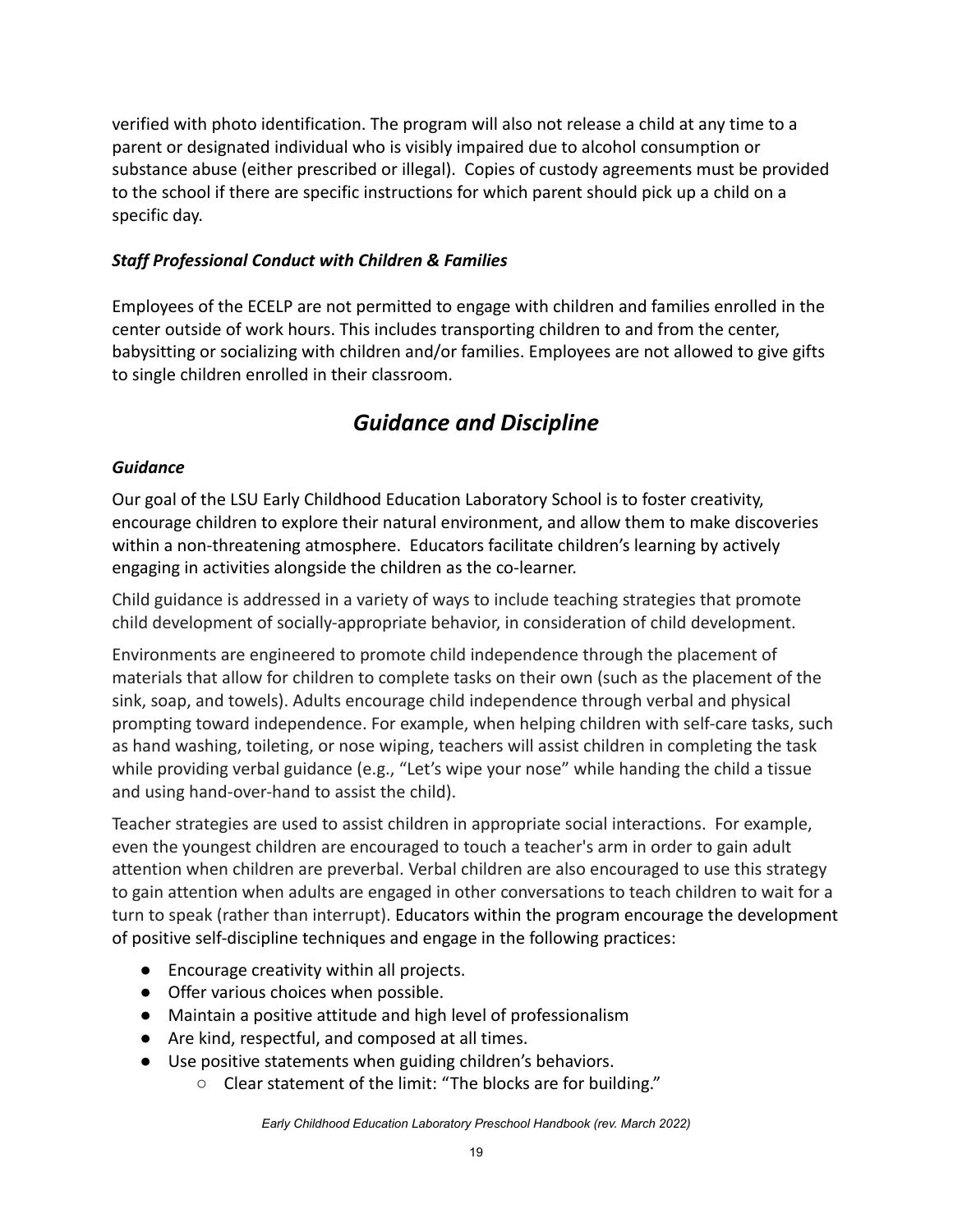- Redirection: "Let's go see what Eric is cooking in the kitchen."
- Encourage problem-solving and compromising techniques: "How could you use your words to tell John that you would like to have a turn with that truck?"
- Examples of reminder statements:
	- "Remember to sit down when you slide"
	- "Keep the puzzle on the table."
	- "Use your "inside voice" when you're inside."

Our educators **refrain** from the following practices as these practices hinder the positive independent learning of the children:

- Intentionally interfering in a child's activity unless guidance or redirection is required.
- Modifying a child's activity.
- Address a child harshly with intimidation or ridicule.
- Discussing a child within the presence of the child and/or other children.
- Visiting with other adults while in the classroom.
- Engage in negative conversations about the children, families, or colleagues
- Physically restrict a child in any way unless the child's actions would bring harm to him/herself or others.

*Discipline*: The LSU Early Childhood Education Laboratory School employs a positive method of discipline and maintains a safe, nonthreatening environment that correlates with both theories of child development and the Center's mission. Educators engage in the following disciplinary practices:

- Provide positive logical consequences or choices: ("You are having difficulty playing with the blocks without throwing. I need you to choose another place to play.")
- Model effective ways to express feelings and emotions: ("I do not like it when you grab the book from my hands. Please tell me that you would like to see it.")
- Provide supervision to all children at all times regardless if the child has been removed from the group for disciplinary reasons.

There are times when the above techniques appropriate for the situation have been tried and the undesired behavior continues. If so, a child over the age of two may be instructed to move to a quiet area by himself/herself (in the presence of a caregiver) until he/she is able to appropriately return to the activity. The child's age in years will determine the number of minutes away from the group. This quiet time is intended for the child to regroup and reflect on his/her actions.

The following disciplinary practices are strictly prohibited as these practices hinder the positive independent learning of the children:

● No child shall be subject to physical punishment, corporal punishment, verbal abuse, or threats by educators, staff, volunteers, or parents while on the center's property.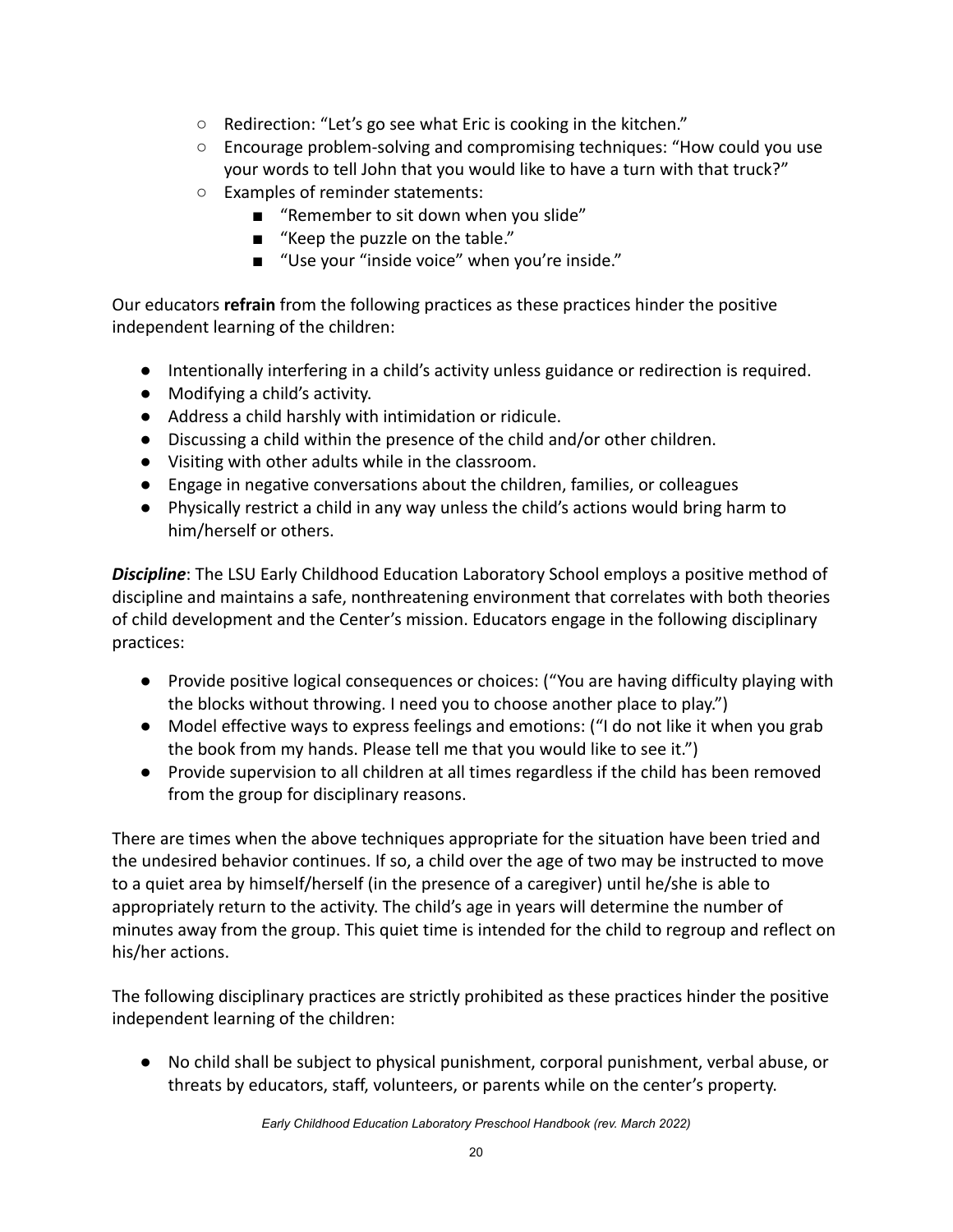- Cruel, severe, unusual, or unnecessary punishment shall not be inflicted upon any child.
- No child or group of children shall be allowed to discipline another child.
- No child shall be deprived of meals or snacks or any part thereof for disciplinary reasons.
- Written or verbal reports to parents regarding conflicts or disagreements between children **shall not** include the name of the child or children who were involved.
- No child will be subjected to spanking, yanking, shaking, pinching, extreme temperatures, or other measures producing physical pain.

Any form of punishment that violates the spirit of the following standard of discipline is prohibited by anyone on the premises of the LSU ECELP. Parents are also prohibited from using corporal punishment on the premises of LSU ECELP.

#### **\*Any use of the restricted practices shall be grounds for immediate termination of educators, staff, volunteers, student workers, or student trainees.\***

*Biting:* Biting is a sign of development and are often unavoidable occurrences within group child care, especially with toddlers. When it occurs, it can be scary, frustrating, and stressful for children, parents, educators, and staff.

The following are potential reasons a child may bite: teething, impulsiveness, excitement and overstimulation or frustration.

The educators at the LSU ECELP have been trained to respond to a child's biting behavior using the following techniques:

- Give attention to the bitten child.
- Have the child who did the biting help care for the bitten child (e.g. hold the ice, comfort, etc.).
- With the child who bit, discuss the effects and consequences on a developmentally appropriate level.
	- "Biting hurts. You hurt your friend."
	- "Why did you bite?" "What is something else you could have done that would not have hurt your friend?"
- Examine the context in which the biting occurred and look for patterns.
	- Was it crowded?
	- Were there too many toys? Were there too few toys?
	- Was the biting child getting tired/hungry/frustrated?
- Provide reinforced instruction in non-biting responses within social contexts.
- Acknowledge appropriate behavior in potential biting situations.
- Consider changes to the room environment that may minimize congestion, commotion, or competition for toys and materials, or child frustration.

Educators will abide by the following procedures if a child is bitten (Bulletin 137):

- Wash the wound with soap and water and apply ice.
- If the bite breaks the skin, the parent and the Director, Assistant Director, or director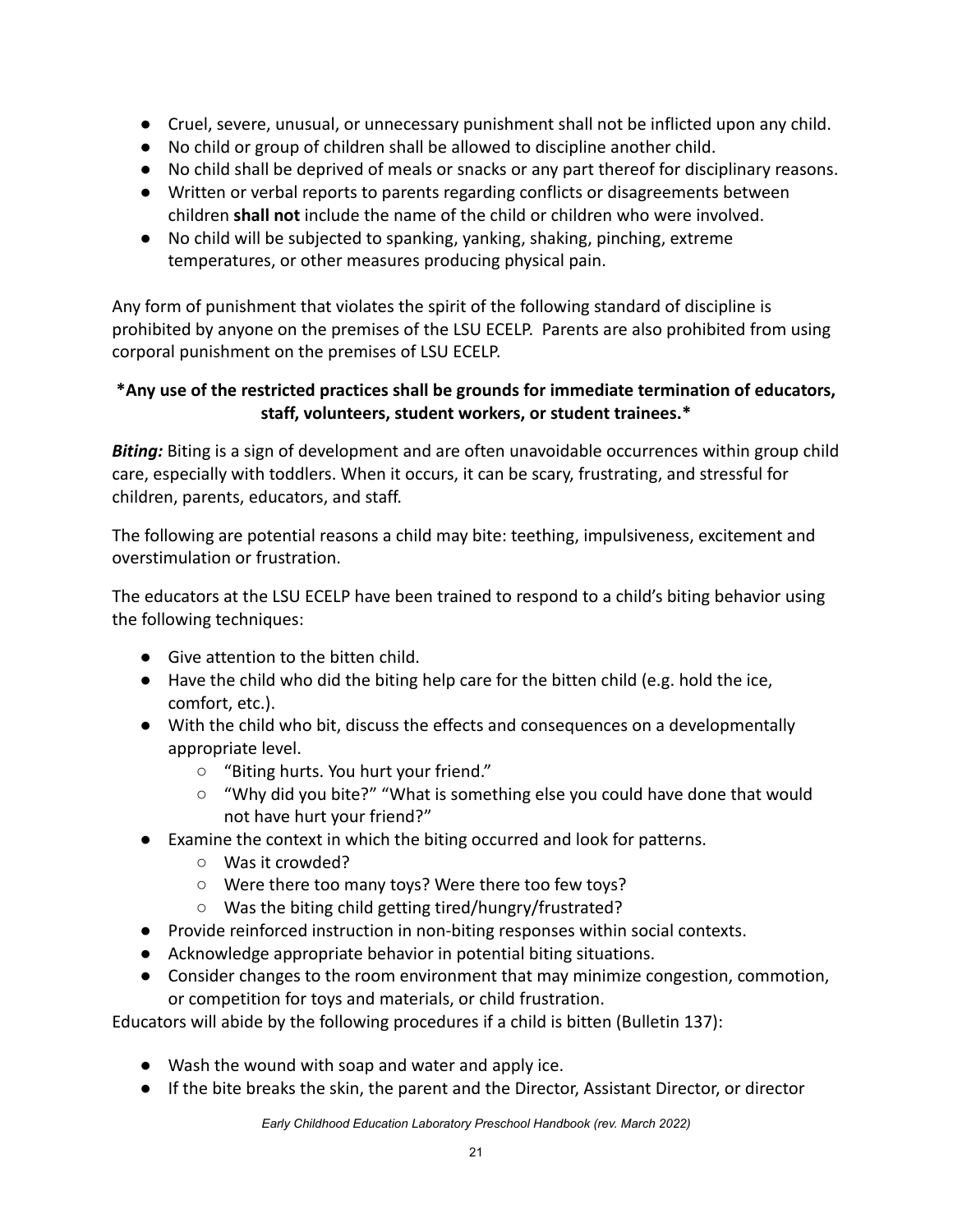designee will be notified.

● An accident report will be written and the families of both children will be contacted.

When biting changes from a relatively unusual occurrence to a frequent and expected occurrence, educators will address the situation with additional precautions:

- Record each occurrence, including attempted bites, with the location, time, participants, and circumstances.
- "Shadow" children who indicate a tendency to bite. **In extreme instances where the child is consistently to be shadowed by a staff person to prevent repeated aggression, the parent may be notified to remove the child from the school and remain home until the aggression subsides.**

A consistent approach between home and school is always the most effective way to solve any behavior issues. If biting seems to have become a pattern for a particular child, appropriate staff will meet with the child's parents. In such cases, a behavior intervention plan will be discussed with the family which will include methods to provide positive reinforcement and promote positive behavior.

# *Child Nutrition*

### <span id="page-21-0"></span>*Nutrition Guidelines*

LSU ECELP abides by all applicable restrictions and guidelines regarding food safety set forth by the Louisiana Department of Health and Hospitals, the Louisiana Department of Education, and the United States Department of Agriculture.

# *Infant Nutrition*

Young infants are fed according to their own schedule. Their eating needs will change and be adjusted to align with the group schedule once they grow and begin eating solid foods. The feeding schedule is individualized for each infant yet flexible enough to accommodate the child's daily needs.

#### *Breastfeeding*

Breastfeeding mothers are welcome to do so within the program and are encouraged to drop by for feedings. The program supports breastfeeding mothers by providing a comfortable, quiet space for them to be with their babies to minimize interruptions while feeding within the classroom. Breastfeeding mothers may also pump while at the center. All breast milk must be sent in prepared bottles that are dated (expressed date and current date) and labeled with the child's name.

#### *Bottles*

Parents of registered infants are welcome to feed their infants at any time in the classroom or designated area. Parents of bottle-fed babies will need to provide 3 – 4 prepared bottles with *Early Childhood Education Laboratory Preschool Handbook (rev. March 2022)*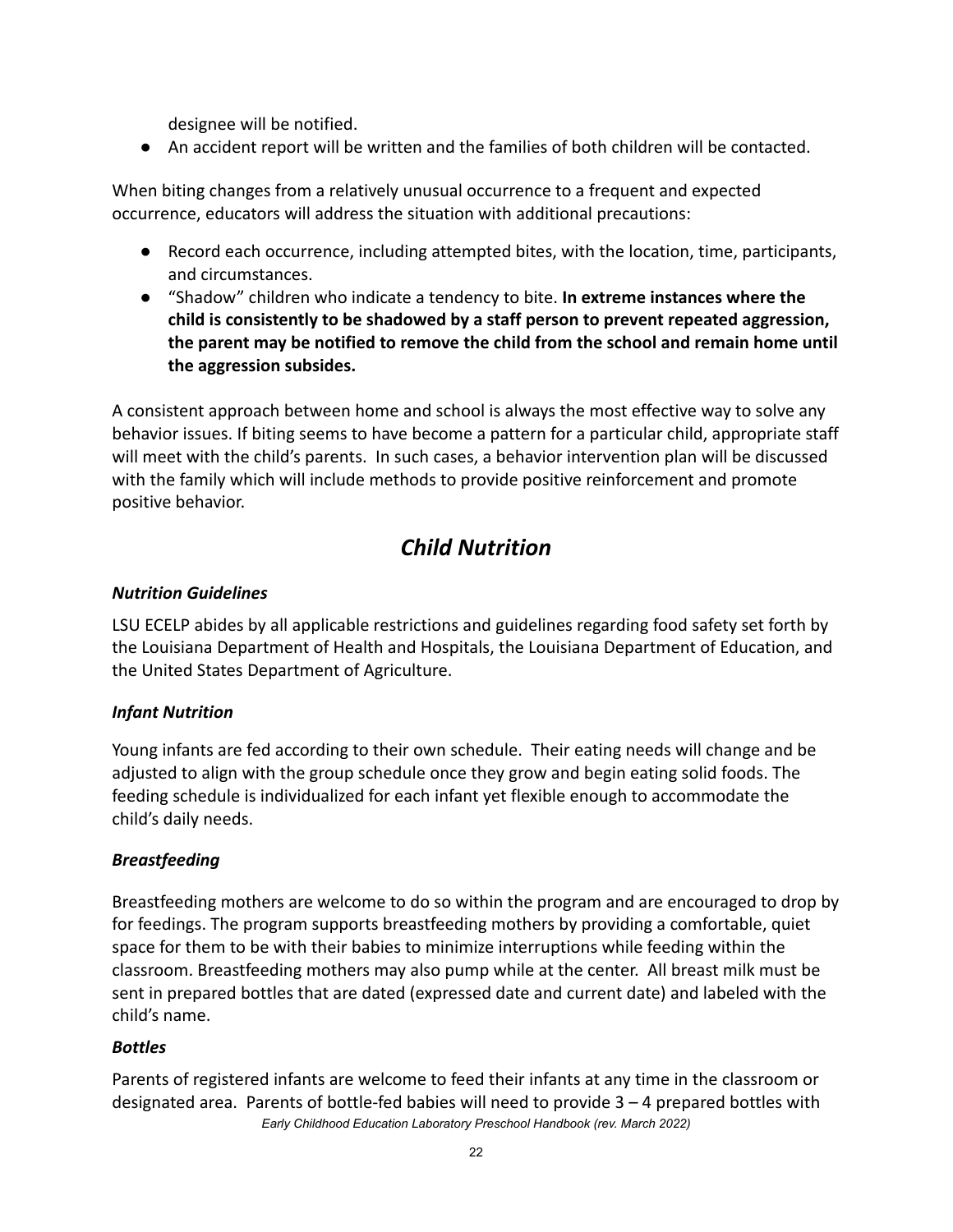nipples and lids that are labeled with their child's full name and date. Unused and empty bottles will be sent home each day. Glass bottles are not permitted. USDA allows one month after a child's first birthday to continue with formula. If formula is served past age 13 months, then a doctor's note is required.

Bottles must follow the following guidelines:

- Prepared and labeled with nipples and lids daily.
- Labeled with child's full name
- All breast milk bottle labels must include the date the milk was expressed.
- All bottles must be picked up at the end of each day. **Any bottles left in the refrigerator upon closing will be discarded.**
- LSU ECELP does **not** use a microwave oven or bottle warmers to warm bottles or infant food. Warm water is used to warm bottles.
- Bottles may not be warmed to a temperature of no more than 120° Fahrenheit.
- Bottles are used only for breast milk or formula.
- Authorization by a pediatrician is required in order for cereal to be added to a bottle.
- Fresh breast milk can be stored for 24 hours in the refrigerator or up to two weeks in the freezer. Milk that exceeds this time frame is discarded.
- Cow's milk is not provided to children younger than 12 months.
- Whole milk is served only for children of ages 12 months to 24 months.

#### **\*Juice and/or water are NOT served in bottles or spill-proof cups to infants under the age of 12 months without a physician's written statement of authorization.\***

Infants receive personalized attention and are held for each bottle-feeding. Bottles are never propped and never given while in a crib or on a cot. Children do not carry bottles or sippy cups while crawling or walking. **Contents remaining in a bottle are discarded within one hour.** Parents are notified immediately if the child's bottle supply is depleted and/or inadequate.

LSU ECELP works cooperatively with the families and their child's routine; however, bottles are not common practice for children 12 months of age and older.

#### *Spill Proof Cups*

LSU ECELP will provide individually labeled spill-proof cups (sippy cups) when a child is 12 months of age or sooner upon parent request. Only formula or breast milk may be served in a sippy cup to children under the age of 12 months.

#### **\*Sippy cups from home are NOT permitted within the LSU ECELP and will not be stored in refrigerators.\***

#### *Beginner Foods*

As an infant grows and becomes more adept at eating, he/she will start to eat cereals, jarred foods, and eventually table foods. Gradually the child will begin to use their fingers for eating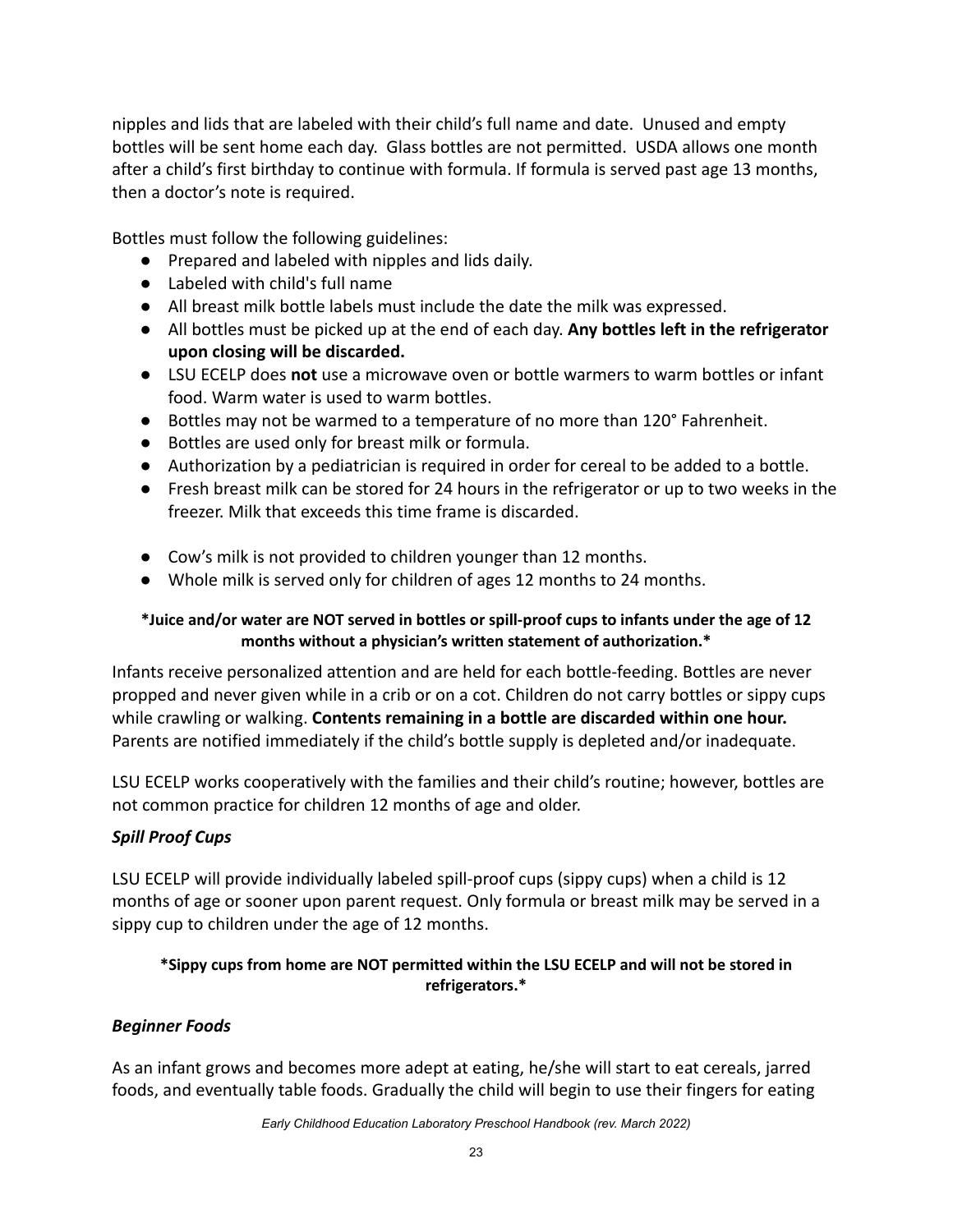"finger foods". It is recommended that infants try new foods at home first and then parents may request the new food to be incorporated into their child's day at school. All food products must be commercially purchased, packaged, and factory-sealed. They may NOT be home-made. Dry cereal and/or commercially prepared baby food must be provided *unopened* and *clearly labeled with the child's name.* Dry cereal must be left with specific mixing directions and cannot be mixed with juice. Baby food must be factory-sealed. Infants' transition to table food and snacks from the kitchen at 12 months. However, children may begin eating food from the kitchen as early as 11 months with a doctor's note.

# *Special Diets*

*All requests for special diets require documentation supporting the request and must be given to the Director and the child's educator*. Special diets due to preference or religious reasons must be clearly documented by the parent and include a comprehensive list of all prohibited foods. Children with special diets due to food allergies and/or intolerance must have a written note from the child's doctor (primary doctor or allergist) regarding the special diet. The physician's statement is required to include a comprehensive list of ALL prohibited foods.

Requests for special diets and food substitutions are reviewed on an individual basis. LSU ECELP will make every effort to accommodate special diets due to allergies and religious beliefs by providing alternate foods during regularly scheduled meal times. However, in the event that the program cannot meet the dietary needs of a child, the parents may be required to provide meals and snacks for their child that align with the [CACFP](https://www.cacfp.org/files/7615/0463/8220/NMP_Reminder_One_Page.pdf) meal pattern guidelines.

#### *Pacifiers*

Pacifiers are allowed at the LSU ECELP for non-walkers and sleepers. Infants that are not yet walking may use pacifiers and any child may have a pacifier during nap time. Pacifiers attached to strings or ribbons shall not be placed around a child's neck or attached to a child's clothing.

# *Child Health*

<span id="page-23-0"></span>Children's health and well-being are a priority in our program. Young children are growing and building up their immune systems. Policies are in place to help teach children healthy habits and minimize the spread of illness. These policies are developed with guidance from a Child Care Health Consultant in order to meet state and national health regulations. Parents and staff work together to keep children healthy and prevent the spread of contagious illnesses and disease.

#### *Sanitation and Illness Prevention*

LSU ECE Laboratory Preschool takes precautions to prevent the spread of germs and illness. Teaching staff receive Health and Safety training each year. Program health and safety policies are reviewed with students and volunteers annually. Some of the policies include: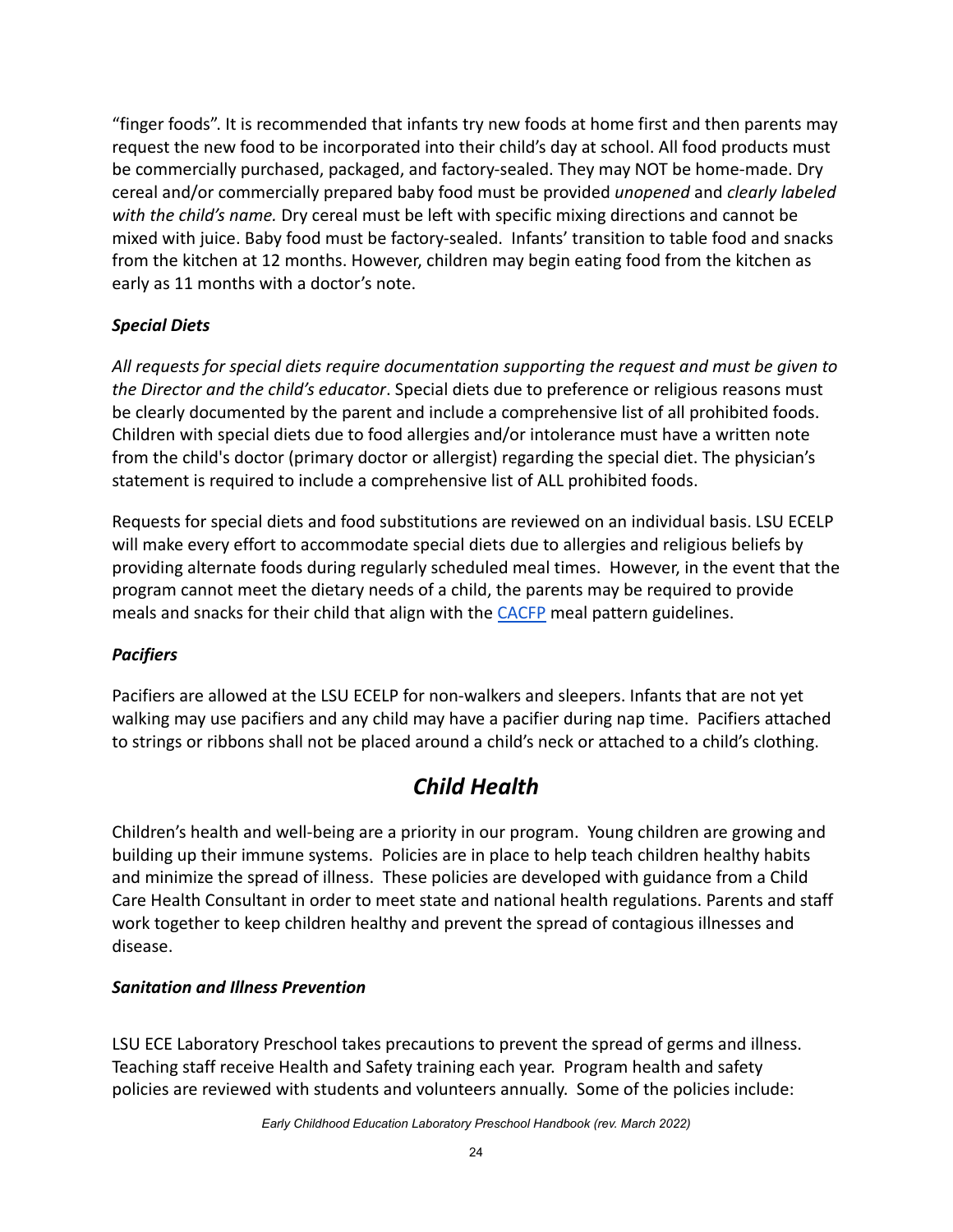- Volunteers, and children must wash their hands with soap and water for 20 seconds after using the toilet and before eating. Staff must wash hands with soap and running water **before and after** changing a diaper, assisting a child with toileting, feeding a child or handling food, and caring for a child with symptoms of a communicable disease. Children wash their hands before & after eating and after they use the restroom.
- When putting children down for a nap on cots, the cots must be spaced at least 18 inches apart and children should be arranged in a head to foot arrangement.
- All toys are sanitized at the end of each day. Toys and objects put in the children's mouth are washed and sanitized daily.
- Children wash hands before and after water play. Water in the water table is replaced each day.
- Draining or oozing cuts or sores shall be covered.
- Blood-contaminated material and soiled diapers shall be put in a plastic trash bag and tied then, put in the plastic lined trash bag.

Staff use the following procedures when handling blood, and blood containing fluids and wound exudates of all children in the center.

- 1. For spills of vomit, urine, and feces on floors, bathrooms, table tops, toys, kitchen countertops, and diaper changing tables shall be cleaned and disinfected.
- 2. For spills of blood or blood-continuing body fluids and injury and tissue discharges, the area shall be cleaned and disinfected. Gloves shall be used in these situations unless the amount of blood or body fluid is so small that it can be easily contained by the material used for cleaning.

Persons involved in cleaning contaminated surfaces avoid exposure of open skin sores or mucous membranes to blood or blood containing body fluids and injury or tissue discharges by using gloves to protect hands when cleaning contaminated surfaces.

#### *Immunization Records*

We aim to keep your child safe and healthy while in our care. Therefore, certain policies and procedures are in place to maintain a clean, safe, and healthy environment. We ask that parents keep staff updated on their child's health status. LSU ECELP requires a current record of each child's immunizations, which are to be updated as required.

According to the Louisiana State Board of Licensing, we are required to follow the state's immunization schedule according to the EPSDT schedule as outlined below. Children may be excluded from the center if their immunizations are not up-to-date. The Louisiana Department of Health and Hospitals requires any child who is not immunized due to health reasons or family beliefs to be excluded if there is a report within the program of any vaccine-preventable disease to which children are susceptible. The recommended immunization schedule is below.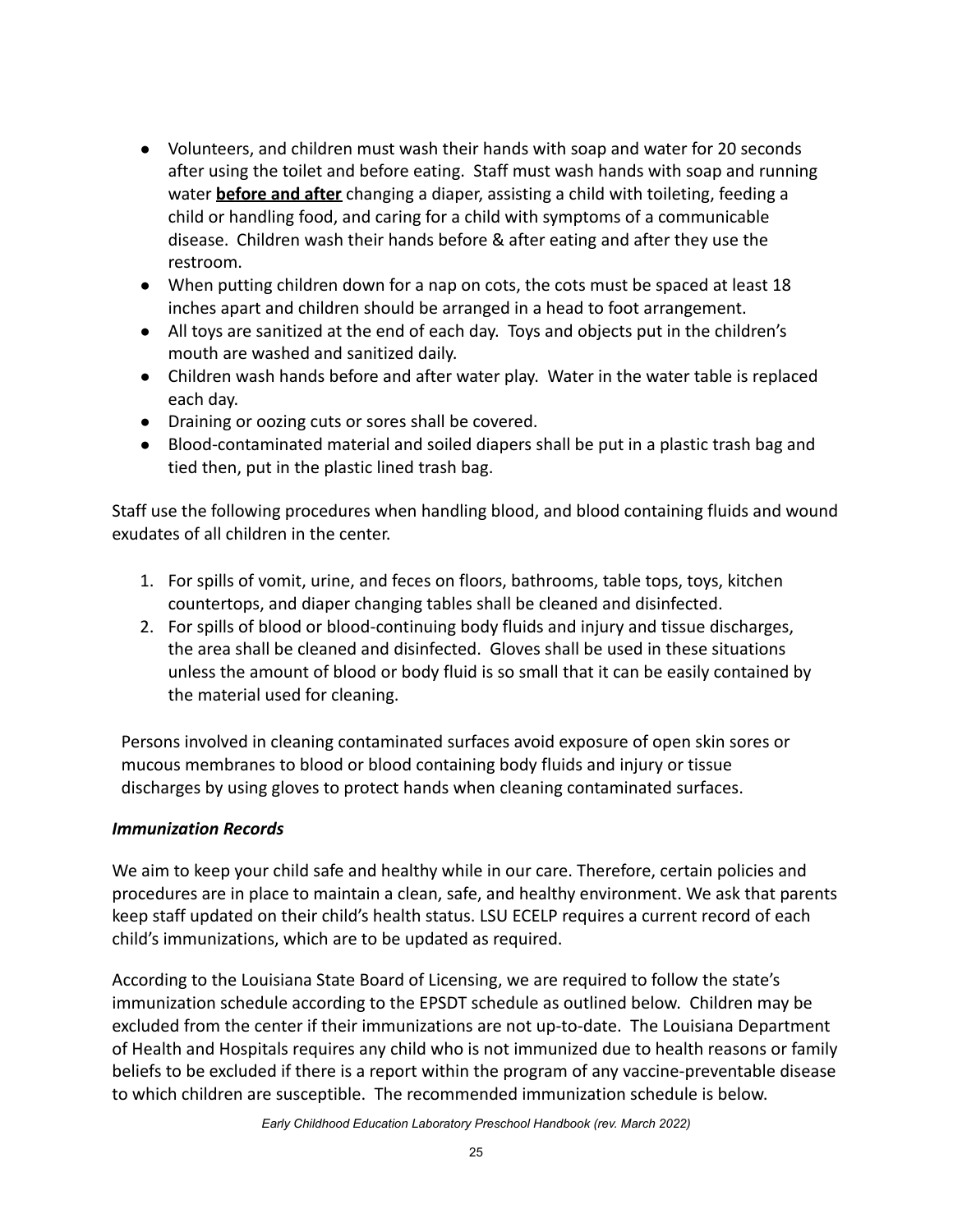| <b>AGE</b>                       | <b>IMMUNIZATION</b>                  |
|----------------------------------|--------------------------------------|
| <b>Birth</b>                     | <b>HBV</b>                           |
| 2 Months                         | DTaP, HIB, IPV, HBV, PCV7, Rotavirus |
| 4 Months                         | DTaP, HIB, IPV, PCV7, Rotavirus      |
| 6 Months                         | DTaP, HIB, PCV7, Rotavirus, IPV, HBV |
| 12-15 Months                     | MMR, VAR, PCV7, HAV                  |
| 15-18 Months                     | DTaP, HAV, HIB                       |
| 4 Years or prior to school entry | DTaP, IPV, MMR, VAR                  |

#### *Child Physical/Health Statement*

Each child is required to have a health statement signed by a physician which indicates the child is in good health to attend a group setting and a copy of up-to-date immunizations. Each child who has not had a physical examination within the last year must have one before entrance into LSU ECE Laboratory Preschool. A statement of good health and an updated copy of each child's immunization record is to be updated at least annually. Documentation must be provided by a licensed health professional if a child is under-immunized due to a medical condition.

#### *Emergency Information*

Each child must have a statement signed by the parent or guardian to obtain or administer emergency care. Emergency numbers for reaching the parent or guardian and another authorized person must also be on file and updated each year during annual enrollment.

#### *Daily Health Inspections*

Parents are expected to examine their child daily prior to arrival and report any illnesses, bruises, scratches, bumps, or rashes to the child's teacher. The educators perform daily health checks as the children arrive through a visual examination of each child for bruises, scrapes, insect bites, rashes, and/or possible symptoms of contagious illness or disease (as required by licensing). The educator will request parents' explanations for any of the above visible irregularities or symptoms.

#### *Existing Medical Conditions & Special Needs requiring Medication*

Families are encouraged to notify the program of any diagnosed medical conditions pertaining to their child. This will enable the program to provide the best care for the child and help meet their needs. All medical information and conditions will be kept confidential within the administration and/or classroom teachers unless parent consent is obtained for further release.

Any child that has been diagnosed by a physician as having a severe allergy and/or special health needs (i.e. feeding tube, seizures, diabetes) are required to have an Emergency Medical Plan completed by a physician. Based on responses on the enrollment packet forms and emergency medical information, the program may require additional information regarding medication administration and/or medical needs. In the event that an Epipen® is used during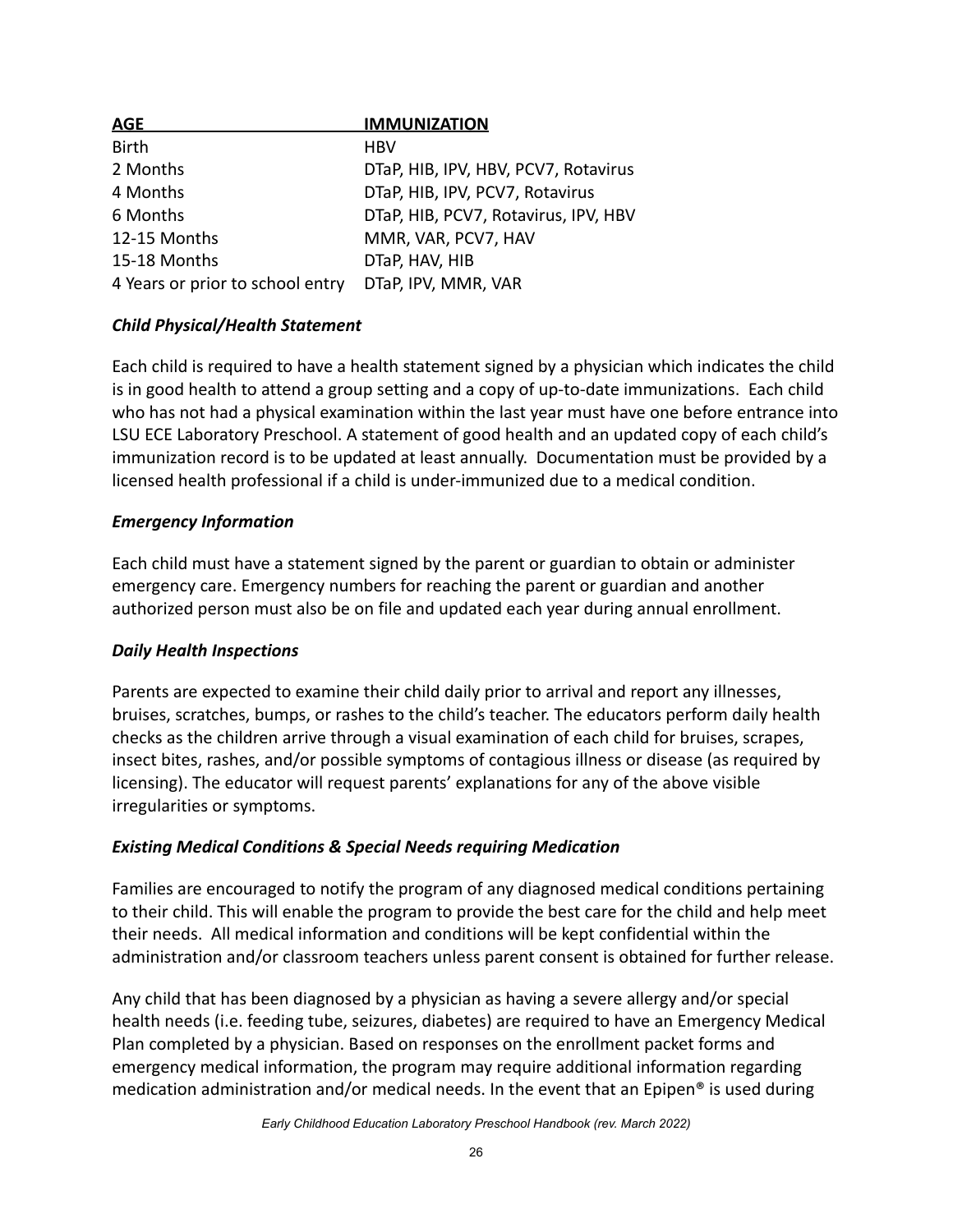school hours, the school will notify EMS of the child's exposure to the allergen. EMS will be available to assist in the event of a severe reaction.

The following must be updated by a physician every 3 months:

- Emergency Medical Plan
- Authorization Forms
- Side effects sheet (from the Pharmacy)

#### *Medication Administration*

Medications that are prescribed for 3 times a day should be given at home (before coming to school, when returning home from school, at bedtime). Only essential medications that are required intermittently during the day, required more than 3 times a day, or needed for emergency medical conditions will be administered at school. Over-the-counter medicines will only be provided at school if ordered by a physician.

The Director, designated administrator, or designated teaching staff will administer medication when needed. Per licensing regulations, only staff who have received "Medication Administration Training" are allowed to give essential medications. LSU ECELP volunteers, student workers, or student trainees will NOT administer medication to children.

### *Storage of Medication*

Emergency medication is the only medicine that may be stored long-term at the Center, and must be done so through the front office. This includes medicines such as epipens and asthma pumps. All other medicine should be picked up from the front office each day. All medications MUST be locked while at the center. Medication may not be stored in the child's diaper bag, backpack, and/or refrigerator at any time.

#### *Parent Administration of Medication*

If a dosage must be given at the center, the parent is encouraged to make arrangements to administer the medication. Anytime a parent administers medicine to a child, the center must be notified of the name of the medication and possible side effects. Parents must complete the medication log when administering medicine at the preschool and following the procedures in the next section. Medication should not be used to keep a child in school for reasons which he/she would otherwise be excluded (i.e. fever, vomiting, diarrhea, etc.).

# *Procedures for Administration of Medication*

The following requirements and procedures will be followed for a child to receive medication during school hours.

1. The first dose of any medication must be given at home so the parent can monitor the child for reactions.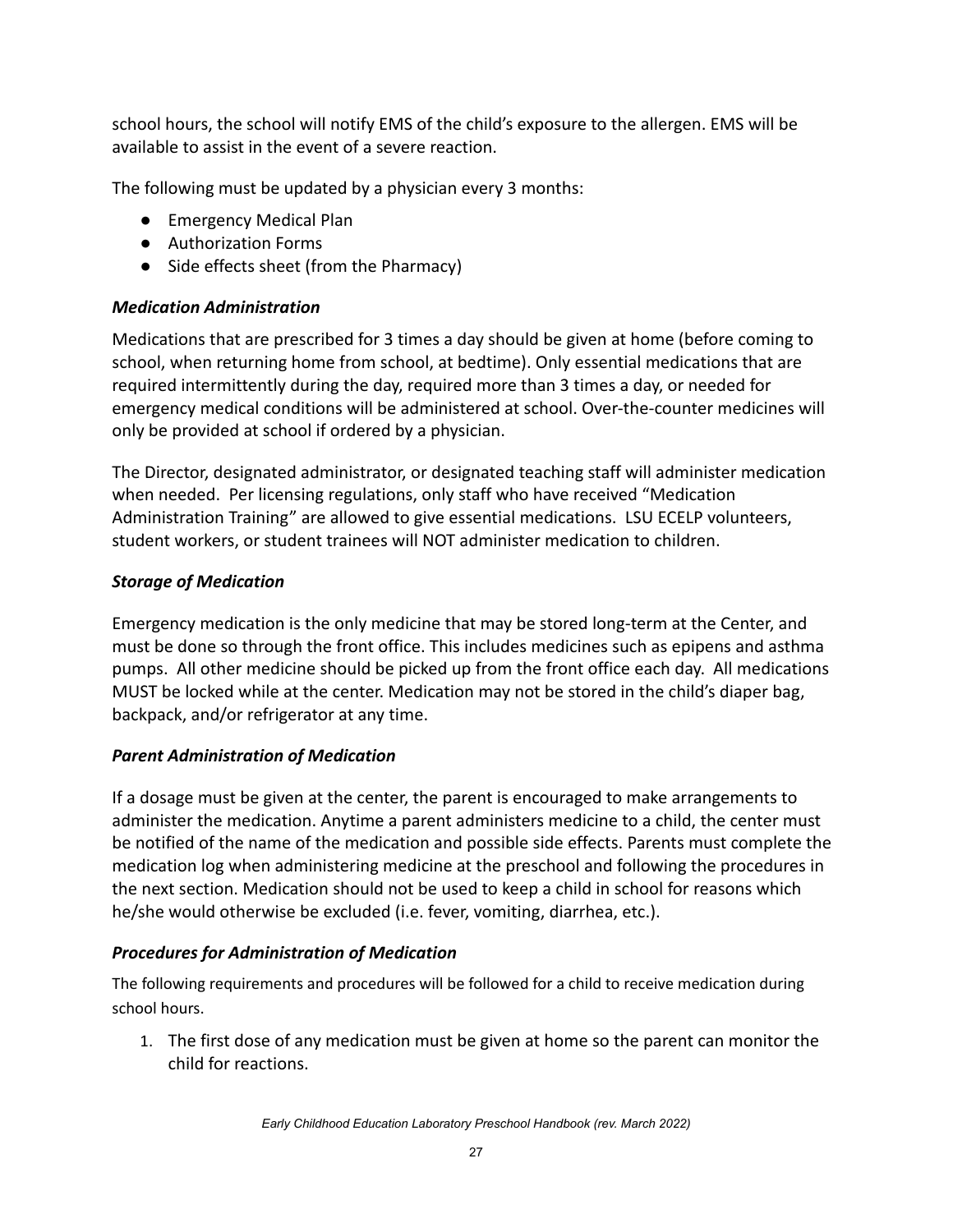- 2. All prescribed medicines must have the original prescription label which includes the following information:
	- a. child's first and last name
	- b. date the prescription was filled
	- c. expiration date
	- d. name of medication and strength
	- e. physician's name
	- f. Instructions for administering, including dosage and route.
- 3. A sheet listing the possible side effects is also required for all medication. This is often provided by the pharmacy.
- 4. The appropriate medicine spoon, dropper, or cup must be included with the medicine. Parents must provide the medicine and a dispenser in a small Ziploc bag labeled with the child's name.
- 5. Parents must complete the Permission to Administer Medication Form in order for a child to receive medicine at the center. No medications will be administered without this signed permission form with a side effects sheet attached.
- 6. Any over the counter medication must have a written statement from a physician with instructions for administering the medication.
- 7. Breathing treatments or inhalers must have very specific instructions in writing from the doctor that indicates when the treatment should be provided.
- 8. No medication shall be added to a bottle.
- 9. Parents should check each day to be sure the child received his/her medicine. This will be documented on the Permission to Administer Medication Form.

#### *Topical Ointments - Diaper Cream, Insect Repellent, & Sunscreen*

Topical products, including diaper rash ointment, sunscreen, and insect repellant are considered topical medications and will only be applied when necessary and with proper parental consent. An authorization form for topical ointments shall be updated at the beginning of every school year. Parents are expected to apply these products before they drop-off their child at school. Staff may re-apply the products during the day if needed per the instructions. Insect repellant will not be applied to children more than one time per day. Parents are responsible for providing topical ointments that meet the following guidelines.

- Non-aerosol sunscreen
- Sunscreen or sunblock with UVB and UVA protection of SPF 15 or higher
- Insect repellent that includes DEET or an acceptable alternative approved by the Louisiana Department of Health & Safety
- Insect repellent can only be used on children over 2 months of age
- All topical ointments are labeled with child's name
- Products that combine sunscreen and insect repellent are not acceptable.

#### *Illness Guidelines*

Contagious illnesses spread in group care through touch and in the air, which makes it very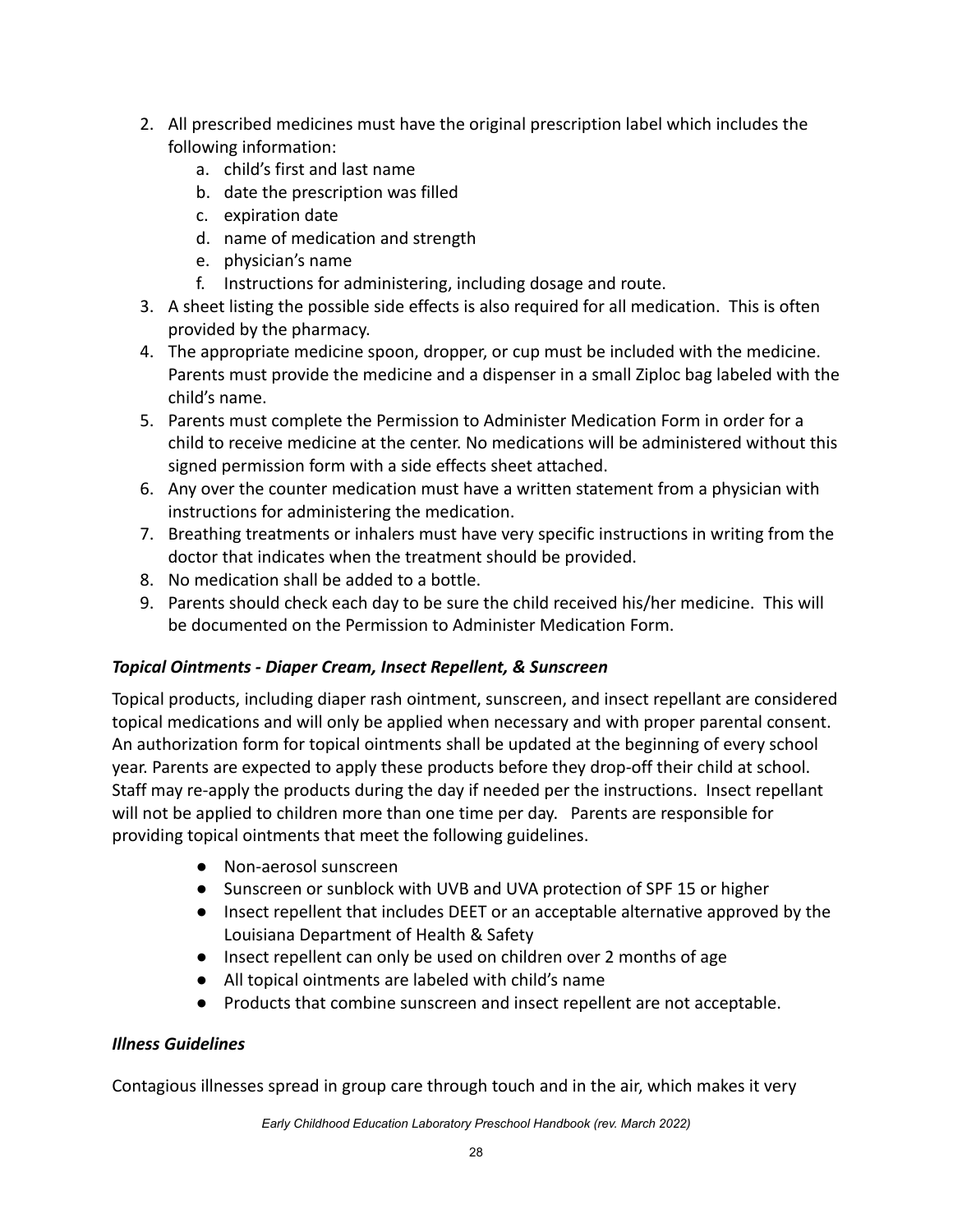important for ill children to not be around other children. Families are often the first to notice signs of illness. Early signs of illness may include:

- Change in appearance (pale, rash, flushed, etc.)
- Change in behavior
- Irritable, tired, or uninterested in usual activities
- Loss of appetite

Parents are encouraged to keep their child at home if he/she is ill and to notify the school of any illness that results in a child's absence. If a child becomes miserable at the center without the above symptoms and requires one adult to be with him/her, thereby leaving the other adults with the rest of the group, the parents will be contacted.

LSU ECELP does not provide care for ill children. The school will notify parents if their child has an illness that prevents him or her from comfortably participating in activities or an illness that demands a greater need for care than the staff can provide without compromising the health and safety of other children.

When a child develops symptoms of any illness at LSU ECELP the following will occur:

- The parent or guardian will be immediately notified.
- The child will be isolated from other children if a contagious illness is suspected
- A parent or authorized adult will pick up the ill child within an hour of notification
- Exclusion forms may be provided to the parent if the center suspects a possible spread of illness or disease.

# *Exclusion*

The decision for keeping a child at home or to send a child home from LSU ECELP is based on the comfort of the ill child, the protection of well children and staff, the resources available to the program to meet any special care that is required, and the needs of families (NAEYC guidelines). Potentially contagious individuals, staff or children, **are excluded** from the center until no longer contagious. LSU ECELP reserves the right to request a physician's statement of eligibility to return to group care.

With contagious diseases or parasites, a child must be kept at home. Some of these are lice, impetigo, measles (red or German), chicken pox, mumps and roseola. If a child is underimmunized or the program has not received up-to-date immunizations, a child may be excluded if a vaccine-preventable disease occurs in the program.

The waiting periods required after the onset of treatment vary with the illness. With many illnesses, children are not contagious one day after beginning treatment (e.g. strep throat, conjunctivitis, impetigo, ringworm, parasites, head lice, and scabies). For example, if the doctor places a child on an antibiotic for an ear or throat infection, the child should not be brought to the center until he/she has been on the medication for at least 24 hours and is fever-free without over-the-counter medication. Children who are chronic carriers of viral illnesses such as molluscum contagiosum, cytomegalovirus (CMV), and Herpes simplex are *Early Childhood Education Laboratory Preschool Handbook (rev. March 2022)*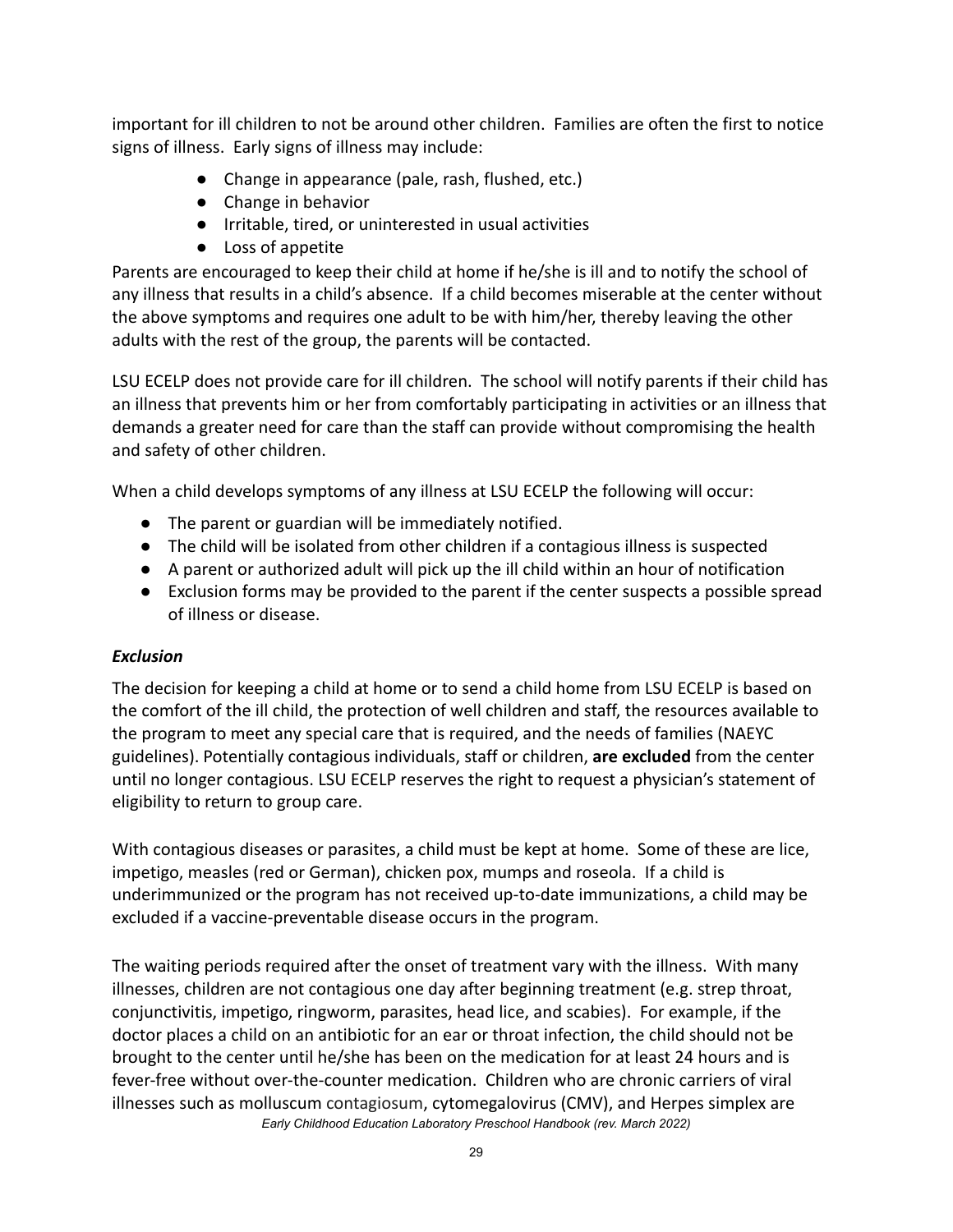allowed to attend school. However, sores and rashes must be covered at all times to reduce the spread of illness.

The chart below provides the recommended exclusion periods for various illnesses. A doctor's excuse does not necessarily determine a child's date of return. Periods may be extended beyond those provided in the chart or provided by the doctor, depending upon the individual conditions.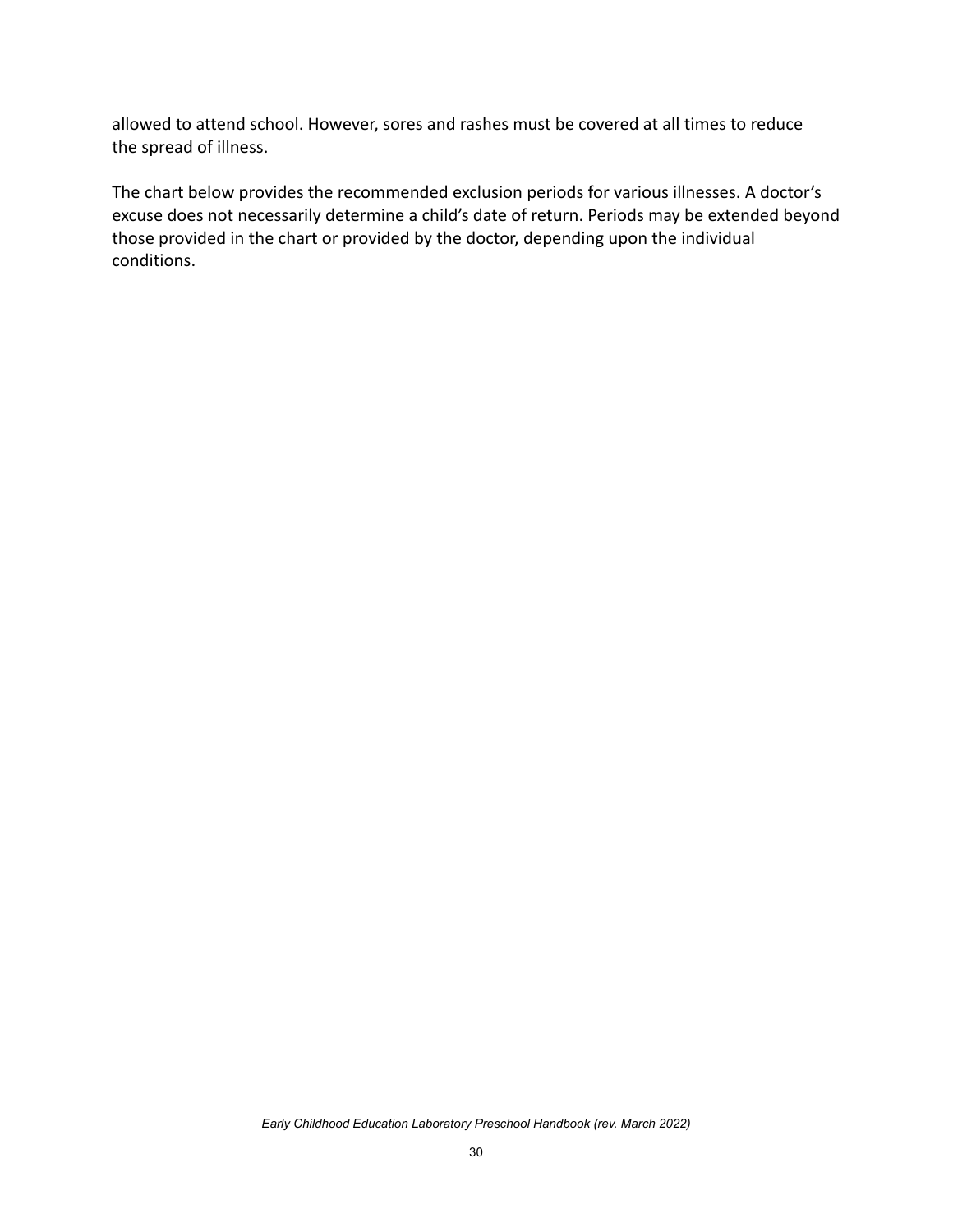| Symptom                                                                                                            | Should child/staff<br>stay home?       | Illness/Infection<br>When can a child/staff come back?                                                                                                                                                                                                                                                                              |
|--------------------------------------------------------------------------------------------------------------------|----------------------------------------|-------------------------------------------------------------------------------------------------------------------------------------------------------------------------------------------------------------------------------------------------------------------------------------------------------------------------------------|
| Chicken Pox                                                                                                        | <b>YES</b>                             | When all the blisters/pox have scabbed over                                                                                                                                                                                                                                                                                         |
| Cold                                                                                                               | NO (without fever)<br>YES (with fever) | Refer to Fever                                                                                                                                                                                                                                                                                                                      |
| Hand, mouth, and foot disease (Coxsackie)                                                                          | <b>YES</b>                             | Children can return when all of the following<br>conditions apply:<br>The rash is no longer spreading<br>$\bullet$<br>There are no open sores<br>$\bullet$<br>The child is not drooling due to mouth sores<br>$\bullet$<br>The child is not lethargic-The child has been<br>$\bullet$<br>fever free for 24 hours without medication |
| Diarrhea (two or more watery<br>stools or one watery stool accompanied by<br>one other sign of illness)            | YES                                    | Diarrhea is resolved.                                                                                                                                                                                                                                                                                                               |
| <b>Far Infection</b>                                                                                               | NO (with doctors'<br>diagnosis)        |                                                                                                                                                                                                                                                                                                                                     |
| Fever of unknown origin<br>(100 degrees F oral or<br>101 rectal or higher) and some behavioral<br>signs of illness | <b>YES</b>                             | Free of fever for 24 hours and fever<br>reducing medications have not been given<br>in the past 8 hours or on prescribed<br>medication for 24 hrs.                                                                                                                                                                                  |
| <b>Fifth Disease</b>                                                                                               | NO (without fever)<br>YES (with fever) | Refer to Fever                                                                                                                                                                                                                                                                                                                      |
| Giardia                                                                                                            | <b>YES</b>                             | When diarrhea subsides or Doctor<br>approves readmission                                                                                                                                                                                                                                                                            |
| Hib disease                                                                                                        | <b>YES</b>                             | Well and proof of non-carriage or<br>cleared by Physician.                                                                                                                                                                                                                                                                          |
| <b>Hepatitis A</b>                                                                                                 | <b>YES</b>                             | One week after illness started and<br>fever is resolved                                                                                                                                                                                                                                                                             |
| AIDS (or HIV infection)                                                                                            | <b>YES</b>                             | Until child's health, neurologic<br>development, behavior, and immune status is<br>deemed appropriate (on a case by case basis)<br>by qualified persons, including the child's<br>physician chosen<br>by the child's parent or guardian and the<br>Director.                                                                        |
| Impetigo                                                                                                           | <b>YES</b>                             | When treatment has begun                                                                                                                                                                                                                                                                                                            |
| Lice                                                                                                               | <b>YES</b>                             | When 1 treatment has been given                                                                                                                                                                                                                                                                                                     |
| Meningococcal disease                                                                                              | <b>YES</b>                             | Well and proof of non-carriage                                                                                                                                                                                                                                                                                                      |

*Early Childhood Education Laboratory Preschool Handbook (rev. March 2022)*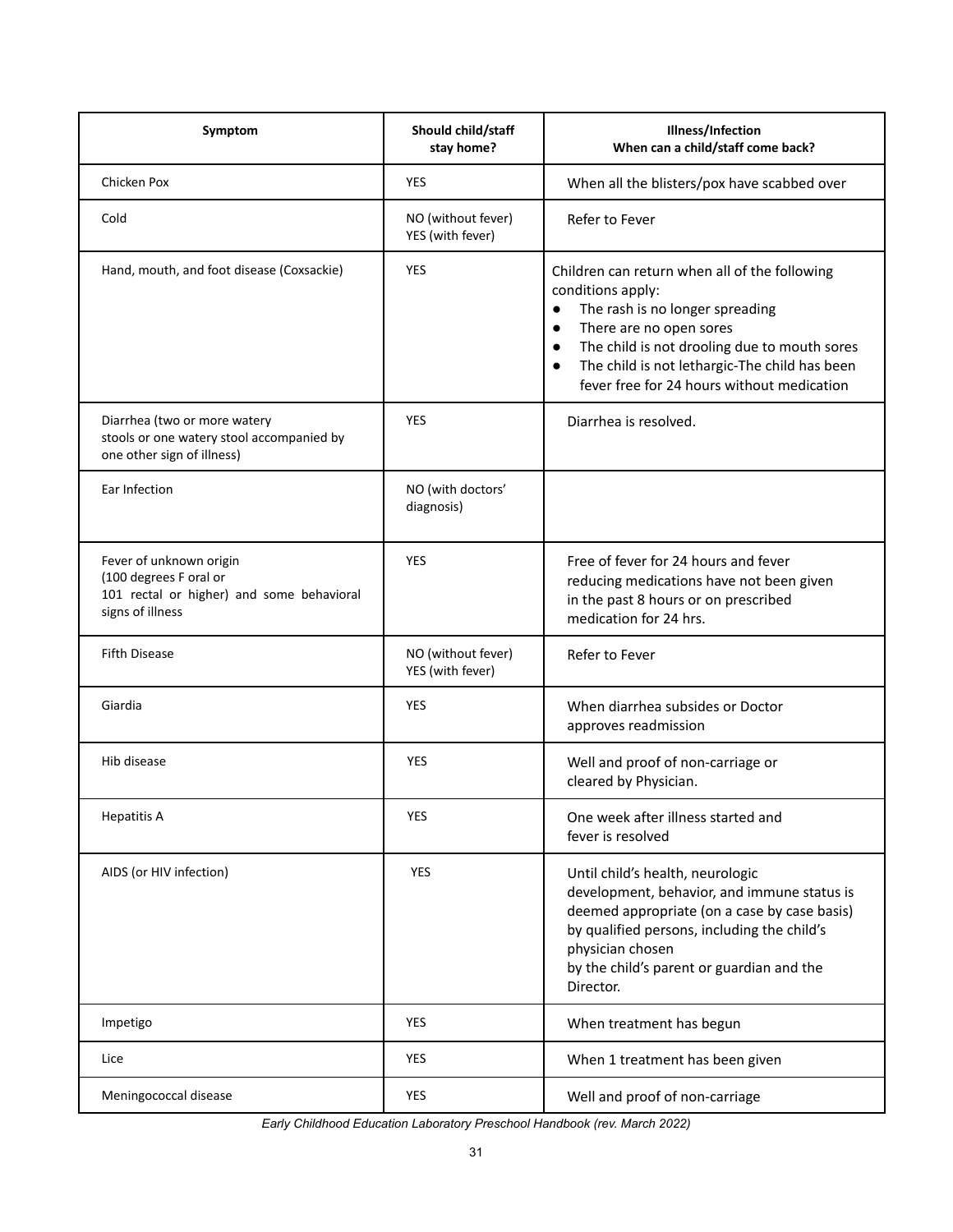| (Neisseria meningitidis)                                                           |                              |                                                           |
|------------------------------------------------------------------------------------|------------------------------|-----------------------------------------------------------|
| Pink Eye                                                                           | <b>YES</b>                   | 25 hours after treatment has begun                        |
| Undiagnosed generalized rash                                                       | <b>YES</b>                   | Well or cleared by child's physician as<br>non-contagious |
| <b>Ring Worm</b>                                                                   | No (keep area<br>covered)    |                                                           |
| Roseola                                                                            | YES (with fever)             | See fever                                                 |
| Rota virus                                                                         | <b>YES</b>                   | 24 hours after treatment has begun and fever<br>free      |
| Severe Cold (with fever, sneezing, and nose<br>drainage)                           | <b>YES</b>                   | Refer to fever                                            |
| Thrush                                                                             | NO (should seek<br>treatment |                                                           |
| Any child with a sudden onset of vomiting,<br>irritability or excessive sleepiness | <b>YES</b>                   | Evaluated and cleared by a physician                      |

#### *Abuse and/or Neglect*

LSU ECELP staff and volunteers are legally and ethically required to report child abuse to the local child protection agency, in accordance with LA R.S. 14:403. If you see a child being abused, observe suspicious marks on a child, or a child says something to you that causes you to be suspicious, please share this information with the director. For more information about the definition of abuse and neglect, follow the link to the [Department of Children and Family](http://dss.louisiana.gov/page/109) [Services.](http://dss.louisiana.gov/page/109)

**\*\* Nothing shall prohibit the court from ordering medical services for the child when there is substantial risk of harm to the child's health or welfare.\*\***

# *Child Safety*

<span id="page-31-0"></span>LSU ECELP strives to create and maintain a safe environment for children. Monthly facility inspections are conducted and any issues are reported to LSU's facility services. Daily safety checks are conducted in the classroom and outdoor environment. Classrooms are furnished with age-appropriate furniture from approved early childhood vendors. The environment is handicap accessible and provides safe play areas for children.

LSU ECELP **prohibits the use or possession of the following items by anyone on the premises**: alcohol, tobacco, illegal substances, unauthorized potentially toxic substances, firearms, fireworks, and pellet or BB guns (loaded or unloaded). All of the previously listed items are not allowed on the premises, which includes inside the facility, on the playground, or on site of any school-sponsored event. LSU's campus is a smoke-free environment and smoking is NOT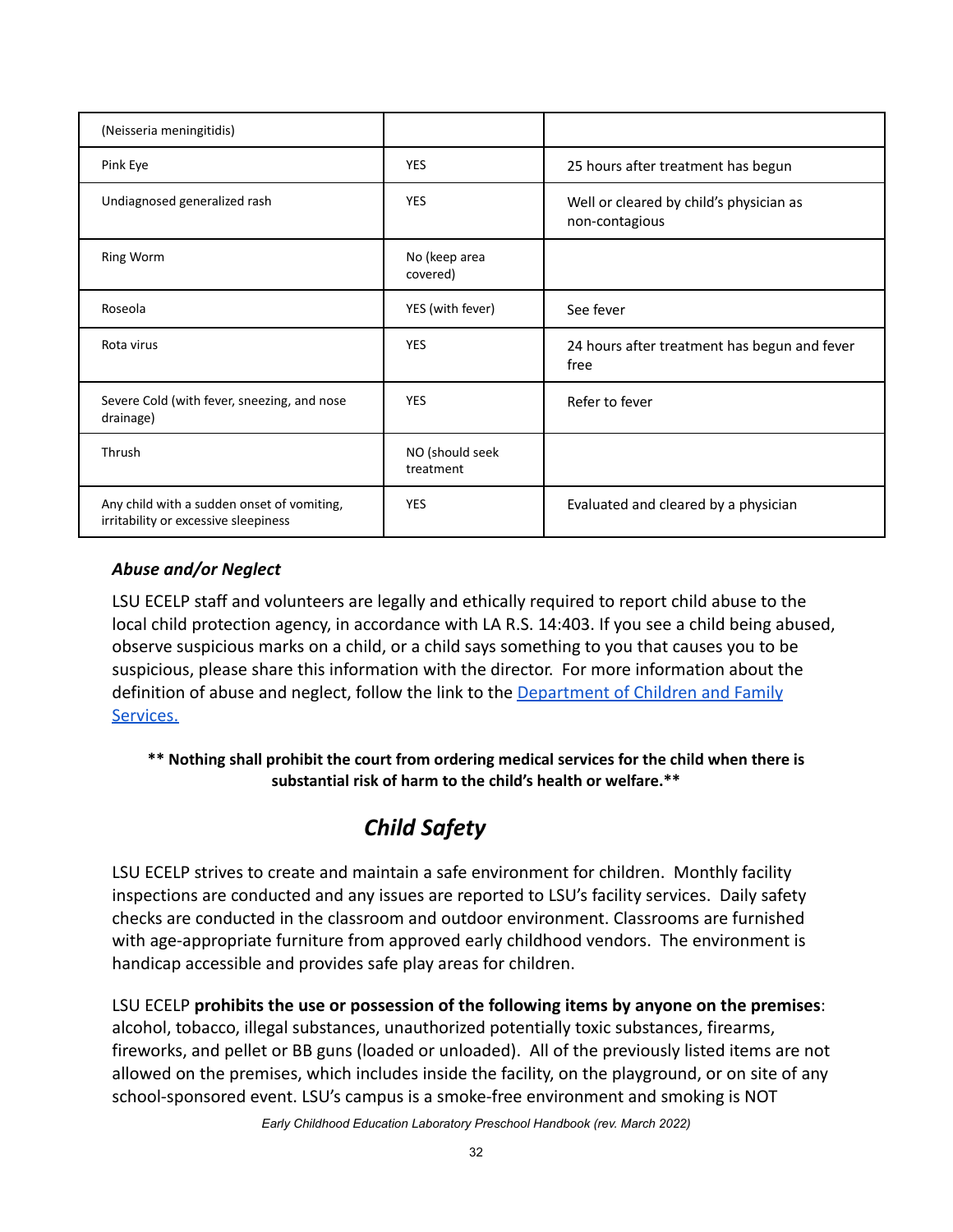permitted on, near, or around LSU ECELP property. Please refer to LSU Policy document PS-67, regarding the misuse of drugs or alcohol.

### *Security Features*

Families are provided with an access code to gain entry to the front door of the facility. Parents should only share this code with those family members who regularly pick up or drop off their child. In the event that families provide an access code to someone who is later removed from their child's master release form (i.e. a babysitter) it is the family's responsibility to request a new code from administration.

Each individual pick-up person also creates an individual code to use to check a child in or out of school. This code is individualized per person and should not be shared among family members or others. The individual code provides an accurate record of who brings a child to school and who picks up a child each day. It also provides access to hallway doors to the classroom wings.

LSU ECELP is equipped with surveillance videos for security purposes. Families are not provided access to video recordings. When needed, video footage can be accessed by LSU administration and LSU Police Department to review incidents or complaints.

### *Emergency and Evacuation Plans*

LSU ECELP's Emergency Plan is developed in conjunction with LSU's Office of Emergency Preparedness. Children participate in emergency drills throughout the year. Fire drills are held monthly, in accordance with the policy set forth by the Louisiana State Fire Marshal and the Department of Children and Family Services. Tornado drills and lockdown drills are practiced on a regular basis.

Emergency and evacuation procedures and plans may be found in each classroom as well as in the administration office. These plans are reviewed and updated annually. For a copy of the center's emergency plan please contact the administration.

If a teacher senses a fire, he/she is asked to immediately pull the alarm box. As the center is being evacuated, the teacher should tell the director or assistant director who pulled the alarm and describe what prompted the person to do so. When the alarm sounds, the police and fire departments will be automatically notified. If the alarm does not sound, police and fire departments are not automatically notified, then they must be notified by telephone immediately. Whether the alarm sounds, or individuals are otherwise notified to evacuate, staff members will follow the fire drill procedure.

LSU ECELP's first priority during an emergency is keeping children safe. Individuals (including children) are not allowed back onto center premises until the director or the on-site fire department official declares the building is safe. During a lock down, children and staff are evacuated once an all clear is provided by law enforcement.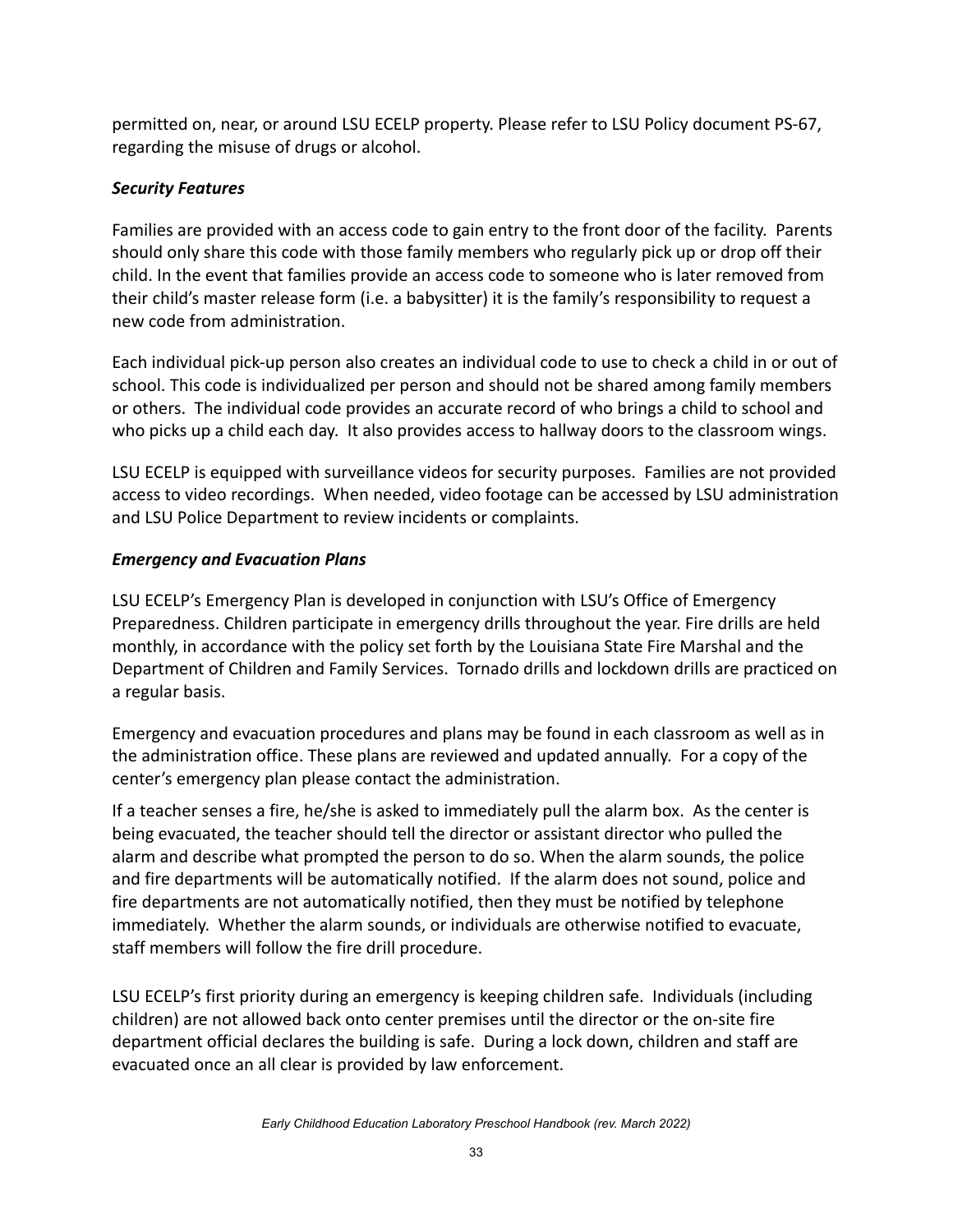#### *Emergency Text Messaging Service*

The Emergency Operations Center on the main LSU Campus will notify parents that have registered with the text system for the following conditions: Armed intruder, inclement weather, fire, flooding, and loss of utilities/sewer line damage, hurricane, large vehicle crash, and chemical spills. Parents will receive information on how to enroll in emergency text messaging during enrollment.

#### *Inclement Weather*

If inclement weather occurs outside of Center hours, any closure notices will be posted using the following methods:

- Text messages and/or e-mail
- LSU's website at www.lsu.edu/eoc
- Phone line at 225-578-7882
- Local radio and television stations
- LSU campus radio station- KLSU 91.1 FM

If severe weather occurs during school hours and there is a need for early dismissal or closures, families will be notified as quickly as possible. A minimum of two employees must remain until the last child is picked up.

#### *Transportation*

LSU ECELP does not transport children from home to the Center, or from the Center to home, or from any area school to the Center. In the event of an emergency that requires an evacuation outside of a safe walking distance, LSU ECELP will coordinate with LSU's Emergency Operations Center for transportation.

#### *Non-Vehicular Excursions*

A non-vehicular excursion is defined as a period of time when the children are not in the School or play yard and are not in a vehicle. LSU ECELP considers a non-vehicular excursion a walk with the children in the immediate area surrounding the School. Each family is asked to provide consent for non-vehicular excursions during enrollment that will grant the school permission to include their child on the walk.

#### *Walking Field Trips*

Walking field trips are limited to the LSU Campus and require parental permission. Families are notified of the destination, date, time, and price (if any). All educators attending the field trip are CPR/First Aid certified and must maintain the proper student to educator ratio at all times. A backpack with a first aid kit, a communication device, and any other necessary supplies are provided for each field trip. Parents are encouraged to attend.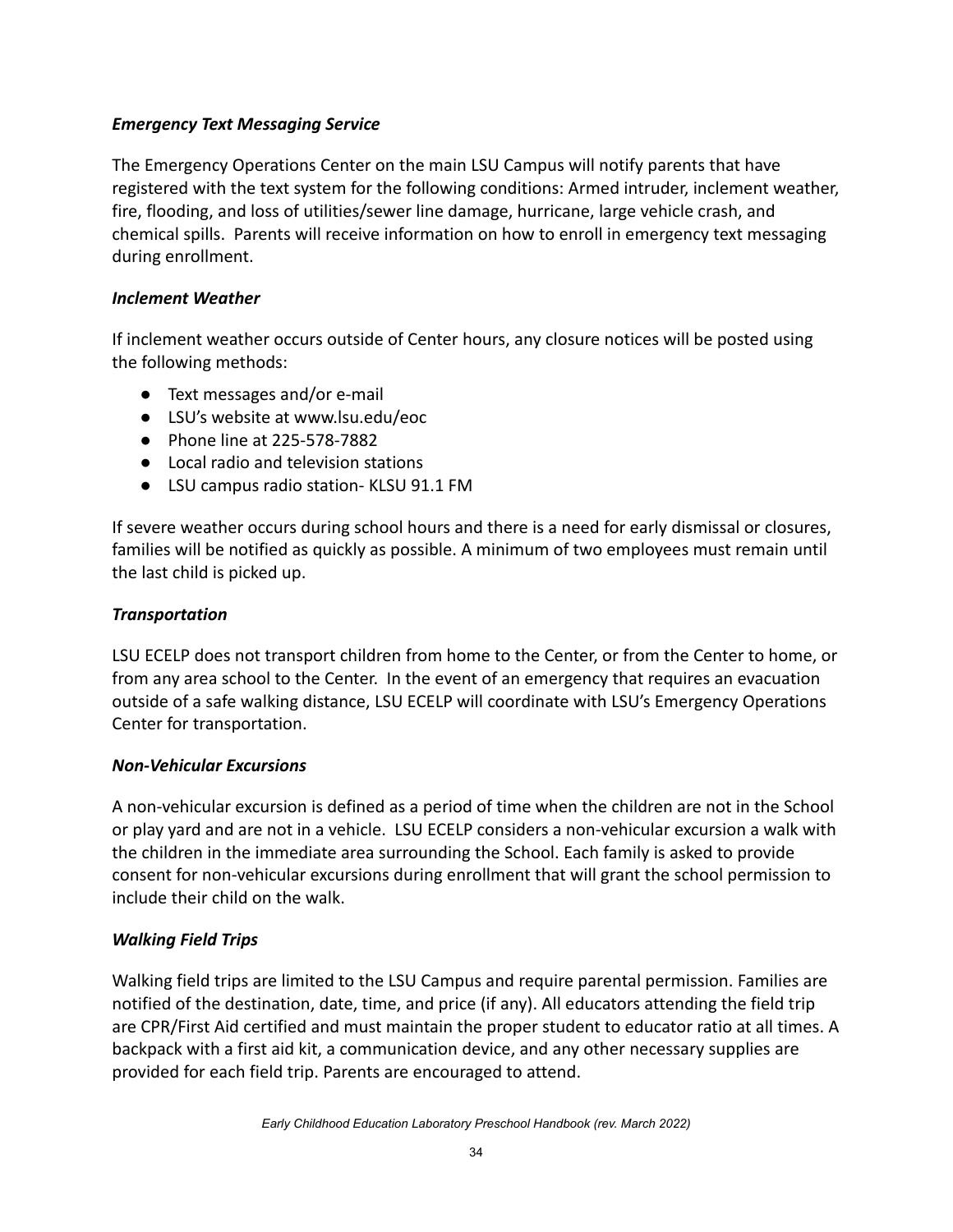### *Photography, Videotaping, and Digital/Audio Recordings*

LSU ECELP maintains a video surveillance/recording system inside and outside the building. LSU ECELP will take photographs, digital records, video tapes, and/or audio recordings of the children for educational and decoration purposes (e.g. photos posted on bulletin boards, in cubbies, etc.).

Parents are allowed to photograph, digitally record, video tape, and/or take audio recordings during program events. Written parental permission for each child is required upon enrollment. The LSU ECELP strongly discourages the placement of classroom photos on Facebook or other forms of media without the consent of each child's parents.

A separate written permission slip will be solicited from families that choose to allow their child to participate in an event affiliated with an outside entity that requires the use of any type of photographs or recordings. Information regarding date and use will be provided for these situations.

# *Accidents and Injuries*

<span id="page-34-0"></span>All accidents and injuries are reported to the LSU ECELP administration and documented on an accident report immediately, no matter the significance. The parents are given a copy of the report at the end of the day and the original remains in the child's file.

Parents are contacted immediately in the following situations:

- Blood not contained in an adhesive strip.
- Head injury.
- Human bite that breaks the skin.
- Animal bite.
- An impaled object.
- Broken or dislodged teeth.
- Injury requiring professional medical attention.

#### *Medical Attention*

All full-time staff and many student staff are trained in CPR and First Aid. First aid kits are in each classroom and the Center provides Band-Aids® and/or ice as needed.

EMS is called immediately if:

- The center believes the child's life is at risk or there is a risk of permanent injury.
- The child has difficulty breathing, unable to speak, skin/lips look blue, purple or gray, vomiting blood, significantly dehydrated, or becomes less and less responsive.
- The child has rhythmic jerking of arms and legs and a loss of consciousness (seizures).
- The child has any of the following after a head injury: Decrease in level of alertness, confusion, headache, vomiting, irritability or difficulty walking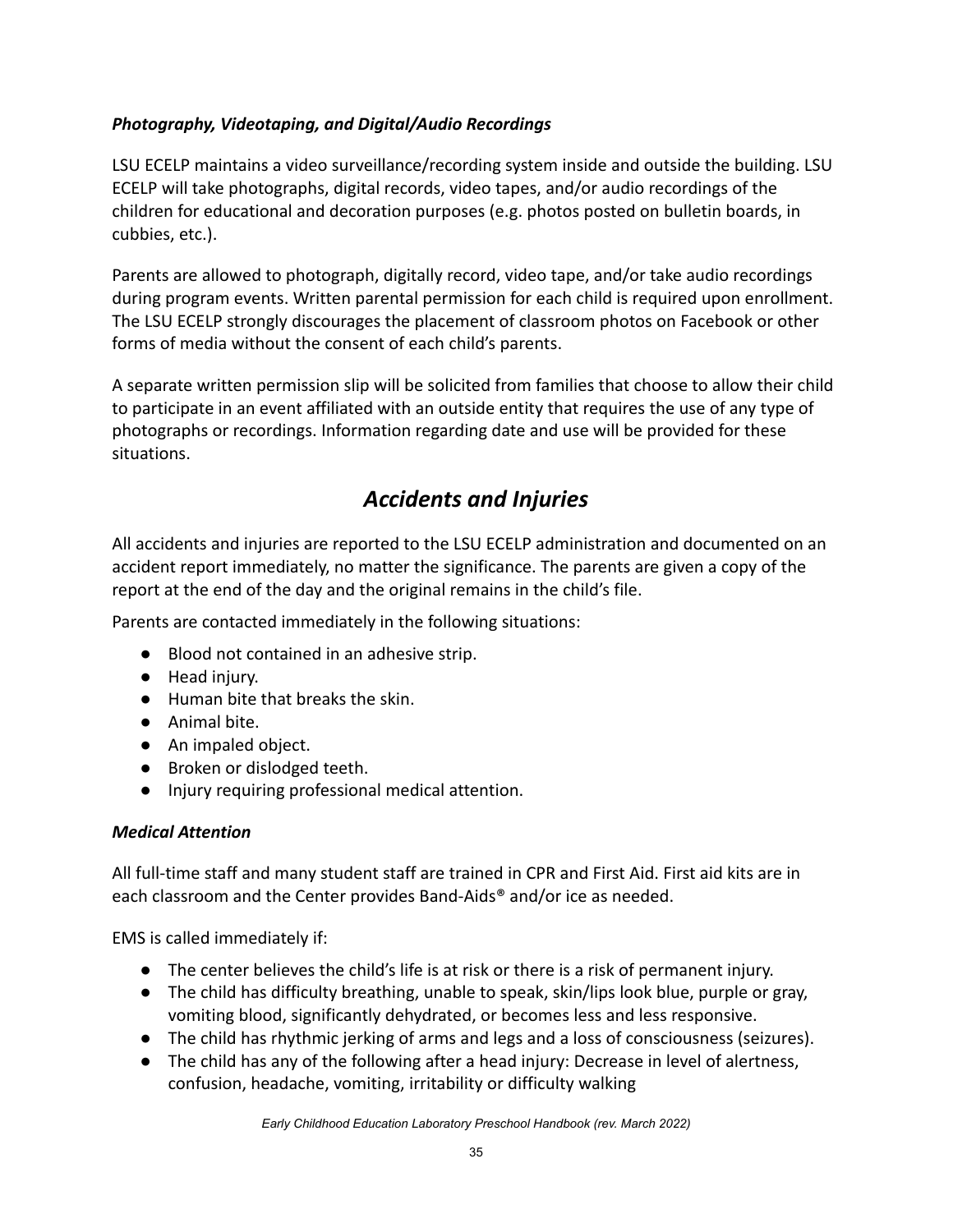- The child has increasing or severe pain anywhere, severe stiff neck, headache, and fever.
- The child has a cut or burn that is large, deep, and/or won't stop bleeding.

#### **\*After EMS is called, the child's parent/guardian is notified.\***

If the situation is in need of medical attention, but not necessarily in need of ambulance transport, the situation is handled by notifying the parent/guardian of the child's condition. If the parent/guardian cannot be reached within an hour of the incident, EMS is called and the child is transported to the hospital.

The following situations require medical attention within one hour:

- Fever in any age who looks more than mildly ill.
- Fever in a child less than 2 months (8 weeks) of age.
- A rapidly spreading purple or red rash.
- A large volume of blood in the stools.
- A cut that may require stitches.
- <span id="page-35-0"></span>● Any medical condition specifically outlined in a child's care plan requiring parental notification.

# *Communication*

Effective communication with families strengthens the quality of the program. Staff-family communication should include opportunities for obtaining information about the child in care, and encouragement of family involvement within the program. Staff are encouraged to communicate with parents through a variety of means including orientation activities, telephone, face-to-face conversations, notes, or newsletters. Staff are not permitted to communicate with families via social media sites, such as Facebook, Instagram, etc.

If parents have a concern, they are encouraged to first talk to their child's teacher. If they do not reach resolution, they are encouraged to utilize the chain of command and contact the Associate Director, the Director, and then the Executive Director, as needed until the issue is resolved. Contact information for all administration is available on the center's website and also at the reception desk.

#### *Communication in Home Language*

LSU ECELP's staff primarily use English for daily communications. Resources are available to the program and families for communications that may require translation of oral or written language. Parents and staff are encouraged to notify administration in order to request communications in a family's home language.

#### *Classroom Communication*

LSU ECELP teaching staff use a variety of methods to communicate with families in order to *Early Childhood Education Laboratory Preschool Handbook (rev. March 2022)*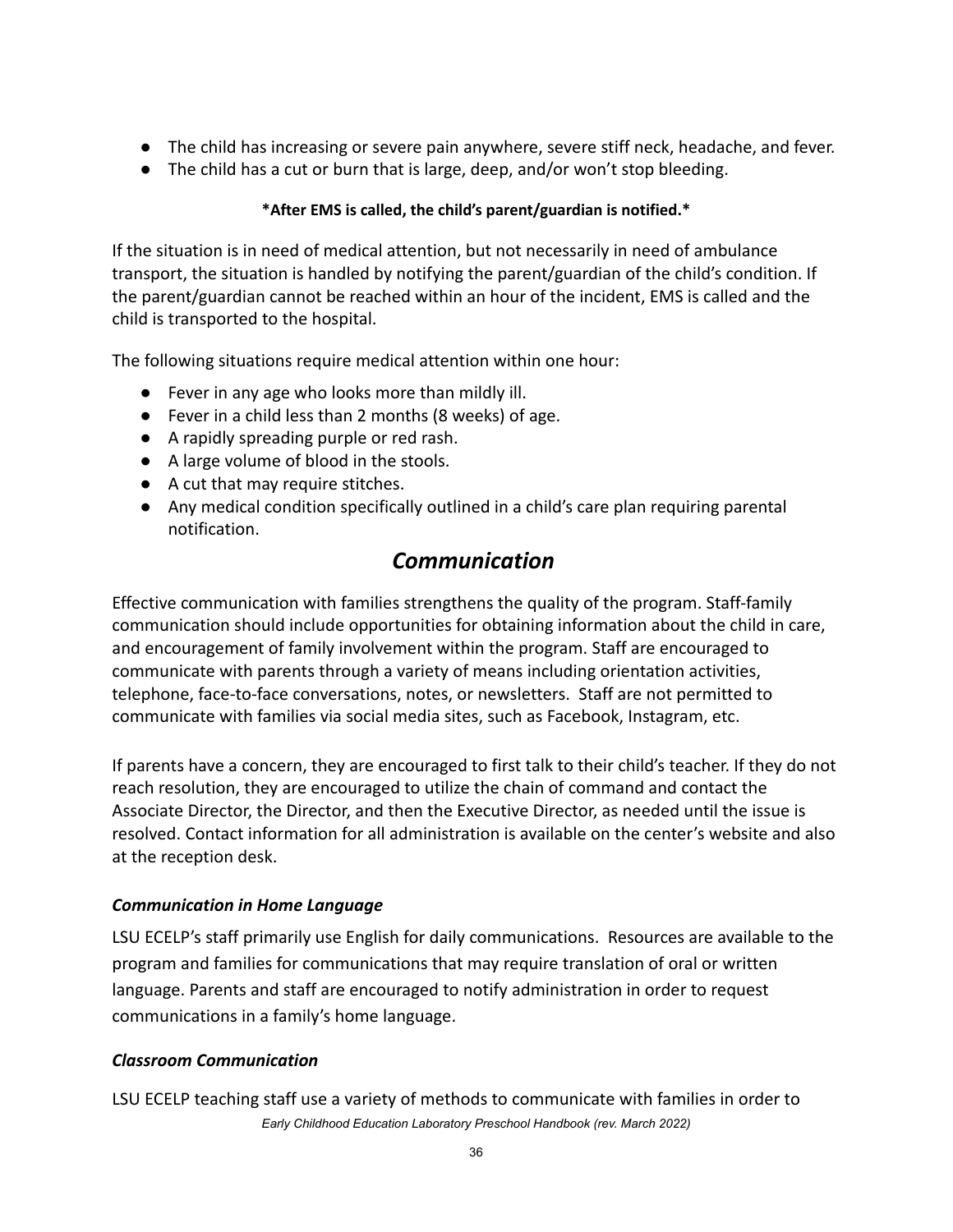strengthen the connection between the home and school. This includes the following:

- Each classroom has a parent bulletin board containing information for your child's classroom.
- Lesson plans are posted in each classroom.
- Daily notes are sent electronically to parents each day to provide information about their child's day.
- Teachers use an online portfolio system to collect documentation such as photos and anecdotal notes related to child's learning and development
- Teachers provide information on classroom and school activities in which parents can get involved.
- Teachers may call parents to relay important information about their child's day
- Teachers are available to respond to email daily during children's rest time. We strive to answer all email within 24 hours during the work week.
- Parent-Teacher Conferences are scheduled twice a year. Conferences are an effective way to update parents on their child's progress and to discuss any areas of child concern. Teachers and parents exchange information and set goals for the child.
- Parents are welcome to arrange additional meetings with their child's educators.

# **\*\* We encourage parents to share with the educator any events or information that may be pertinent to the family &/or child.\*\***

# *Family Involvement*

# <span id="page-36-0"></span>*Parent Auxiliary Council (PAC)*

The Parent Auxiliary Council is an 11 member council composed of the PAC Executive Committee and PAC Program Chairs. PAC's mission is to enhance and support the educational experience at LSU ECELP, to develop a closer connection between school and home by encouraging parental involvement, to serve in an advisory role to improve the learning and caring environment at the ECELP, and to provide volunteer and financial support. The council meets once a month.

PAC organizes several program events such as New Family Social, Restaurant Nights, and Staff Appreciation Week. PAC is not a policy-making body and does not address or mediate individual concerns between parents and educators. Parents are encouraged to contact PAC members to become an officer, serve as a program chair, or to serve on a committee. The PAC meets monthly and meetings are open to all families.

# *Family Education*

LSU ECELP provides monthly parent workshops on a variety of topics. Topics for the forum include various parenting issues and topics suggested by families and PAC. Families are encouraged to attend workshops and invite other parents who may be interested in attending.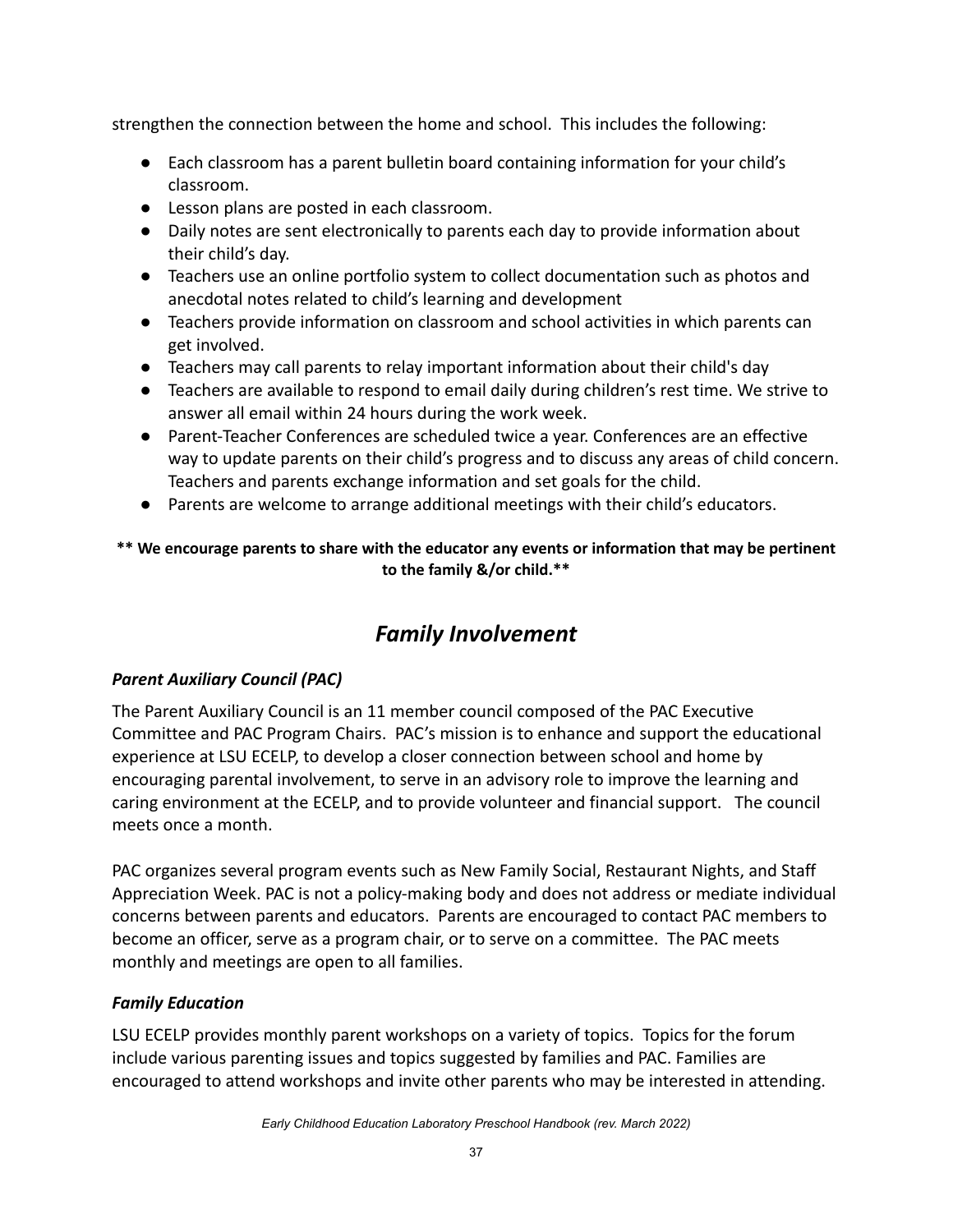#### *Family Events*

There are several family events scheduled throughout the school year, which are coordinated through the Parent Advisory Committee (PAC). Information will be posted prior to the event and parents & family members are encouraged to attend.

#### *Newsletters*

Each month LSU ECELP provides families with an electronic newsletter that includes program updates, resources for families, and information about upcoming and past events. Families are encouraged to share personal accomplishments which are also featured in the newsletter (i.e. graduation, promotion, awards).

### *Volunteer/Visitor Policy*

Keeping an open line of communication between the Center and families insures that the best interests of the children are served, both at home and at the Center. All parents are encouraged to visit, telephone, and send notes whenever they deem necessary. An open door policy for families, university faculty and staff, and the community to visit at any time shall be maintained. If a parent needs to discuss a problem or needs more detailed conversation, we ask that a conference time be set up with the child's teacher or administration. This will prevent staff from leaving children unattended.

All visitors, other than parents, must register in the office and are not permitted in the classroom except by prior arrangement. Background checks are required for visitors and volunteers working with children. All other visitors must be accompanied by a staff person at all times.

# *Classroom Pets / Visiting Animals*

Classroom pets must meet the guidelines set forth by the Department of Health and Hospital. Any visiting pets or resource visitors must be approved by the administration at LSU ECELP. All pets visiting the Center are required to have documentation from a veterinarian or an animal shelter to show that the animals are fully immunized.

# *Celebrations / Special Events / Birthdays*

Any holidays and/or celebrations are respected as important events. Our program's curriculum is not holiday driven, therefore, holidays are not celebrated. LSU ECELP strives to identify individual similarities and celebrate individual differences. Parents and teachers will work together to plan appropriate and inclusive holiday-related events.

Good nutrition is vital to children's learning and physical development. [LSU ECELP's Birthday](https://drive.google.com/file/d/1ULblKdHA3jaTd7UkAQzVvkR4Y4i3kpEp/view?usp=sharing) [Celebration Policy](https://drive.google.com/file/d/1ULblKdHA3jaTd7UkAQzVvkR4Y4i3kpEp/view?usp=sharing) has been designed to encourage the development of good eating habits that will last a lifetime. All children with a birthday during a given month will celebrate on the same day in each classroom. Parents may also celebrate a child's birthday on their actual day by bringing in a healthy birthday snack or choosing a non-food birthday option. All food items must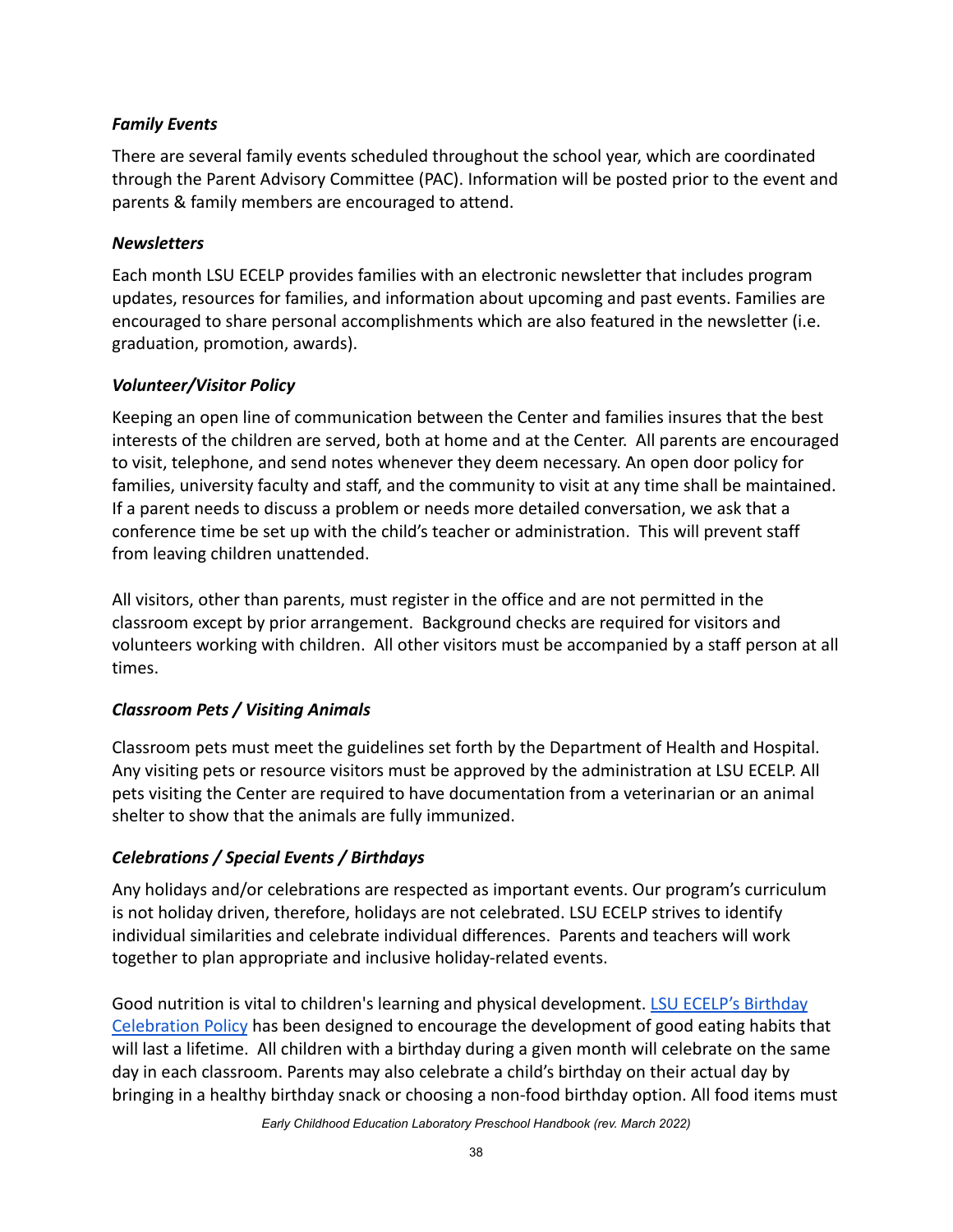be nut-free and store-bought. Home-made items are not allowed. Please let your child's teacher know in advance of your child's birthday and check for any allergies of children in your child's class.

#### **\*\*Latex balloons are NOT allowed for any celebrations at the LSU ECELP.\*\* \*\*Any outside food must be store bought (not home-made).\*\***

### *Fundraising*

The Parent Auxiliary Council and the College of Human Sciences & Education Development Office coordinate fundraising activities to help support LSU ECELP. Tuition does not cover the total cost of materials and personnel so the preschool depends upon the parent community to spearhead fundraising efforts. Money raised through fundraising activities may be used for enhancing the inside/outside environment, contributing to educator's professional development, enrichment materials, or other program goals and initiatives.

#### *Classroom Representatives*

A classroom representative, or room parent, is an adult who assumes the representation of his/her child's current class. Some classes may choose to have more than one room parent.

Responsibilities of the classroom representative include:

- Communicating with each family and educator in his/her particular class.
- Acting as a conduit of communication between administration and families.
- Working closely with the educator to organize classroom celebrations, parties, and special events.

The classroom representative will receive e-mail addresses for each family in order to communicate with parents in the classroom. Parents may opt out if they prefer not to be included in the classroom email list. Please note that we will NOT share your information with other families or with the PAC; this is a voluntary process and will be initiated by the PAC.

# *Family Evaluation of the LSU ECELP*

Families are asked to complete an annual evaluation of the LSU ECELP. The evaluation evaluates the quality of services being provided and helps ensure that the LSU ECELP is meeting the needs of the LSU community.

#### *Babysitting*

The use of employees, student workers, or volunteers as private, personal babysitters is not encouraged at the LSU ECELP. The program is not held responsible or liable once a child is placed under the care of any employee, student worker, or student trainee as a babysitter.

# *Gift Giving*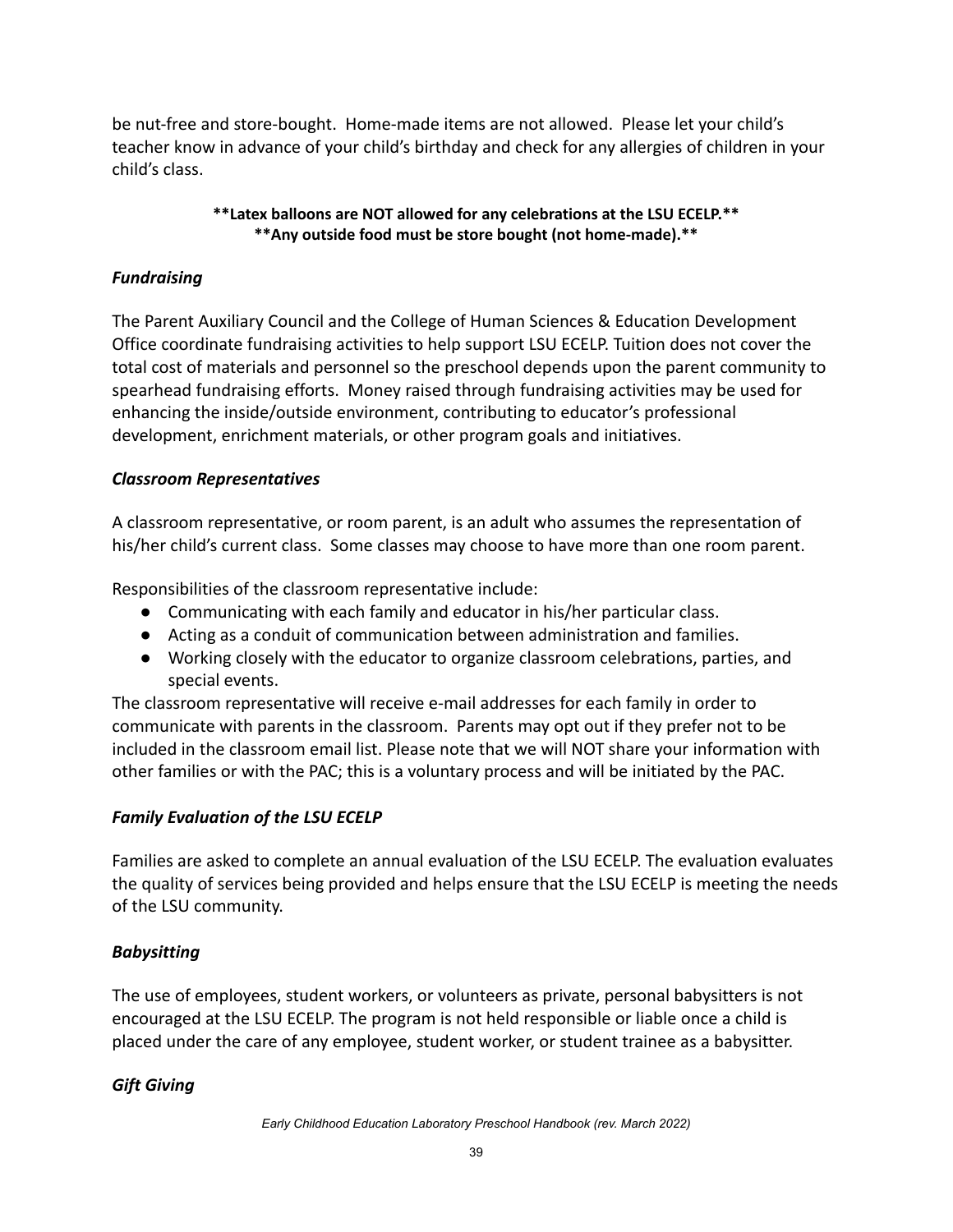Excessive gifts may add stress and competition between staff and families. Home-made items, cards, or notes of appreciation are always welcome. Group gifts for the classroom, such as a book for the school library, are encouraged. Teacher Appreciation Week is a time when the parent committee assigns gift ideas and/or themes for each day. Participation is voluntary.

Gifts are not to be given or received with the intention of influencing someone, obtaining something in return, or as compensation for past or future actions. For more information, please see the State of Louisiana's Code of Governmental Ethics R.S. 42:1115 ©2012 *(Acts 1979, No. 443, §1, eff. April 1, 1980; Acts 1983, No. 403, §1; Acts 1987, No. 730, §1.).*

# *General Policies*

#### <span id="page-39-0"></span>*Tours*

LSU ECELP serves as a model child care facility, therefore tours are welcomed. If a potential client, university faculty or staff, or member of the community requests a tour, then it shall be arranged by the administration.

#### *Student Observers & Researchers*

As a research model demonstration preschool, LSU ECELP is available to students and faculty for class assignments and research. Permission to observe the children will be obtained by each family upon enrollment of the child into the program. Student observations usually occur between the hours of 9 - 11 a.m. and 2:45 - 4:00 p.m. and are scheduled through an online scheduling system. Student observers will utilize the observation windows and audio. Confidential information about children is not released to student observers unless consent is obtained (i.e. full name, birthdate, development information).

All research studies are reviewed by a committee as part of the approval process to conduct research at LSU ECELP. Once approved, information about a research study is provided to families along with consent forms to indicate whether or not the family gives consent for the child to participate.

LSU student observers, participants, and researchers are required to have an approved background check. They are expected to comply with all guidelines, seek staff assistance when appropriate, and identify themselves to staff members each time they come to the center. Most observations, student activities, and research activities will be integrated into the children's program; however, when activities are conducted outside of the regular program, the participant/researcher is expected to abide by those procedures established in consultation with the director and the teachers. Any changes in procedures require additional approval by the director. Commitments made for follow-up activities or reports must be honored. Persons who use the center are expected to refrain from publicly discussing any individual child, family or staff member and to otherwise respect the rights and feelings of all involved.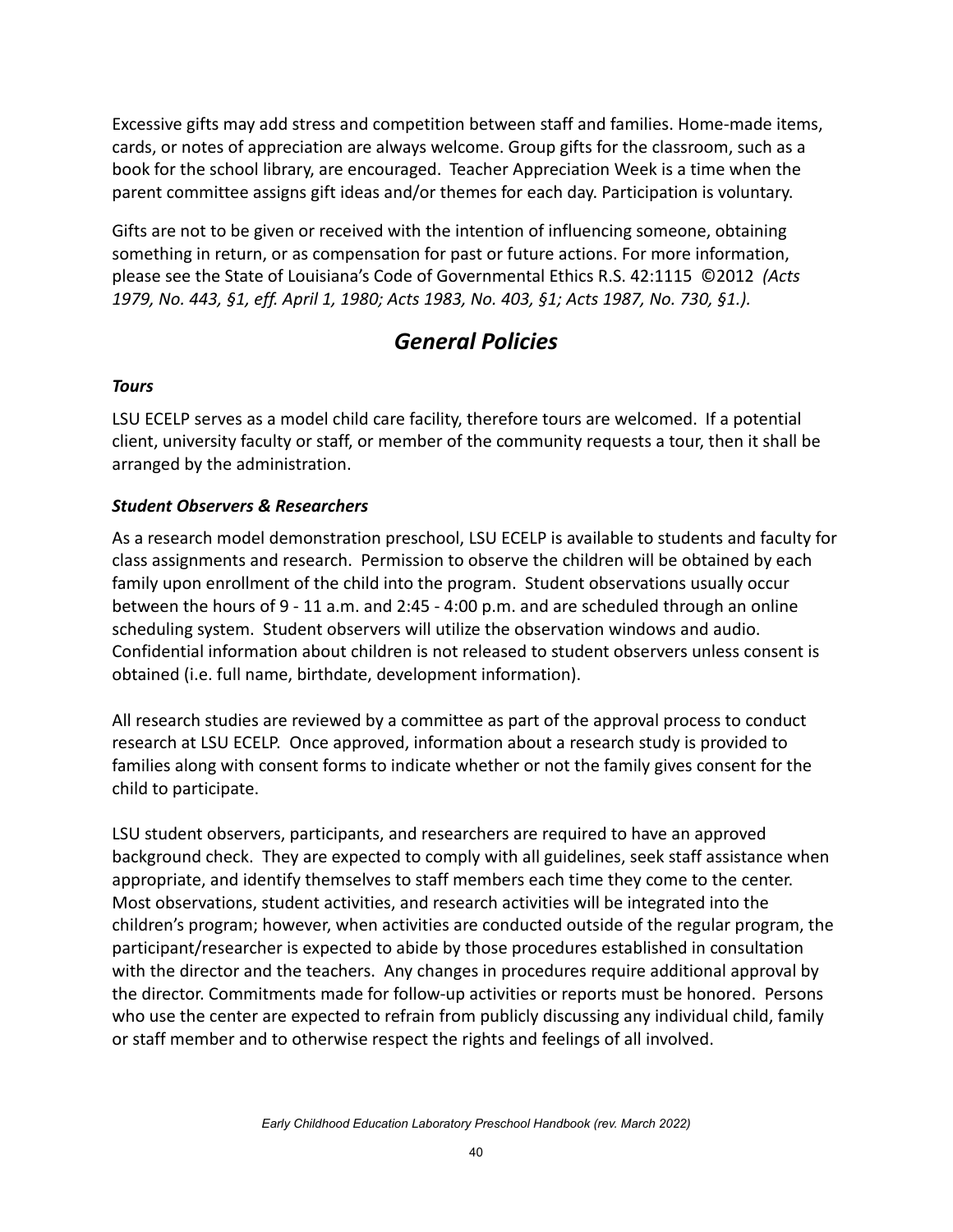#### *Therapists*

In alignment with the Division for Early Childhood's (DEC) Recommended Practices, the ECE Lab Preschool supports children's access and participation in inclusive settings and natural environments and addresses cultural, linguistic, and ability diversity. In addition to implementing the DEC Recommended Practices, practitioners working in the field should be guided by their discipline-specific professional standards, competencies, and codes of ethics. There is recognition in the field that services should prevent services from being delivered in the least restrictive environment (ASHA, 2010; ASHA, 2002; Roberts, Prizant, & McWilliams, 1995).

A major tenet of the DEC Recommended Practices is for therapy services to be delivered in natural/inclusive environments, and in alignment with recommended practices standards developed by the National Association for the Education of Young Children's (NAEYC) Developmentally Appropriate Practices.

Therefore, **it is our position that services be delivered within the context of the classroom environment** in the presence of the child's teacher. This is to ensure that skills are taught in the environment where they are needed and that teachers and teaching assistants are aware of strategies and interventions that will help the child to participate to the maximum extent within the classroom environment.

We request that prior to the start of therapy service that a meeting be conducted onsite with ECE Lab Preschool staff where intervention plans or individualized family service plan (IFSP) or individualized education plans (IEP) are shared. All therapists must have a Child Care Criminal Background check and a release of information must be signed by parents to allow the sharing of information between the therapist and the ECELP.

LSU ECELP shall also be made available to any specialists (e.g. speech, physical, etc.) who are serving children with special needs that attend the center. Children with disabilities shall be allowed to receive therapeutic or other services within their regular classroom to maintain their sense of continuity and support their feeling of belonging to and acceptance by the group. Parents and therapists must sign a consent to allow therapy to occur inside the classroom. All therapists must have an approved background check.

# *Electronic Devices & Computer Practices*

LSU ECELP encourages learning through play and hands-on experiences. Children over the age of 3 years of age, may use tablets for project-based documentation and research activities (i.e. nonfiction video clips, photos for study). All computers in which children have access to are equipped with monitoring or filtering software that limits access to inappropriate websites, email, and instant messaging. Children's computer usage time is limited to 30 minutes per session and no more than one hour per day.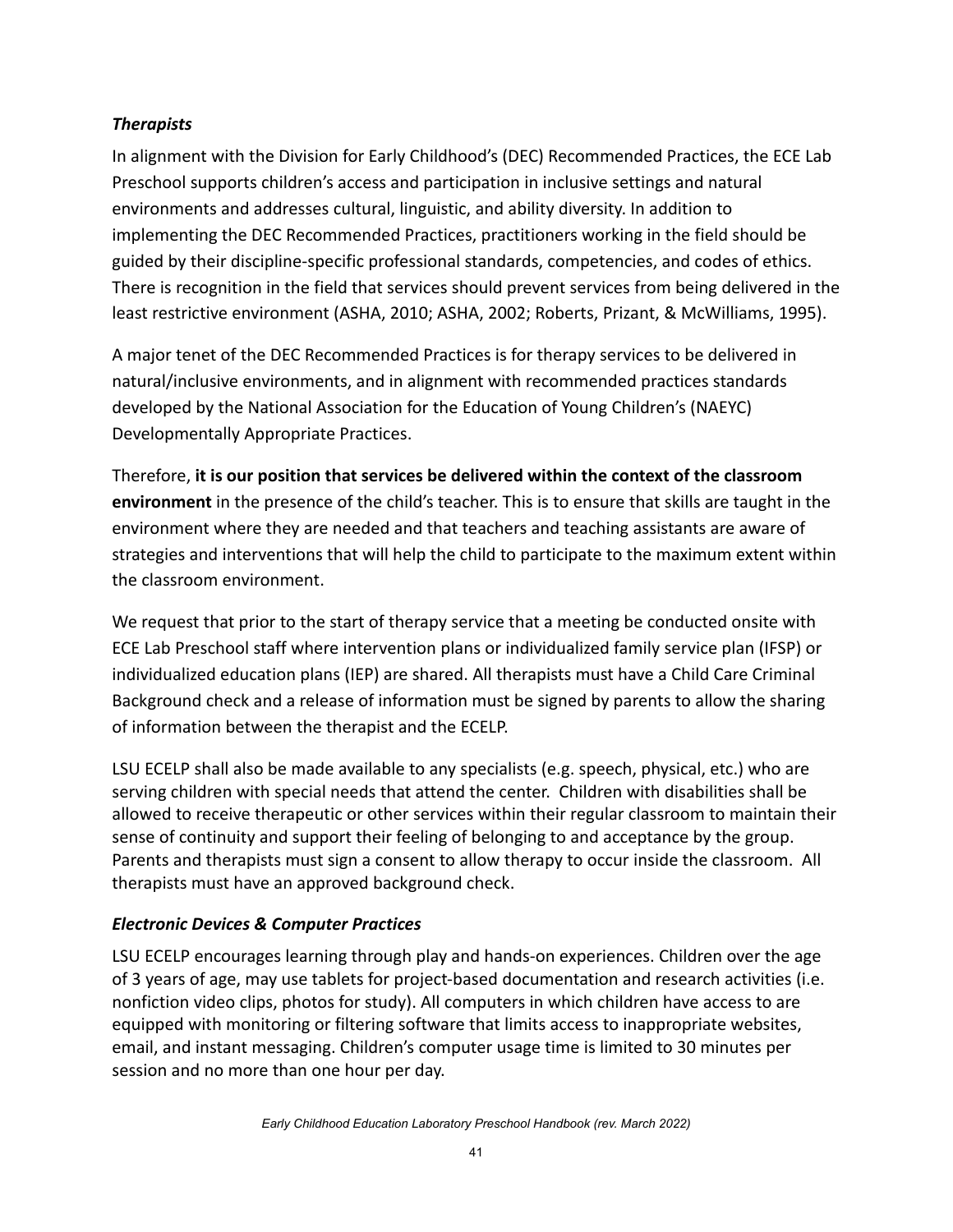#### *Programs, Movies, and Video Games*

LSU ECELP does not use television programming, movies, or video games as a regular part of the curriculum. However, if short video clips are used to supplement a project the video clip must adhere to the following guidelines:

- a. No violent or adult content
- b. Suitable for the youngest child present
- c. If rated, must be rated G; any programming with a rating more restrictive than "PG" is prohibited.

Soap operas, television news, and sports programs aimed at audiences other than children are prohibited in the presence of children.

# *Confidentiality of Records*

LSU ECELP will adhere to the confidentiality policy set forth by the Louisiana Department of Education's *Early Learning Center's Licensing Regulations.* Children's records (including screenings and assessments) are open only to the child's teachers, the director, an authorized employee of the licensing/accreditation agency, or the child's parent or legal guardian. Any person who views a child's record must do so at an administrator's office and must sign the record log.

Below are examples of people who may request confidential information on children.

- Doctors, therapists, or specialists who work with the child on or off-site
- Students conducting research
- Professors conducting research or writing a scholarly article
- Community partners
- Media outlets
- Educational Settings (child's potential school)

Screening and assessment information may be requested by those who provide direct services to the child and certain students, researchers, or faculty. Information may be shared **only** with prior written consent from the parent that specifies the type of information that will be released.

# *Employee Background Checks*

All LSU ECELP employees must receive a background check that demonstrates they are eligible to work with children. In compliance with LSU's hiring regulations, LSU Early Childhood Education Laboratory Preschool **will not** employ an individual if we have not received the results of their background check. In the event that this ever occurs, the program will follow the policies outlined in the licensing regulations (see below).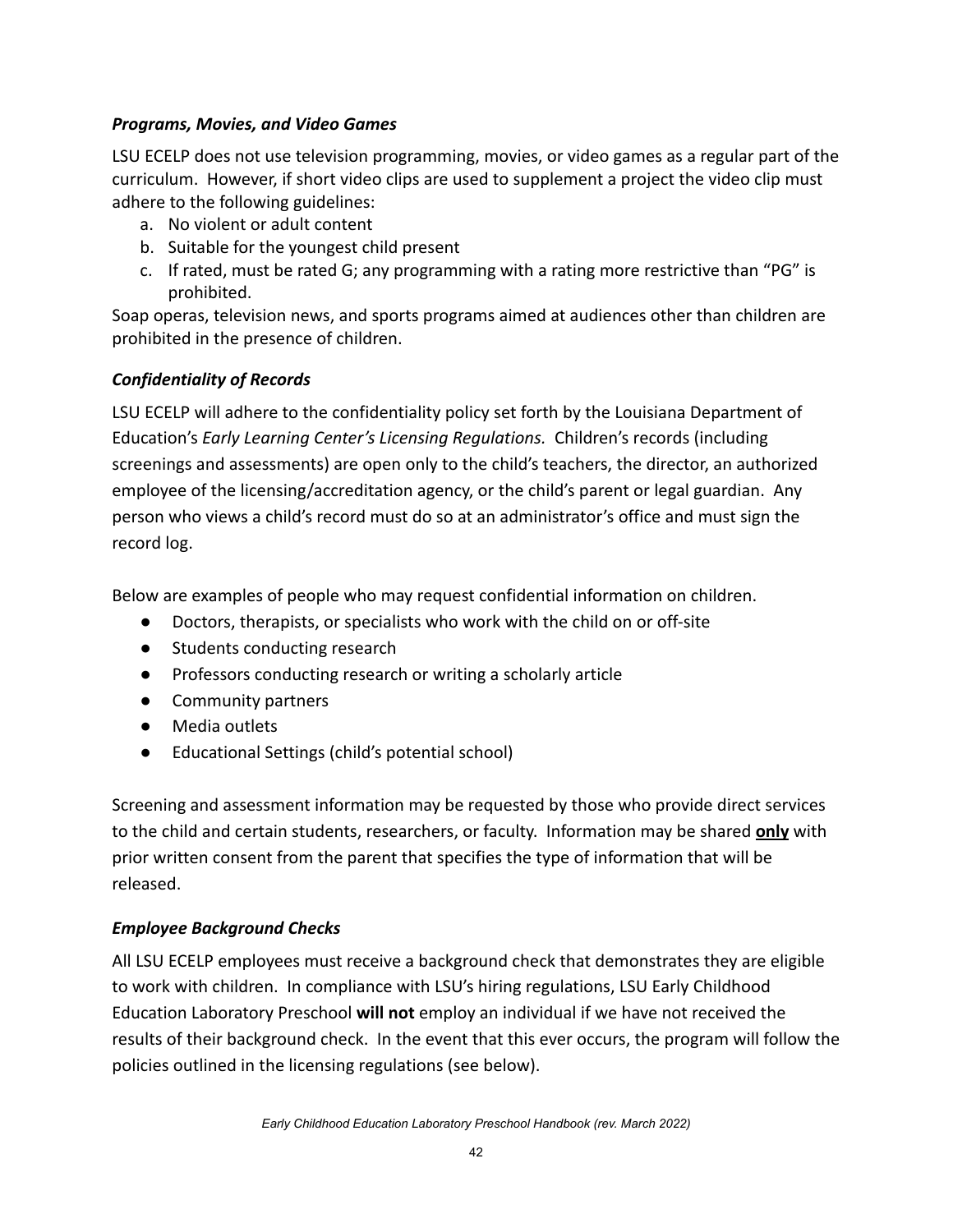An adult staff member for whom a center has a CCCBC-based determination of eligibility for child care purposes (or prior to October 1, 2018, a satisfactory CBC) will be designated to monitor a specific person or persons who are provisionally employed staff members at the center.

- 1. The provisionally employed staff member will never be left alone with children.
- 2. The assigned staff monitor will sign a log to indicate they supervised the provisionally employed person at all times.

#### *Grievances*

If a parent has a concern or has questions regarding daily operations, they are encouraged to follow the processes below:

- Discuss the concern with the child's educator (primarily child or classroom-related concerns).
- Discuss the concern with the Associate Director (primarily child or classroom-related concerns)
- Discuss the concern with the Director (primarily program/policy concerns or those unresolved from previous steps).
- If the concern remains, the Director will schedule a meeting with the Executive Director of the program or the Director of the School of Education.
- If the parent wishes to appeal the policy, regulation, or rule, as it applies to their capacity, they may file a PS-48.

Licensing concerns and complaints should be addressed to:

Department of Education Divisions of Programs Licensing Section P.O. Box 3078 Baton Rouge, LA 70821 Office: 225-342-9905 Fax: 225-342-9690

*LSU ECELP strives to provide a high-quality learning environment that embraces all families and meets the needs of each individual child. Our policies are developed to align with our program's mission, state licensing requirements, and best practices in the field of early childhood education. For questions about the information in this handbook, please see the Director.*